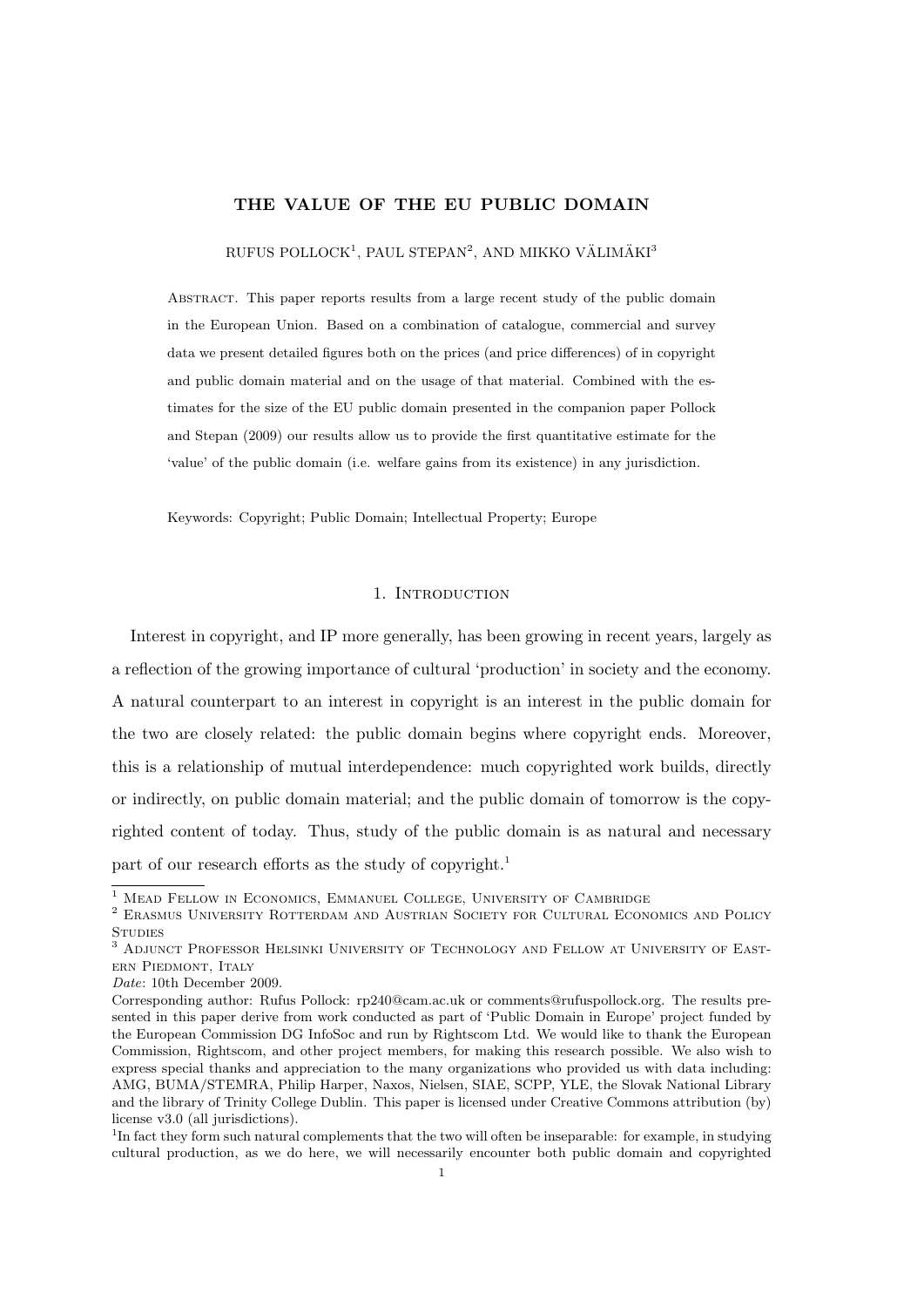The work presented here is part of this effort. Here our focus is on the 'value' of the public domain, that is the social welfare generated by public domain material. As discussed in detail below value could be interpreted broadly or narrowly in this context. Broadly it would mean the social welfare associated with the use of public domain works. Narrowly it would be the social welfare generated by public domain works over and above that generated if those works were in copyright. In general we focus on the narrow interpretation.

Estimating value of the public domain is the more important, and the more difficult, aspect of this study. Estimation of value is difficult, especially from an empirical point of view, because it requires data on usage and price on some set of works. Furthermore, as we focus on net value (see below), we need to be able to compare the in-copyright and out-of-copyright (public domain) situation.

Thus getting at value requires us to look at three distinct but related areas. First, the usage of public domain material – that is how much public domain material is bought, broadcast, downloaded etc. Second, what are price differences between copyright and public domain material. Third, what are the differences in usage corresponding to these differences in price – to what extent are public domain works more used as a result of being more cheaply and easily available?

It should be clear, especially for the last two items, that any results we obtain will be as relevant to analysing copyright as to analysing the public domain – the price reduction for public domain items is the price increase under copyright, etc.

The existing empirical work on copyright is relatively limited and that on the public domain even more so. For example, we know of no work looking at the usage of public domain material.<sup>2</sup> Work on the price effects of copyright is also limited. With the main existing papers being that of Heald (2006) and Liebowitz (2008).<sup>3</sup> Both these authors look at books in the US (these are both discussed below in the relevant sections). On the related matter of availability there is the work of Brooks (2005) which looks at the comparative availability of public domain versus in copyright sound recordings.

material; in studying the optimal term of copyright we must consider works both when in copyright and when they enter the public domain; etc.

<sup>&</sup>lt;sup>2</sup>There is, unsurprisinly, substantially more work related to the usage of (demand for) copyright material, for example, Hui and Png (2002); Ghose et al. (2004); Gaffeo et al. (2008); Png and hong Wang (2007); Hendricks and Sorensen (2009), though most of this 'indirect' in the sense that usage itself is not the central item of interest.

<sup>&</sup>lt;sup>3</sup>Again there are a greater number of works dealing with pricing of copyright works, especially in relation to demand. See, for example Bittlingmayer (1992); Clerides (2002); Ringstad and Løyland (2006).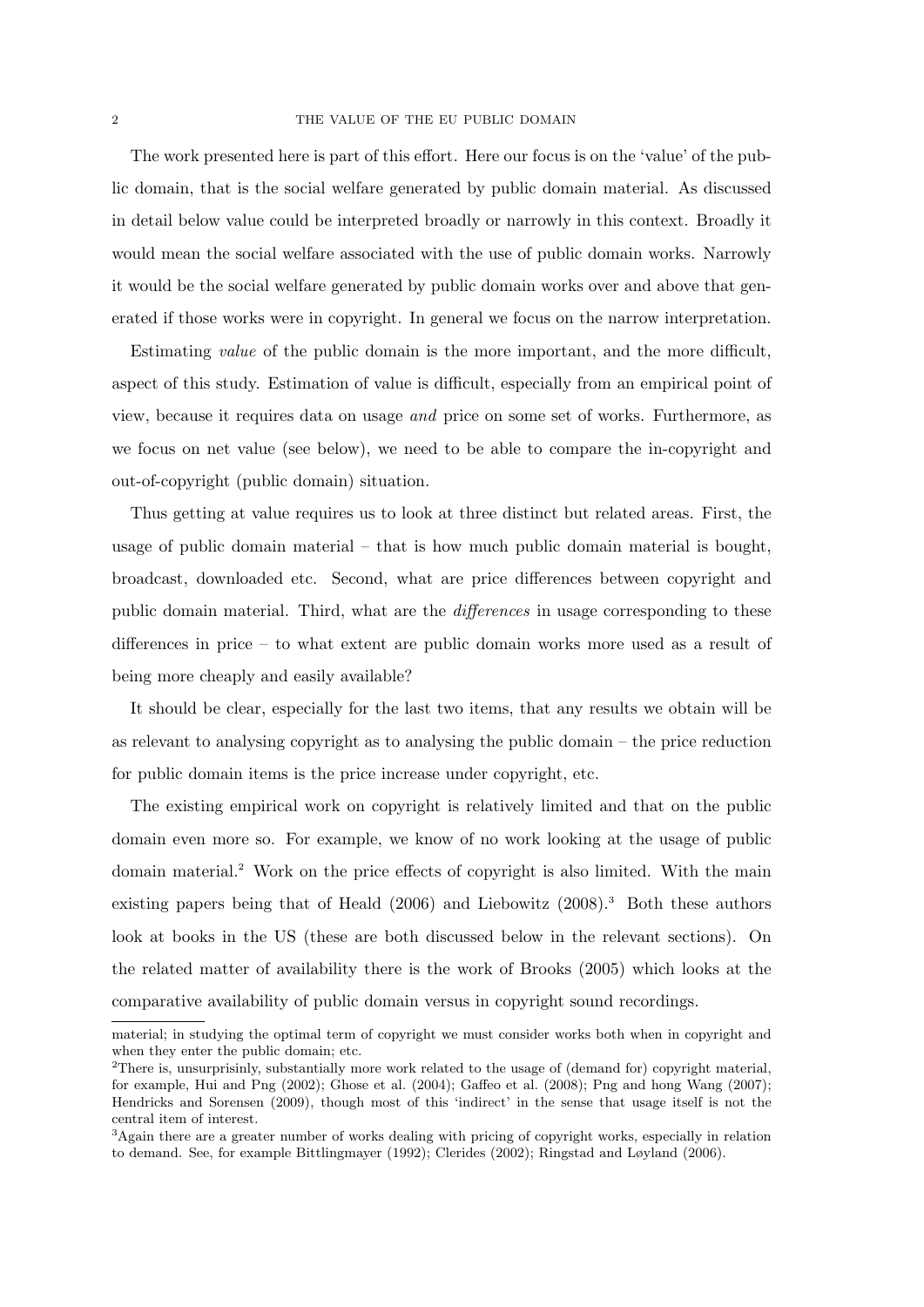There is also the recent and (relatively) extensive literature on unauthorised file-sharing. This is not directly relevant but has an indirect relationship if one considers unauthorised copies as being have some approximate similarity to public domain copies.<sup>4</sup> Thus, for example, the estimates on demand effects and willingness-to-pay (see e.g. (Le Guel and Rochelandet, 2005; Rob and Waldfogel, 2006)) could potentially be extrapolated to the case of public domain material.

# 2. Theory

The theory we use here is entirely standard (see e.g. Landes and Posner (1989); Watt (2000)). We shall therefore not go into great detail but rather will give brief overview of how the theory will apply in our case and, in particular, how it relates to our 'empirical strategy'.

2.1. The General Concept of Value. When we talk of 'value' it is important to be clear about what we mean. Here the term value is interpreted to mean the social value (or welfare), which is the usual meaning attributed to the term value by economists. This value, be it of an apple or a novel, is the value derived by a user from its employment or enjoyment – often approximated in monetary terms by willingness-to-pay  $(WTP)$  – net of the costs of producing the good. For goods with an associated price, social value may in turn be divided into 'user value' (consumer surplus) – defined as the value to the user of the good net the price paid for it – and 'commercial value' (producer surplus) – defined as the price minus the cost of producing the good (the seller's profit).

Thus the value of a good may be quite different from the price paid for it. This is an important distinction to keep in mind, for it is not unusual to see the value of an activity being equated to its revenue rather than to the utility generated for society. To illustrate this difference consider the case of a novel that goes out of copyright and enters the public domain. Suppose before this occurred the novel was sold for £10 in bookshops but afterwards it is sold for £5 and is also available for free on the internet. Sometimes it is suggested that this results in a reduction in the value of that work for society since before the work was 'worth' £10 but now is 'worth' only £5 or even nothing.

<sup>4</sup>Of course this approximation can be rather crude. Unauthorised file-sharing is limited almost exclusively to digital material. Furthermore, accessing unauthorised copies rather than public domain ones is likely to incur significant costs (actual or potential) due to their unauthorised status (for example, the risk of prosecution, the difficulty of locating material etc).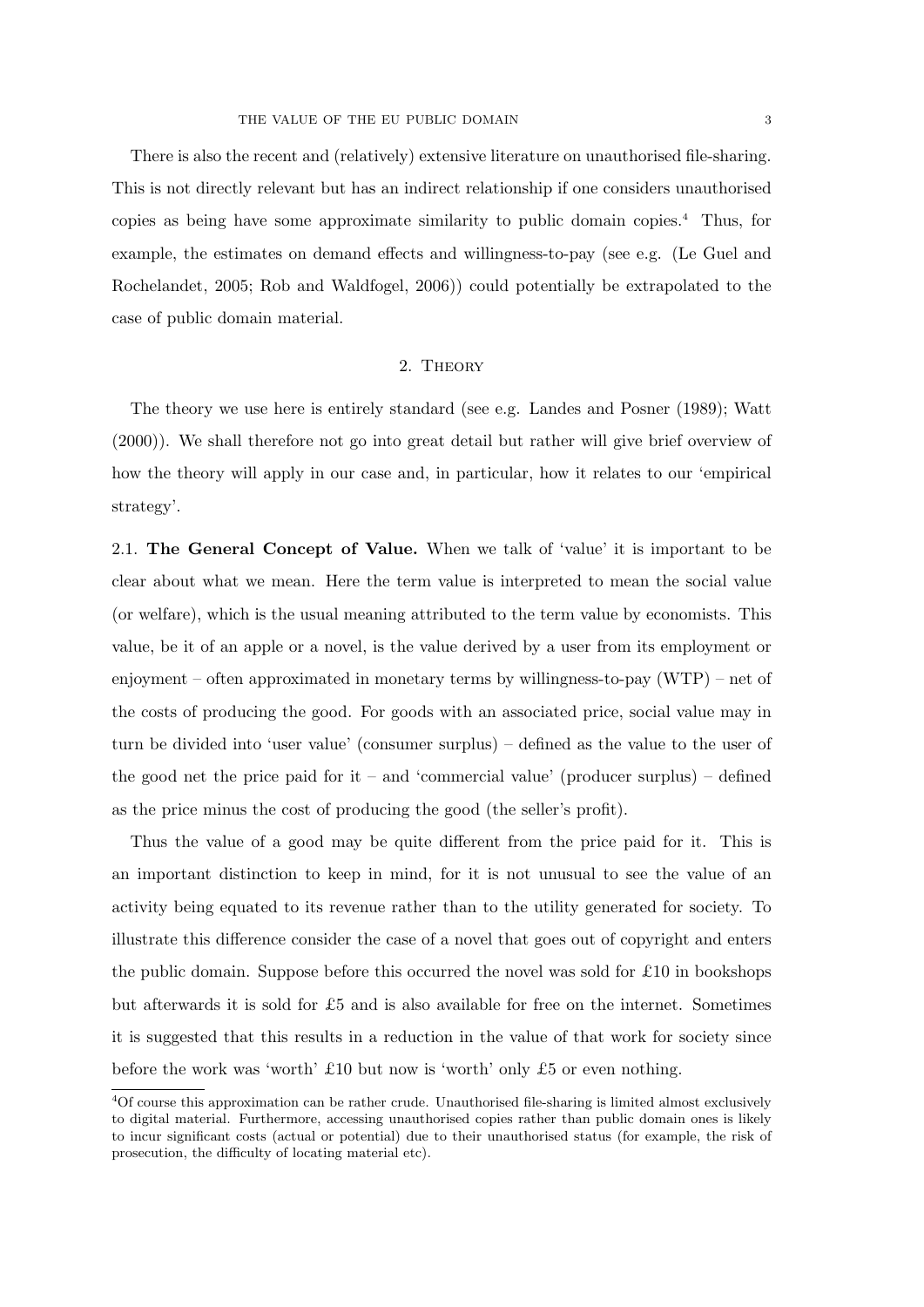From the above this can be seen to be completely false. The value of the work has not changed at all. All that has happened is that the price has dropped. A consumer who previously valued the book at, say, £15 and who paid £10 and was left with £5 of 'consumer surplus', now pays £5 (or £0) and is left with £10 (or £15) of 'surplus'.

Furthermore, the reduction in price means that consumers who valued the work at less than  $£10$ , and therefore did not buy at the original price, will now be able to purchase it. For each such consumer society gains the entire value they put upon the good (net of costs). Aggregating the valuations of all of these individuals who only get access at the lower price gives the total value to society of having this lower price. Conversely when a monopoly – or some other regulation – restricts access to a good there is a consequential loss to society (termed the deadweight loss).

2.2. Valuing a Work, and Hence the Public Domain. The value of a work (at a given price) then is the value of that work to each user summed across those users who gain access to that work (at that price).

This is illustrated in terms of a classic linear demand curve in Figure 1. The first of these shows a single price and quantity (here superscripted IP but this can be ignored at the present). The value of this work would then be equal to the gross surplus generated by the work (equal to the area under the demand curve up to  $q^{IP}$ ) minus the cost of producing it. However here we are not simply interested in the value of the work but the value of public domain.

The value of the public domain could be given two interpretations, one broad, one narrow. The broad interpretation would be to take the value of the public as the social value (welfare) associated to all the works in the public domain. The narrow interpretation would be define the value of the public domain as the social value (welfare) generated by the work when it is in the public domain minus its value when under copyright. In what follows we shall favour the narrower interpretation and so the value of the public domain will be its 'net' value, that is the value generated by the work being in the public domain over above that it would generate under copyright.

As shown by the figure when a work enters the public domain we expect its price to drop. This has two effects. First, there is a transfer of value from the current owner of the exclusive right to users, second there is a gain in value as new users who previously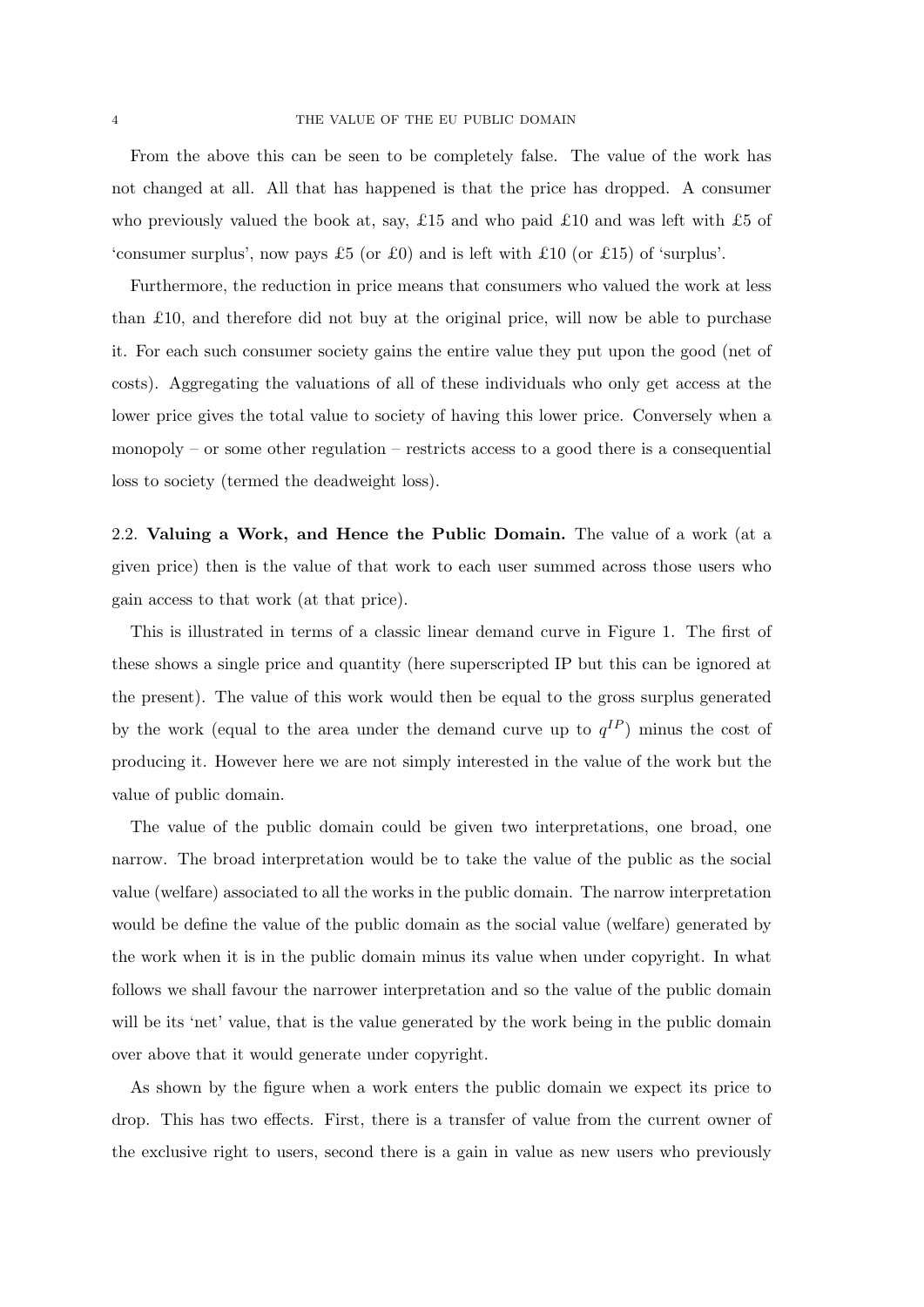

Figure 1. The Demand Curve for a Work and the Effect of an IP Right

did not purchase at  $p^{IP}$  gain access to the work (this 'gain' is also often referred to as the deadweight loss as this value is lost when the work when subject to the IP right).

Thus, the value of the public domain is this gain from greater access to this work. In addition, strictly we should also take into account two additional related effects. First, any reduction in the production of work arising from the income foregone by the owner of the IP right when the work enters the public domain. However, given the current length of copyright (and any related rights) this effect is so slight that it can be ignored for the purposes of calculations in this study. Second, entry in the public domain of a work permits not only greater access, but greater reuse. The benefits of such reuse may not be adequately captured in the basic demand curve for the work<sup>5</sup> and so the simple calculation suggested above would lead to an understatement of the public domain's value. Unfortunately, while this effect may well be important – after all there is substantial anecdotal evidence for the

<sup>5</sup>This is for several reasons, most obviously that downstream re-users are unlikely to be capturing the full surplus generated by their activities.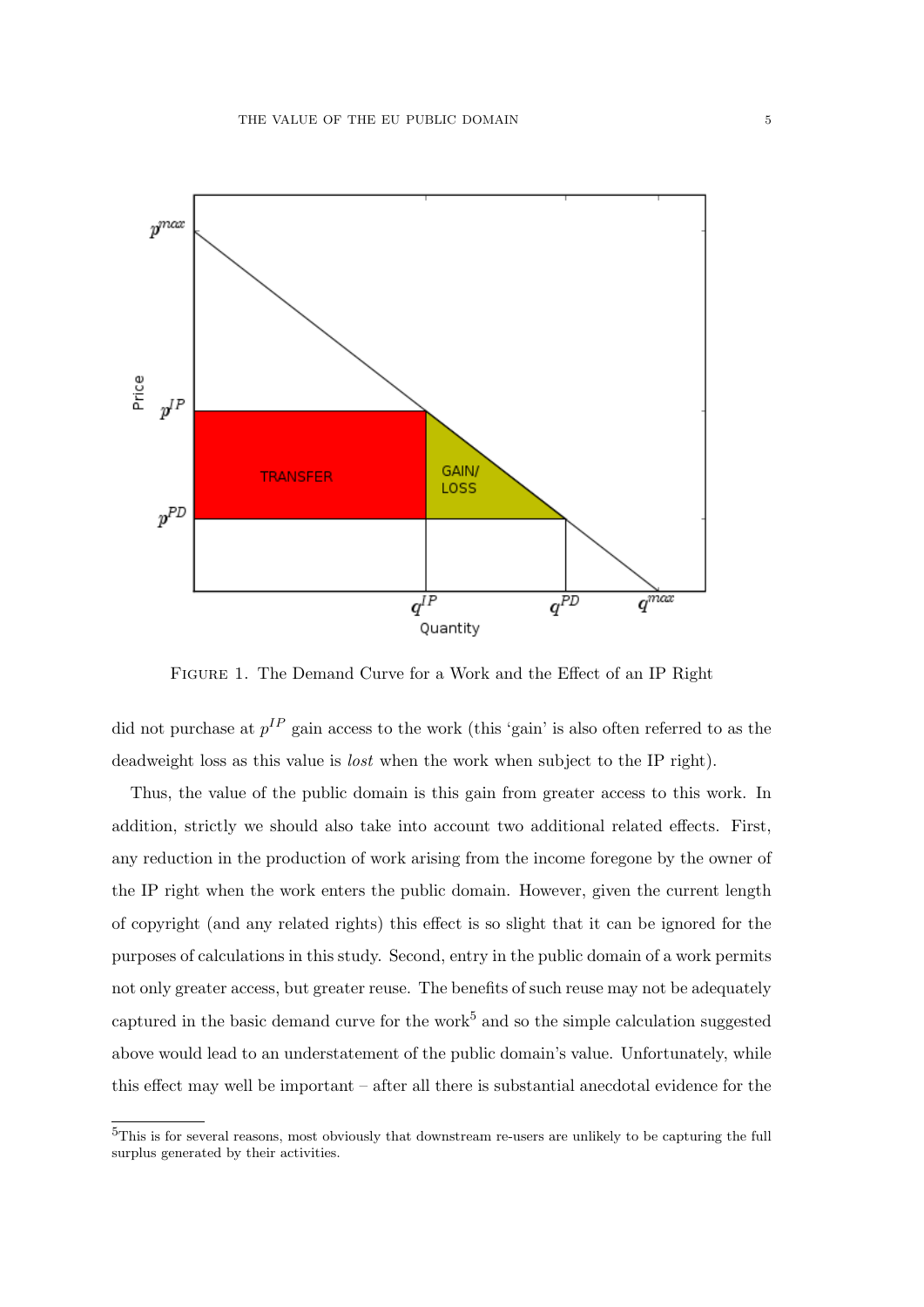importance of public domain material in the production of new works – it is extremely difficult, at least with present data, to quantify.<sup>6</sup> Hence, this effect, just like the first, will generally be ignored.<sup>7</sup>

Finally, having established how to determine the value of the public domain for a given work, the next step would be to aggregate these values across all works in the public domain to obtain a single figure.

Value of ith work = Welfare under PD - Welfare under IP 
$$
(1)
$$

$$
v_i = w_i^{PD} - w_{IP} \tag{2}
$$

And then:

$$
Total value = Sum of Individual Values across all works \t(3)
$$

$$
V = \sum_{i} v_i \tag{4}
$$

2.3. **Empirical Strategies.** In theory then matters are very simple: we start by calculating a demand curve for each individual work in the public domain. At the same time one would determine the price and level of access both when in the public domain and when access is restricted by an IP right. Together this would permit us to calculate the net welfare gain and hence its public domain value. Finally we would then aggregate these values across all works.

Unfortunately, however, we live in a far from perfect world. Given the state of available data the methodology just described is clearly impossible because we do not have data at anything like that level of disaggregation or have the facility to neatly compare prices of the same work, at the same time, when in and out of copyright. Our aim then must be to derive as good an estimate as possible given the material available.

<sup>&</sup>lt;sup>6</sup>Remember that is not sufficient to simply show that reuse of public domain material occurs but it is necessary to calculate the net benefit: i.e. the increased cost (and hence reduced creativity) of going to the next best alternative source.

<sup>&</sup>lt;sup>7</sup>It should be emphasized that other parts, especially those providing case-studies, will be dealing with this in some detail.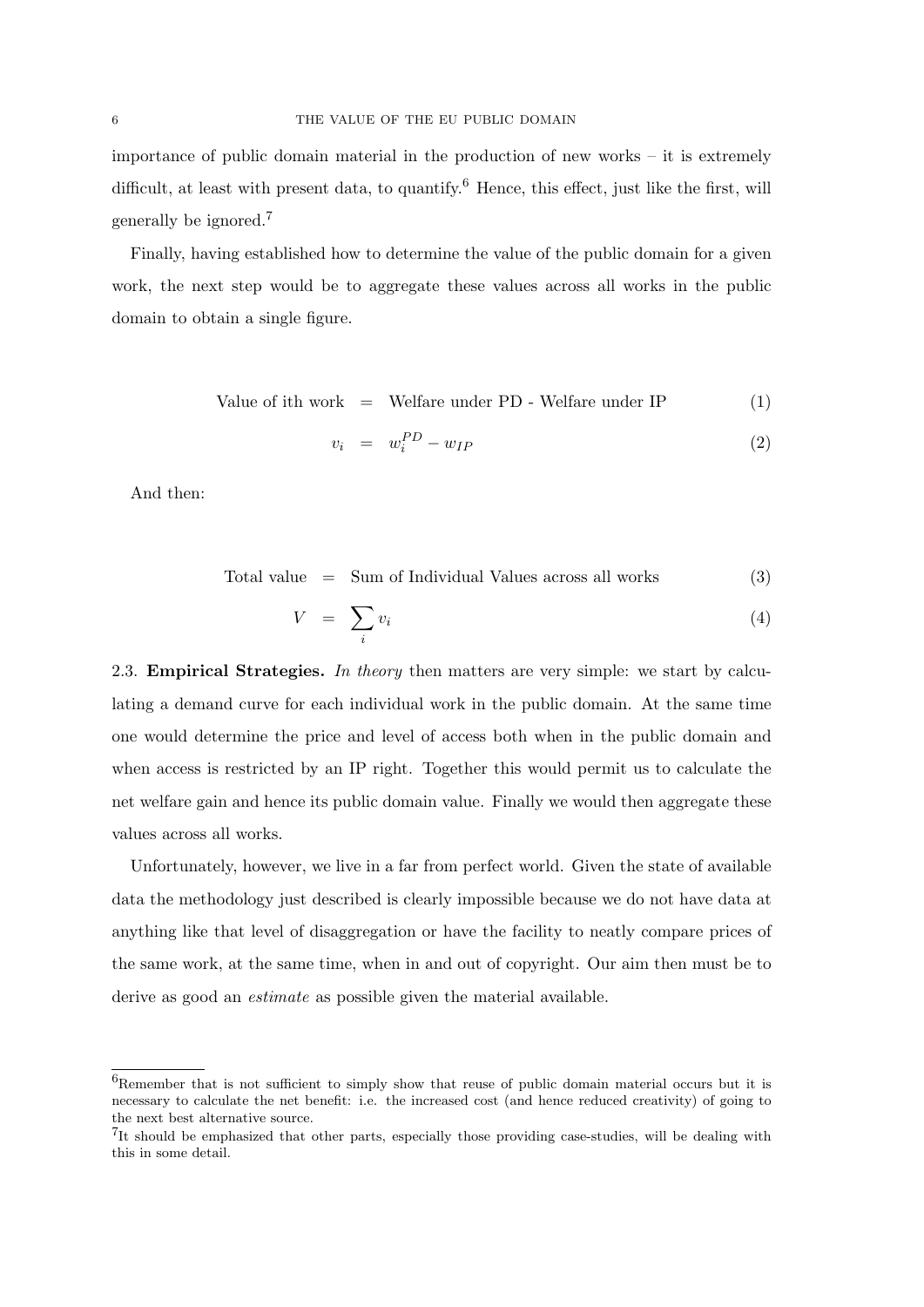First, it will likely be necessary to focus down on few key types of works that are widely available and used, for example books and sound recordings. Next for each type of work it will probably be best to divide the analysis into two parts:

- (1) Estimate the deadweight loss of copyright (conversely the value of the public domain) generally. That is, estimate this as a function of a few key parameters defining the demand curve.
- (2) Combine this figure with estimates of how these underlying parameters vary across the population of works.

To elaborate a little. On the first point the key issue will be to estimate the demand curve, or some portion thereof, for the set of cultural works under consideration along with the likely price changes. Where data is insufficient to estimate the full demand system (as is likely to be the case) it may be possible to fall back to a reduced form approach in which one seeks direct estimates for key variables (price changes, demand elasticities etc) and then combines these with a particular parametrisations for the demand curve. Even in this reduced case, it is highly unlikely that one can proceed on an individual work by work basis. Instead it will be necessary to use a whole set of works in order to deal with the very heterogeneous nature of cultural production.

For example, suppose one wishes to calculate the effect of copyright on price (an area on which little empirical work has yet been done). There are two obvious approaches to take. One approach is to track works as they move from being under copyright to being in the public domain. The second approach is try and select a set of 'matching' works some in the public domain and some not and then compare the prices of the two sets of work. In both cases one needs a fairly large sample size to get any kind of robust estimate.<sup>8</sup> The end result of this first process will be some form of average estimates for the impact of copyright on price, sales etc.

At this point we come to the second item. Combining these average estimates for the impact of copyright with information both on the distribution of sales across works and the distribution of sales across time (i.e. how cultural decay affects works), we can estimate the net value of the public domain across whole cohorts of works. Finally, putting this

<sup>&</sup>lt;sup>8</sup>There is a very large degree of price variation found for these types of products which is *not* a result of the work's copyright status but is due to other factors. To 'filter' this out then requires a large dataset (putting it crudely).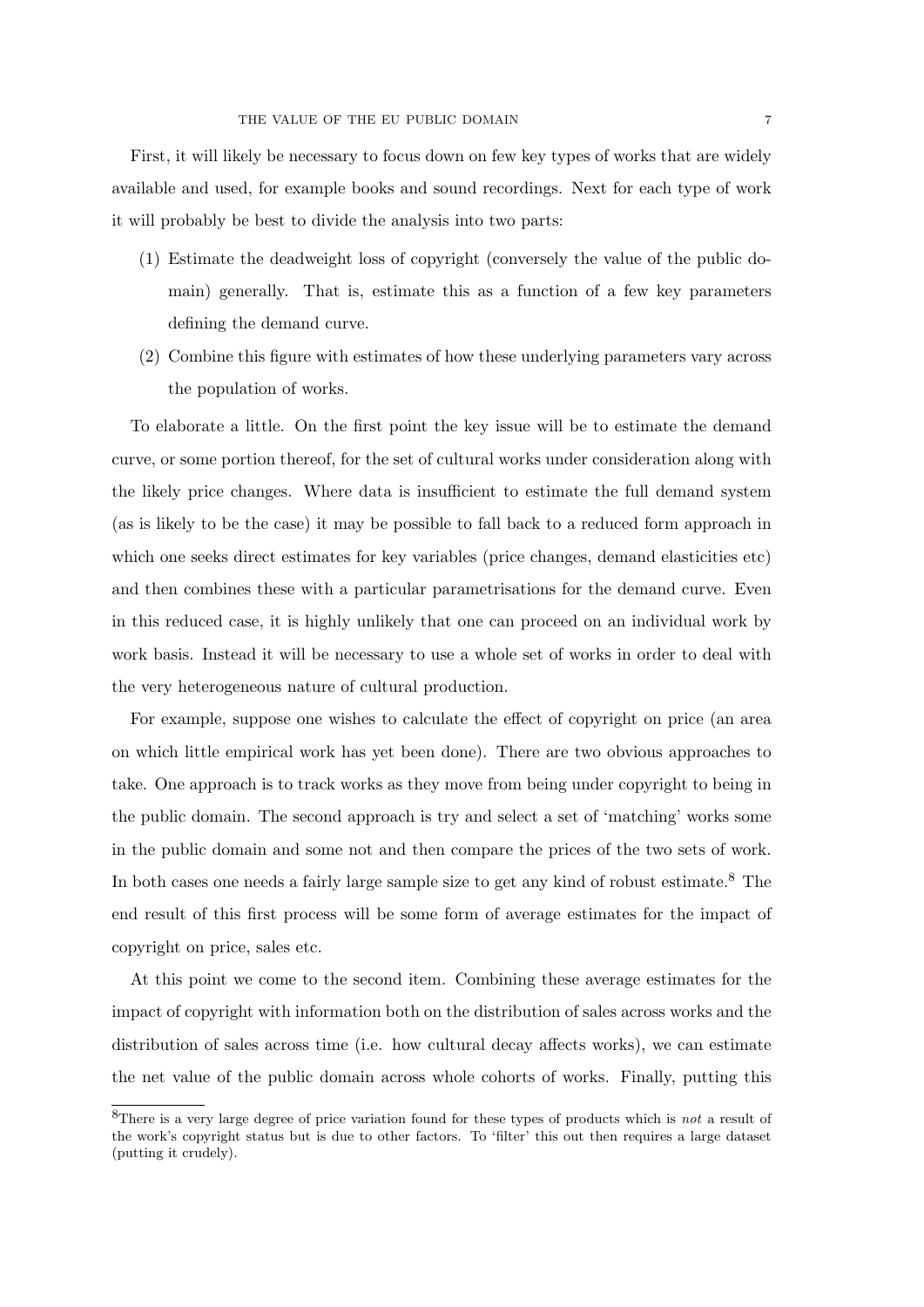together with our figures for the size of the public domain, we would obtain an overall estimate for the total value of the public domain in the EU.

# 3. Empirics

As discussed in the theory section it will be impossible to do demand-curve estimation for every single public domain work. Instead we are going to have to come at the problem from a whole variety of different angles, piecing together each piece of information to form an overall picture.

3.1. Data. One of our greatest challenges has been obtaining data with which to perform our analysis. An overview of the data we have obtained (as well as some examples of data we requested but did not obtain) is provided in Table 1. In general, it has proved hard to obtain data, especially across a broad range of jurisdictions. The reasons for this are not hard to discern: detailed data on sales and prices is commercially valuable and those who possess it either: a) make significant charges for access or b) are reluctant to provide it at all. Furthermore, and most significant for our work, these 'commercial' datasets are often poorly oriented to investigation of the copyright/public domain: not only do they never contain a PD status indicator but frequently they lack the data needed that would allow us to calculate that status  $-$  a matter we now discuss in greater detail.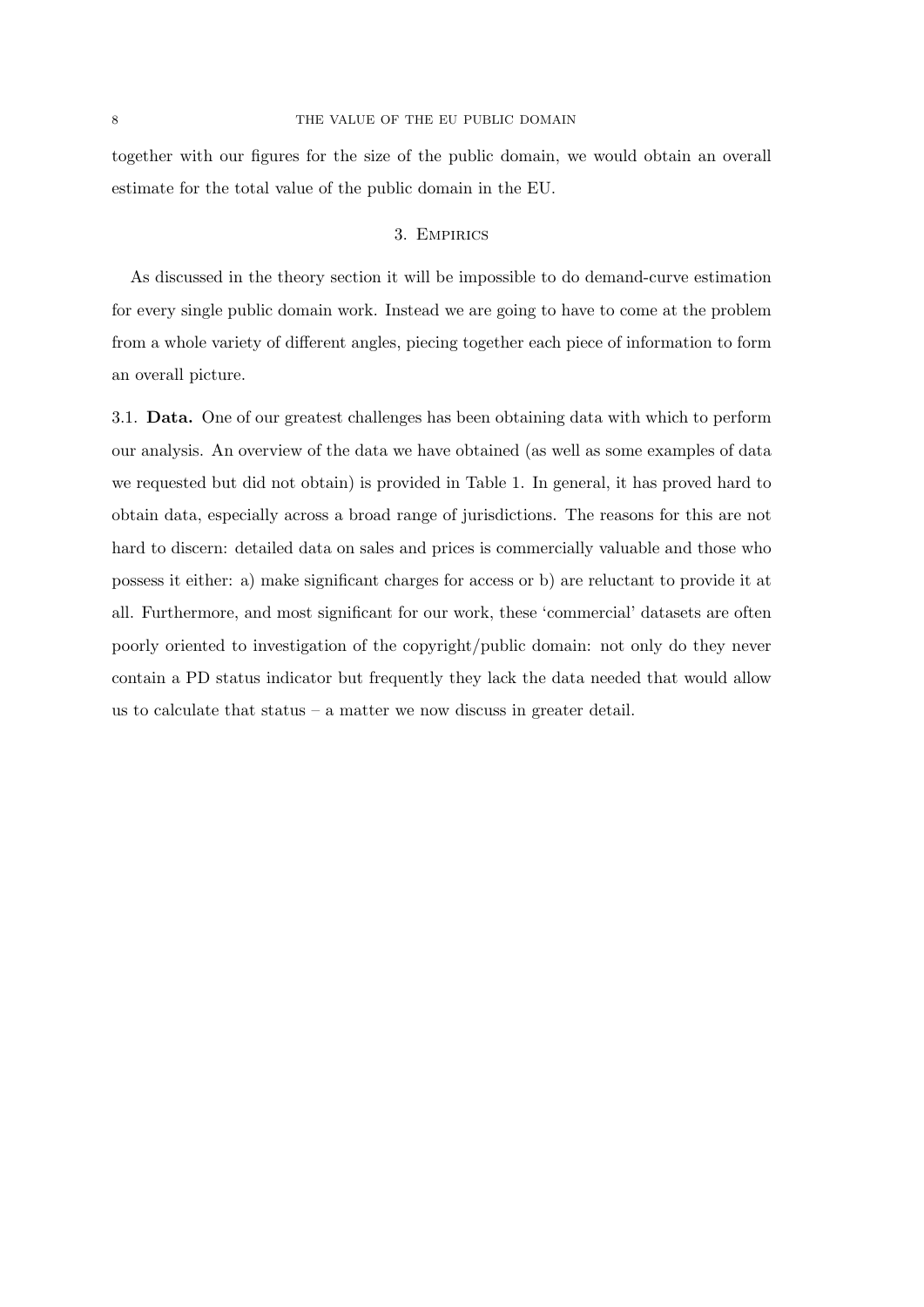| Title                      | Source                    | Country                | Amount                  | B <sub>ks</sub> | $\overline{\text{Rec}}$ | Other          | <b>Size</b> | Usage          | Price          | $\overline{PD}$    | (C) | Description/Comment             |
|----------------------------|---------------------------|------------------------|-------------------------|-----------------|-------------------------|----------------|-------------|----------------|----------------|--------------------|-----|---------------------------------|
| Recordings Usage           | Buma/Stemra               | <b>NLD</b>             | $\overline{\mathbf{M}}$ |                 | $\overline{Y}$          |                |             | $\overline{Y}$ |                |                    | Y   | 3 years of royalty data on      |
|                            |                           |                        |                         |                 |                         |                |             |                |                |                    |     | a random selection of items.    |
|                            |                           |                        |                         |                 |                         |                |             |                |                |                    |     | Only title for work provided    |
|                            |                           |                        |                         |                 |                         |                |             |                |                |                    |     | (no author, date etc)           |
| Nielsen Sales Data         | Nielsen                   | UK                     | L                       | Y               |                         |                |             | Y              | Y              | Y                  | Y   | Comprehensive sales data        |
| <b>BNF</b> Info            | $\overline{\mathrm{BNF}}$ | $\overline{\text{FR}}$ | $\overline{\text{XS}}$  | Y               | $\overline{?}$          | $\overline{?}$ | Y           |                |                | $\overline{Y}$     |     | Very limited                    |
| NGCOBA                     | Philip Harper             | <b>MULTI</b>           | L                       | Y               |                         |                | N/A         | N/A            | N/A            |                    |     | New General Catalogue of        |
|                            |                           |                        |                         |                 |                         |                |             |                |                |                    |     | Books and Authors (list of au-  |
|                            |                           |                        |                         |                 |                         |                |             |                |                |                    |     | thors with death dates)         |
| GfK Sales Data             | <b>GfK</b>                | FR                     | L                       | Y               | Y                       |                |             | Y              | Y              | $\overline{?}$     | Y   | Received but unsatisfactory     |
| List of Composers          | classical-composers.org   | <b>MULTI</b>           | $\overline{\mathbf{M}}$ |                 | $\overline{Y}$          |                | N/A         | N/A            | N/A            |                    |     | List of composers with death    |
|                            |                           |                        |                         |                 |                         |                |             |                |                |                    |     | dates                           |
| Re-release<br>PD<br>of     | $\overline{\text{Naxos}}$ | UK                     | $\overline{S}$          |                 | $\overline{Y}$          |                |             | $\overline{?}$ | $\overline{?}$ | Y                  |     | List of re-released albums (but |
| recordings                 |                           |                        |                         |                 |                         |                |             |                |                |                    |     | no associated sales data)       |
| Price data for record-     | AMG                       | UK/MULTI?              | L                       |                 | Y                       |                |             |                | Y              | $\overline{\cdot}$ | Y   | Comprehensive classical and     |
| ings                       |                           |                        |                         |                 |                         |                |             |                |                |                    |     | pop recordings data             |
| Distribution to mem-       | Literatur-Mechana         | AT                     | M                       | Y               |                         |                |             | Y?             |                | Y                  | Y   | disbursement<br>per<br>mem-     |
| bers                       |                           |                        |                         |                 |                         |                |             |                |                |                    |     | ber (anonymized but with        |
|                            |                           |                        |                         |                 |                         |                |             |                |                |                    |     | birth/death dates) for all      |
|                            |                           |                        |                         |                 |                         |                |             |                |                |                    |     | members (10k) 1994-2007         |
| Distribution<br>for<br>all | AKM                       | AT                     | L                       |                 | Y                       |                |             |                |                |                    | Y   | Data for all works for 2007     |
| works                      |                           |                        |                         |                 |                         |                |             |                |                |                    |     |                                 |
| PD/Copyright<br>Music      | <b>YLE</b>                | $\overline{\text{FI}}$ | $\overline{\mathbf{M}}$ |                 | Y                       |                |             | Y              |                | Y                  | Y   | PD/copyrighted<br>minutes       |
| Usage                      |                           |                        |                         |                 |                         |                |             |                |                |                    |     | of music on various YLE's       |
|                            |                           |                        |                         |                 |                         |                |             |                |                |                    |     | (national broadcasting com-     |
|                            |                           |                        |                         |                 |                         |                |             |                |                |                    |     | pany's) TV and radio channels   |
| Recordings Price Data      | Muze                      | UK                     | L                       |                 |                         |                |             |                | Y              |                    |     |                                 |
|                            |                           |                        |                         |                 | <b>Not Received</b>     |                |             |                |                |                    |     |                                 |
| Library loans data         | Finnish National Library  | FI                     | $\overline{?}$          | Y               |                         |                |             | Υ              |                | Y                  |     |                                 |
| Airplay data               | Nielsen Music             | <b>MULTI</b>           | $\overline{?}$          |                 | $\overline{Y}$          |                |             | $\overline{Y}$ |                | $\overline{Y}$     | Y   |                                 |
| Chart Record Sales         | Official Chart Company    | UK                     | $\overline{?}$          |                 |                         |                |             | $\overline{Y}$ |                |                    | Y   | Received a sample but just      |
|                            |                           |                        |                         |                 |                         |                |             |                |                |                    |     | listed recordings with no info  |
|                            |                           |                        |                         |                 |                         |                |             |                |                |                    |     | on price or sales               |
| Recordings<br>airplay      | $\overline{PPL}$          | UK                     | $\overline{?}$          |                 | Y                       |                |             |                |                | $Y$ ?              | Y   |                                 |
| data                       |                           |                        |                         |                 |                         |                |             |                |                |                    |     |                                 |
| Downloads<br>of<br>PD      | Project Gutenberg         | <b>MULTI</b>           | $\overline{?}$          |                 |                         |                |             | $\overline{Y}$ |                | Y                  |     |                                 |
| books                      |                           |                        |                         |                 |                         |                |             |                |                |                    |     |                                 |
| Many more                  |                           |                        |                         |                 |                         |                |             |                |                |                    |     |                                 |

TABLE 1. Data Obtained and Requested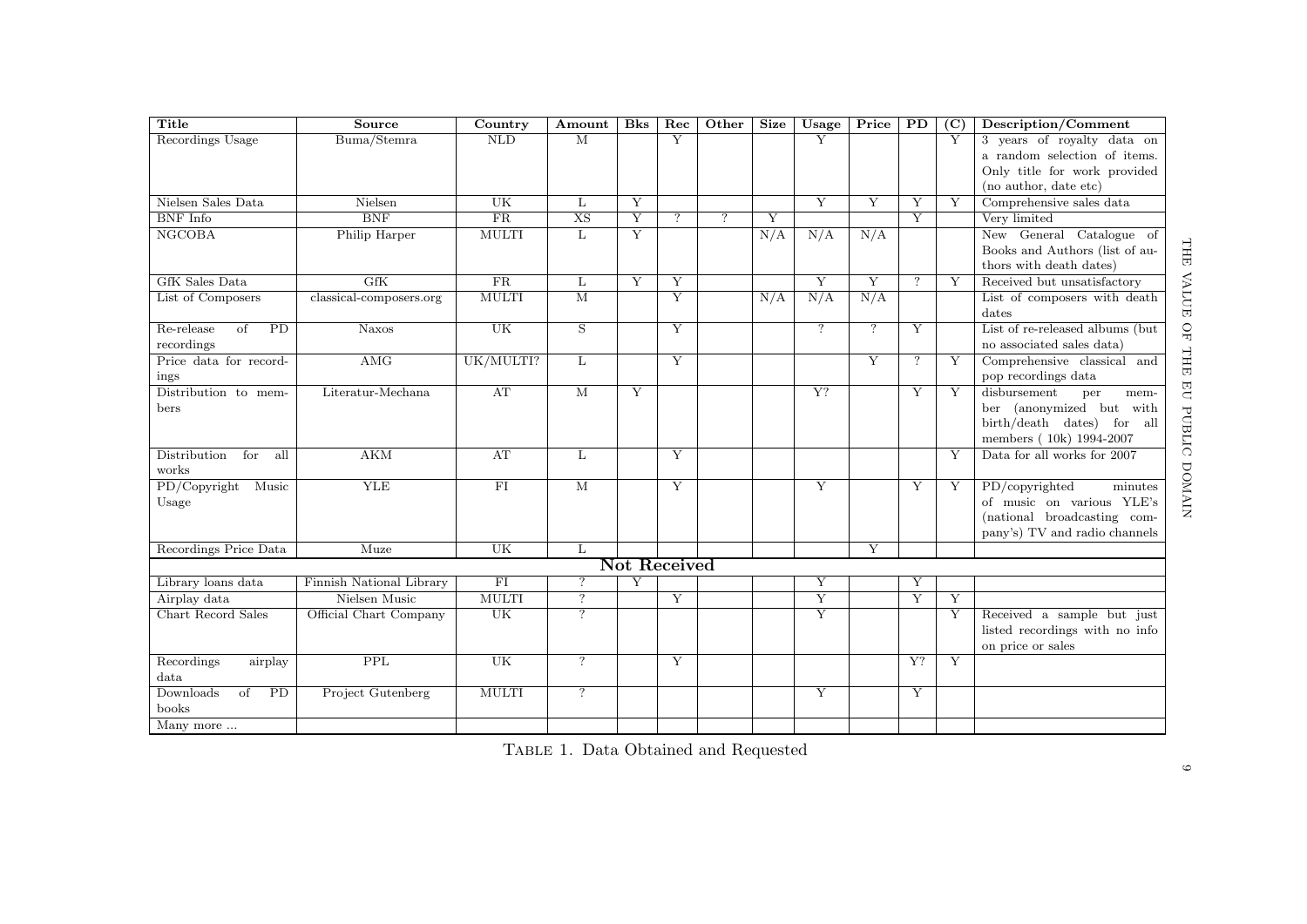#### 10 THE VALUE OF THE EU PUBLIC DOMAIN

#### 4. Calculating Public Domain Status

Our approach to calculating public domain (equivalently copyright) status was laid out in Pollock et al. (2009). There we explained (see section entitled 'Determining Public Domain Status'):

Formally, our algorithm for computing the public domain status is:

- (1) Given information on an item match it to a work (or works).
- (2) Compute public domain status of the work(s) using, in our simple approach, author death dates and, possibly, (first) publication date.

This seems very simple. Unfortunately, both steps present serious difficulties from a data perspective. As already discussed, associating items to works is hard. That said, for many items all that will matter is the authorial death date and library records do list the author. Unfortunately, the author records often do not have sufficient information with which to compute PD status with certainty  $-$  in particular, as we discuss in greater detail below, author death dates are frequently absent.<sup>9</sup> Thus, it may be necessary to fall back on some approximate method [in which PD probabilities are calculated based on publication date] ...

Like the data we were considering there (library catalogue records), all the data available to us for our work on value is about items. Unfortunately, our task here is even harder than for the size analysis for several reasons:

- Author dates are entirely absent and are not unambiguously identified. In library catalogues significant effort is made to unambiguously identify authors and author dates (be it only birth dates) are frequently provided. In 'commercial' datasets, by contrast, these features aren't required by users and as are therefore absent.
- Publishers and record labels tend to reissue the same item fairly frequently (if it is not discontinued) thus the publication/release date attached to a given item gives little or no guide to when it (or, more importantly, its associated work) was originally produced.<sup>10</sup> As a result, the publication date of an item gives us

<sup>9</sup>Libraries often record birth and death date only in order to disambiguate two authors of the same name. Furthermore, they add the birth date first (for obvious reasons!) and only add the death date if the birth date turns out later to be insufficient to disambiguate.

 $10$ This is worse than the simple fact that the same work may get issued in different items. Publishers will often create a new ISBN for a new printing of the same book.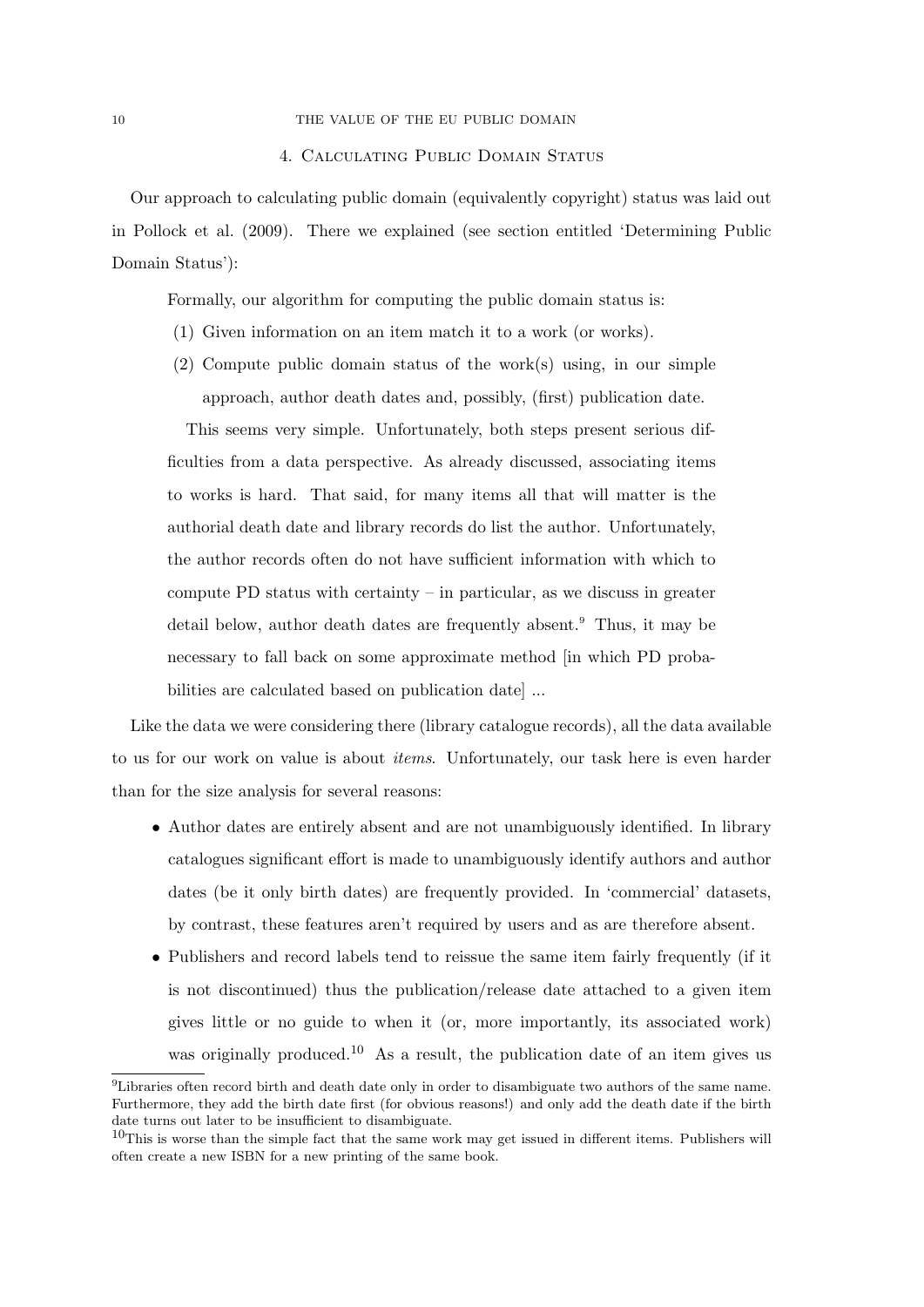absolutely no guidance as to when the underlying work was originally released. It is worth remembering that the release date is the determining factor for copyright in a recording and even for a book it can be extremely useful in inferring PD status when authorial information is absent (e.g. a book published in 1870 is almost certainly in the public domain).

- Even general item information is not as standardized as it is in catalogue data. For example, often the exact form of the title, even for the same item will vary between datasets and that leaves aside the possibility of varying titles for different titles related to the same work (is it "Hamlet" or "William Shakespeare's Hamlet" or "Hamlet by William Shakespeare" or "Hamlet, Prince of Denmark" etc).
- For our work here it is essential that PD status be calculated individually. Thus, unlike for 'size' calculations no approximate cohort-based method based on publication date or the like.

The implication of these facts is that to determination of PD status can not be based on the information in the dataset alone. Instead we are forced to a) obtain some other database of items (or works) which does record the information relevant for calculating PD status b) match records between the two databases.

This is no small requirement. While we can tolerate some level of error in matching and hence status determination, this error cannot be too large or it will render any analysis based on those results unreliable. At the same time, due to the size of the datasets involved, the speed of our algorithms also matters – for example, the Nielsen dataset for 2007 contains over 64,000 titles and if computing public domain status for each title takes 1 second then a full run will take 18 hours. If it takes 30s per title it will take 22 days. These two pressures operate in opposite directions: making the algorithm more accurate slows it down and vice-versa. The practical implications of this trade-off will be seen below where we attempt PD classifications (see e.g. the section on the Nielsen data).

# 5. Impact on Price

A variety of anecdotal information collected during the course of the research indicated that the copyright status of a work did have a substantial impact on price. For example,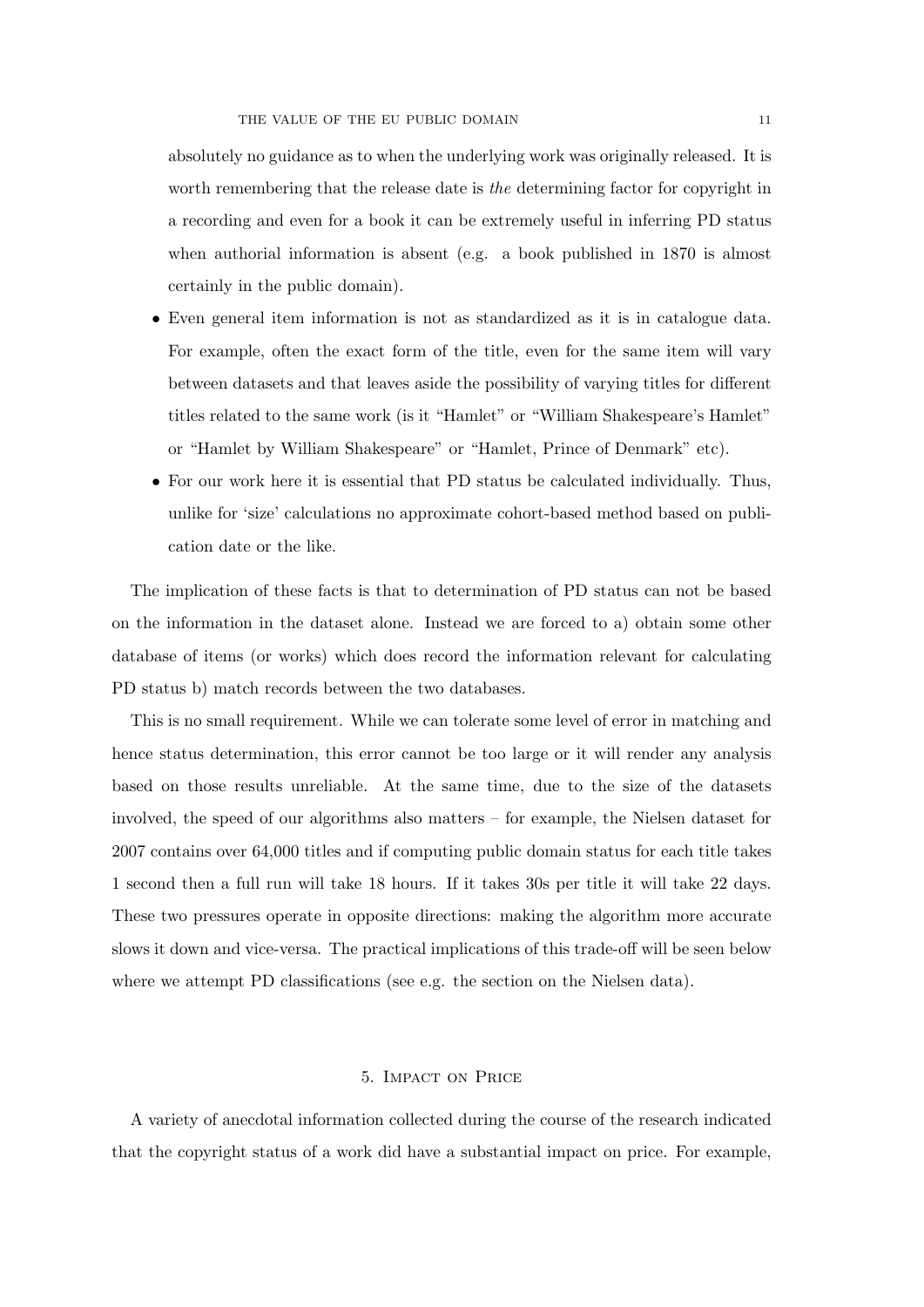one organization, $^{11}$  involved in providing recording for sound tracks to films and televesion, indicated that out-of-copyright recordings would be 70% cheaper than in copyright ones (£20 thousand to £6 thousand fee). Another source suggested that authorial copyright, via its impact on the number of recordings available, might raise the synchronization fee of a classical recording by around  $50\%$ .<sup>12</sup>

In Austria, discussions with theatres, opera houses and concert halls, indicated, very approximately, that royalty for a 'PD' work (the actual edition may be in copyright due to critical notes, specific layout etc) is a half of that for an in copyright one (e.g.  $15\%$ royalty for in copyright works but only  $5\%$  or  $6\%$  for works that are in PD – albeit in an edition which may obtain copyright due to editing, critical corrections etc).

While 'anecdotal' evidence is certainly useful, and perhaps indicative, one would prefer proper quantitative estimates based on a substantial dataset. As discussed above obtaining reliable quantitative estimates is not easy. In particular, care is needed when controlling for unobserved differences between works in and out of copyright – for example, the presence of additional material such as notes or an introduction in a public domain book, or differing print and paper quality. Furthermore, the high variance of price data mean that a large dataset is likely to be necessary if the tests are to have sufficient power to be useful. We have attempted to acquire several datasets covering a range of jurisdictions and media but were ultimately successful in obtaining only two substantial datasets both related to the UK: one from Nielsen relating to books, and one from  $Muze/AMG$  relating to recordings.<sup>13</sup> We will examine both in detail below.

5.1. Availability. Closely related to price is the question of availability. Many older works – both those in the public domain and those not – are simply not available.<sup>14</sup> When a work is not available at all this clearly has an even more dramatic affect on welfare than a simple change in price. Thus, it is important to consider availability as well as price when looking at the impact of copyright status.

<sup>&</sup>lt;sup>11</sup>The organization explicitly requested to remain anonymous due to fears that a attributed statement could jeopardize his relationship with the large music labels.

<sup>&</sup>lt;sup>12</sup>Though here one must be cautious since newer work may also be less popular and hence less recorded independent of any copyright impact.

<sup>&</sup>lt;sup>13</sup>The number of providers of this kind of data is extremely limited. In addition to the data from Nielsen and Muze/AMG we also sought, and obtained, data from GfK in France. Unfortunately, the data from GfK data proved to lack the necessary information required for our work.

<sup>&</sup>lt;sup>14</sup>Such a situation can be incorporated within the traditional price/demand framework by positing that such works have an 'infinite' (or very high) price  $-$  i.e. they are not available at any price.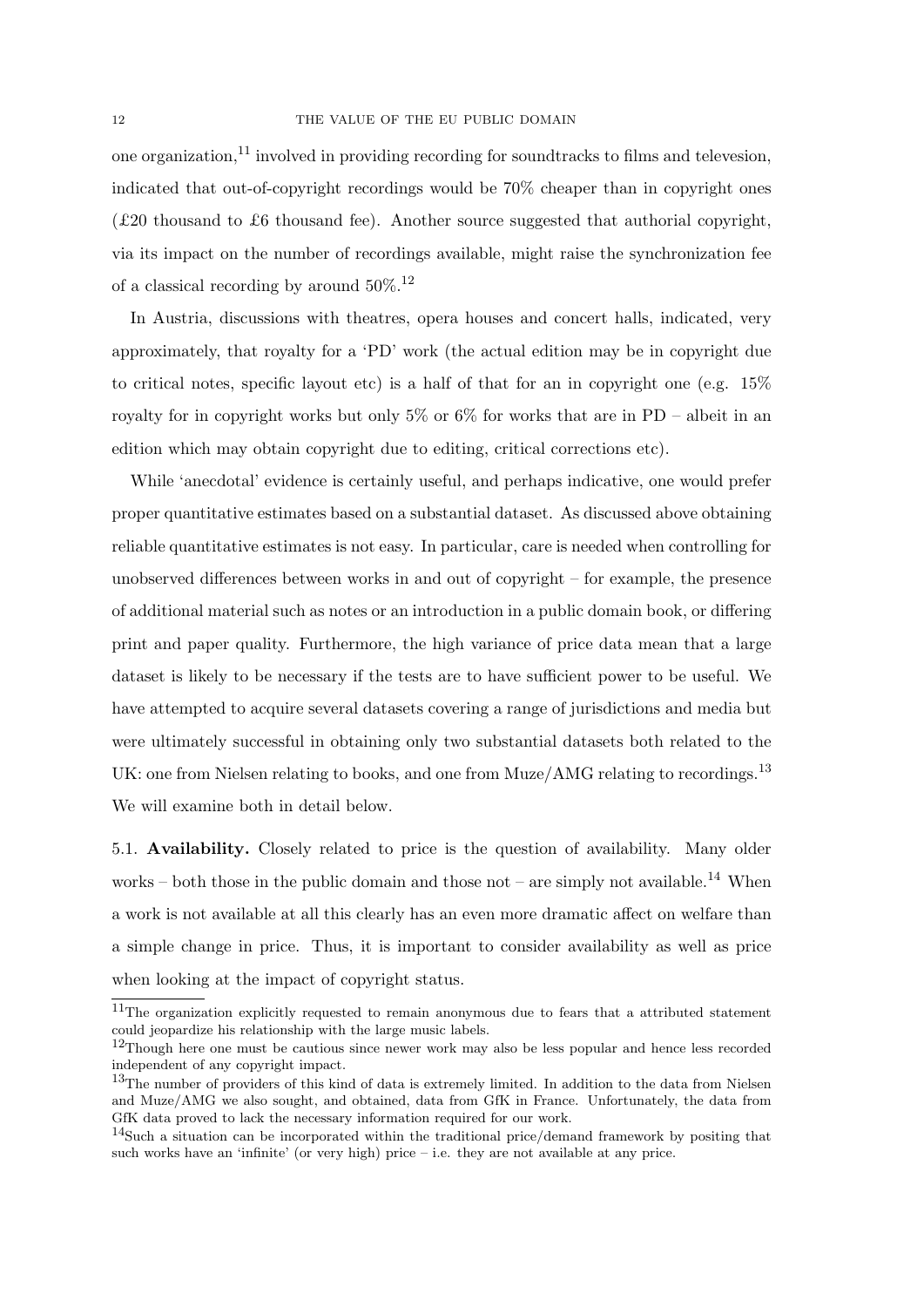Again, there is reasonable anecdotal evidence that a work being in the public domain increases the likelihood it is available. However, here we also have some quantitative evidence.<sup>15</sup>

For example, we have data on recordings from SCPP in France (discussed in detail below in its own section) indicates a 50% increase in availability (1680 tracks versus 1098 available). Other evidence is provided by Naxos, whose Historial label reissues public domain recordings. An analysis they performed, indicated that, of the 192 recordings in their historial catalogue originally issued by EMI, only 44 are currently available from EMI. <sup>16</sup>

5.2. The Nielsen Dataset. The Nielsen dataset was the most detailed and comprehensive dataset we obtained. It gives almost complete sales data for all books sold in the UK in a given period.<sup>17</sup> Their dataset contains price (RRP and actual), sales (units and revenues), as well as detailed information on the items themselves such as title, author name, ISBN, format, category etc.

5.2.1. Computation of PD Status. We began by focusing on a single year (2007) and examining all books selling at least 5 copies – there were 64,000 such publications in total. We tried various approaches, utilizing a variety of datasets and algorithms, for computing a PD status flag for each item in the dataset. These described fully in the appendix. In addition to two automated methods based on the Open Library and NGCOBA dataset, we also classified the entire dataset by hand thanks to the very generous assistance of Mr Harper. This last approach is obviously by far the most reliable  $-$  as well as providing much additional information (e.g. indications where an item, though perhaps not PD

<sup>15</sup>There is also some existing work such as that of Brooks (2005). His study focused on recordings in the United States and found that copyright had a significant negative impact on availability compared to the EU.

 $16$ Naxos have also traditionally marketed their historical (public domain) at very competitive prices (often significantly lower than the price available from the original issuer). The effect, in at least one case according to Naxos, has been to drive down the prices charged by the original record label: "In November 2003 EMI launched a new series entitled EMI Classics Historical – 'a new series documenting the most important historical recordings from its rich catalogue'. This series was marketed at the same price as Naxos and covers recordings made in 1947-54 which had just or were just about to fall into the public domain and have been or were to be released by Naxos." (Footnote 3 of Naxos' submission to the Gowers Review).

<sup>&</sup>lt;sup>17</sup>Nielsen coverage of the first-hand market is not quite complete: sales through some independent booksellers may not be included. However, they estimate they cover well over 90% of all books sold and include all the major booksellers both online and off.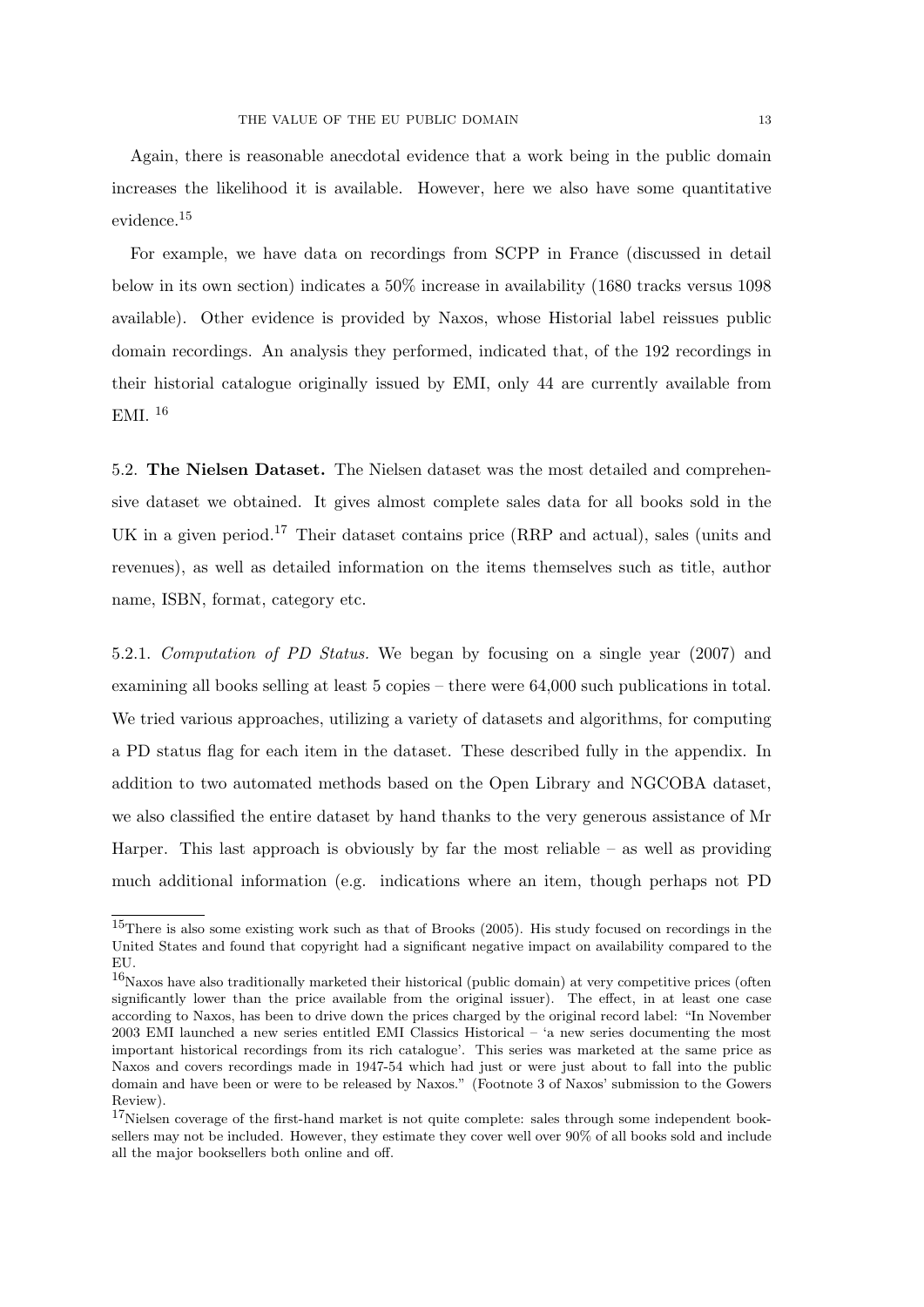itself, was a translation of a PD work or where critical notes had been added). However, it is also laborious (we had received annual datasets covering the full 2001-2008 period).

Our hope therefore was that an automated approach would give good performance as we could then this automated method to the larger datasets available. Unfortunately none of our automated approaches appeared to have performed well: our NGCOBA-based automated classifier only had a correlation of 0.4 with our hand classifications (and the Open Library based results were clearly worse). Such a low correlations clearly make such classifications inadequate for use in our analysis. While, no doubt, the algorithms could be improved (perhaps to a point of usability), the effort required to do so was likely to have been significant. Given the time and resource constraints of this project this is not something we were able to do. We have therefore limited ourselves to analyzing the 2007 data for which have good hand classifications. We would note that even with this constraint the dataset we are analyzing is of a size and comprehensiveness much greater than anything done before.<sup>18</sup>

| Public Domain?   No. of Items |       | %     | No. of Items (Pbk) | $\%$    |
|-------------------------------|-------|-------|--------------------|---------|
| N                             | 56857 | 88.95 | 39605              | 93.21   |
| Y                             | 3868  | 6.05  | 1873               | 4.41    |
| $\overline{Y?}$               | 235   | 0.37  | 56                 | 0.13    |
| YN                            | 12    | 0.02  | $\Omega$           | $0.0\,$ |
| <b>YT</b>                     | 2864  | 4.48  | 940                | 2.21    |
| $\overline{YT?}$              | 80    | 0.13  | 17                 | 0.04    |
| Unknown                       |       | 0.0   |                    | $0.0\,$ |
| Total                         | 63917 | 100   | 42492              | 100     |
| (Broad)<br>. PD               | 7059  | 11.04 | 2886               | 6.79    |

Table 2. PD Status Counts for Nielsen Dataset. N=No, Y=Yes, YT=Translation of PD work (may or may not be PD itself), YN=PD work with notes, '?' indicates there may be some uncertainty.

The first results from this dataset are shown in Table 2 which shows the number of items with each PD status in the 64k dataset. The various classifications are explained in the caption, however one thing we should add is that the notes category ('YN') refers

<sup>18</sup>The only two existing papers in this area we are aware of are Heald (2006) and Liebowitz (2008), both of which are focused on the US (book) market. Heald (2006) studies bestselling books from the US and finds that public domain works both have more editions available and are significantly lowered priced compared to in copyright works (\$3.85 versus \$8.05). Liebowitz (2008) also looks at books across the 1923 divide (all books before 1923 are in the public domain in the US) and finds no significant difference in price between in and out of copyright works based on a standard regression (altering the regression to weight works based on sales alters this to a significant 14.5% difference in price. In both cases the sample size is small compared to the dataset available to us.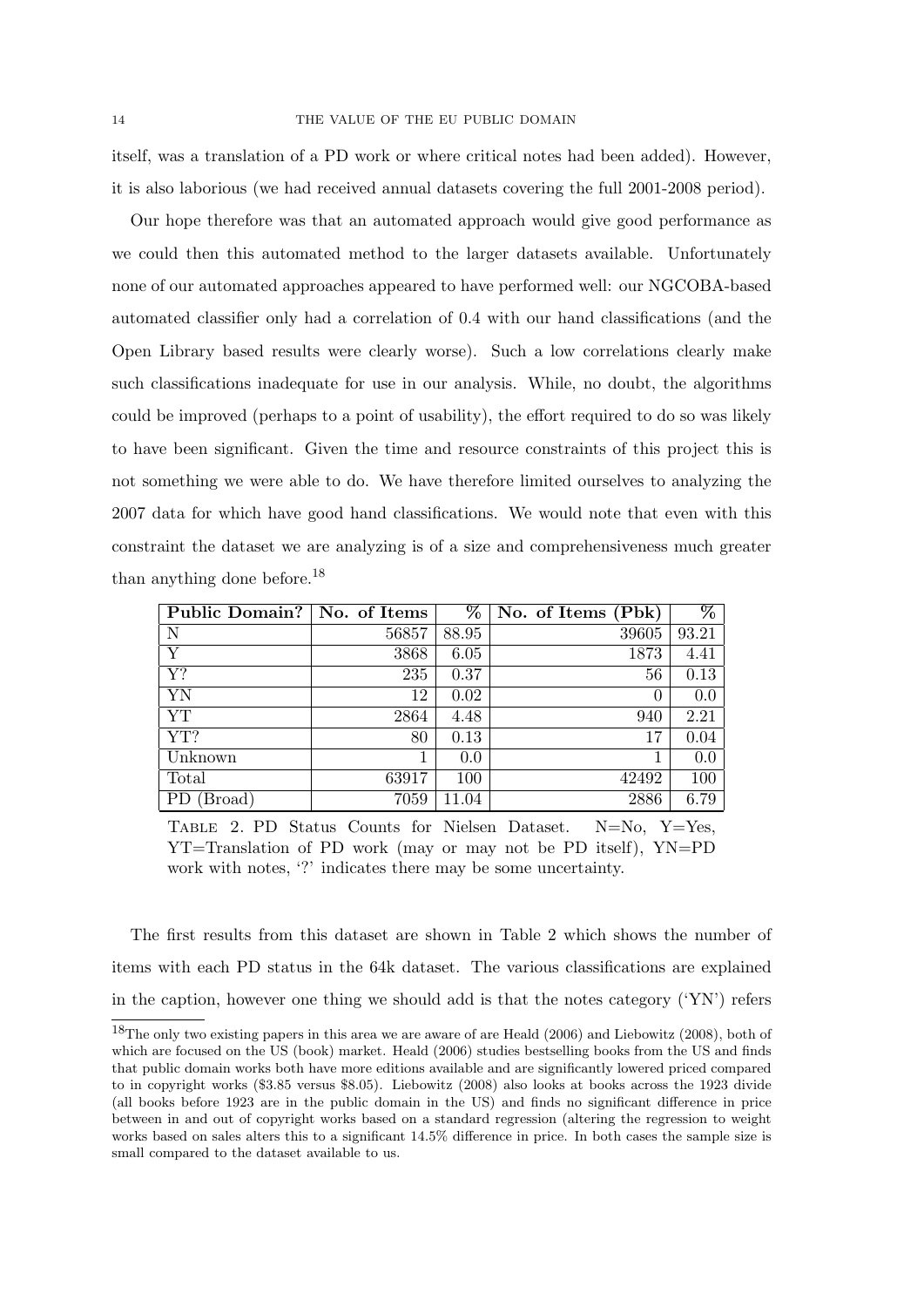only to books which are predominantly 'notes' (e.g. the York Notes series). Many of the 'pure' PD items (classified 'Y') will include an additional introduction and critical notes – and the PD classification refers to the main text contained therein and not this additional material.

As the table shows nearly 4,000 items, corresponding to 6% of the total dataset. are definitely PD, with this figure rising to over  $7,000$  (11%) if we take a broad approach to the public domain definition  $-$  in particular, including translations of public domain works (e.g. the Odyssey, Madame Bovary etc). This is a substantial number and interestingly corresponds, very approximately, with the 'size' of the public domain (as a proportion of all work) computed in our earlier chapter.

In addition to the total figures we have have also shown figures for paperbacks alone (based on the ONIX code classification). As the figures show the public domain proportions here are somewhat lower at around 4.4% for 'pure' PD and 6.8% for 'broad' PD, still quite a substantial number. Adding in pure hardbacks (classified BB by ONIX) raises the total items to 47,616 or which 4.5% are pure PD and 6.8% are broad PD.<sup>19</sup>

5.2.2. Price. Our next step is to look at price and sales (usage). Disaggregating by format here is important since comparing the price of hardbacks and paperbacks is not appropriate.<sup>20</sup> This is part of a more general point: in comparing the prices of our two groupings (PD versus in-copyright) we should try to ensure that all 'other things are equal' (or explicitly control for those differences in the regression). This is for two reasons. First, and more importantly, if there are variables (other than PD status) in the dataset which are both correlated with price and with status this could bias the results (for example, if all public domain books are twice as long as in copyright ones). Second, greater homogeneity (e.g. all paperback) increases the power of the test.

The Nielsen data provides a wealth of information for each item including total sales (units sold) and two pieces of price information: recommended retail price and average

<sup>19</sup>This shows that a good proportion of the Nielsen catalogue consists of items which either have unclassified format or are not 'pure' books (e.g. they audiobooks, mixed media etc). Calculations show that the vast majority (14,049) are unclassified. A brief examination by hand indicate that many of these are normal books – leaving the reason for their lack of classification something of a mystery. Interestingly then, the implication of our PD counts, is that the proportion of these unclassified items which are PD is significantly higher than the level for formally classified as 'pure' books.

 $^{20}$ Including both paperback and hardback together would not necessarily invalidate the results though it certainly would weaken the power of the test by increasing the variance of the samples.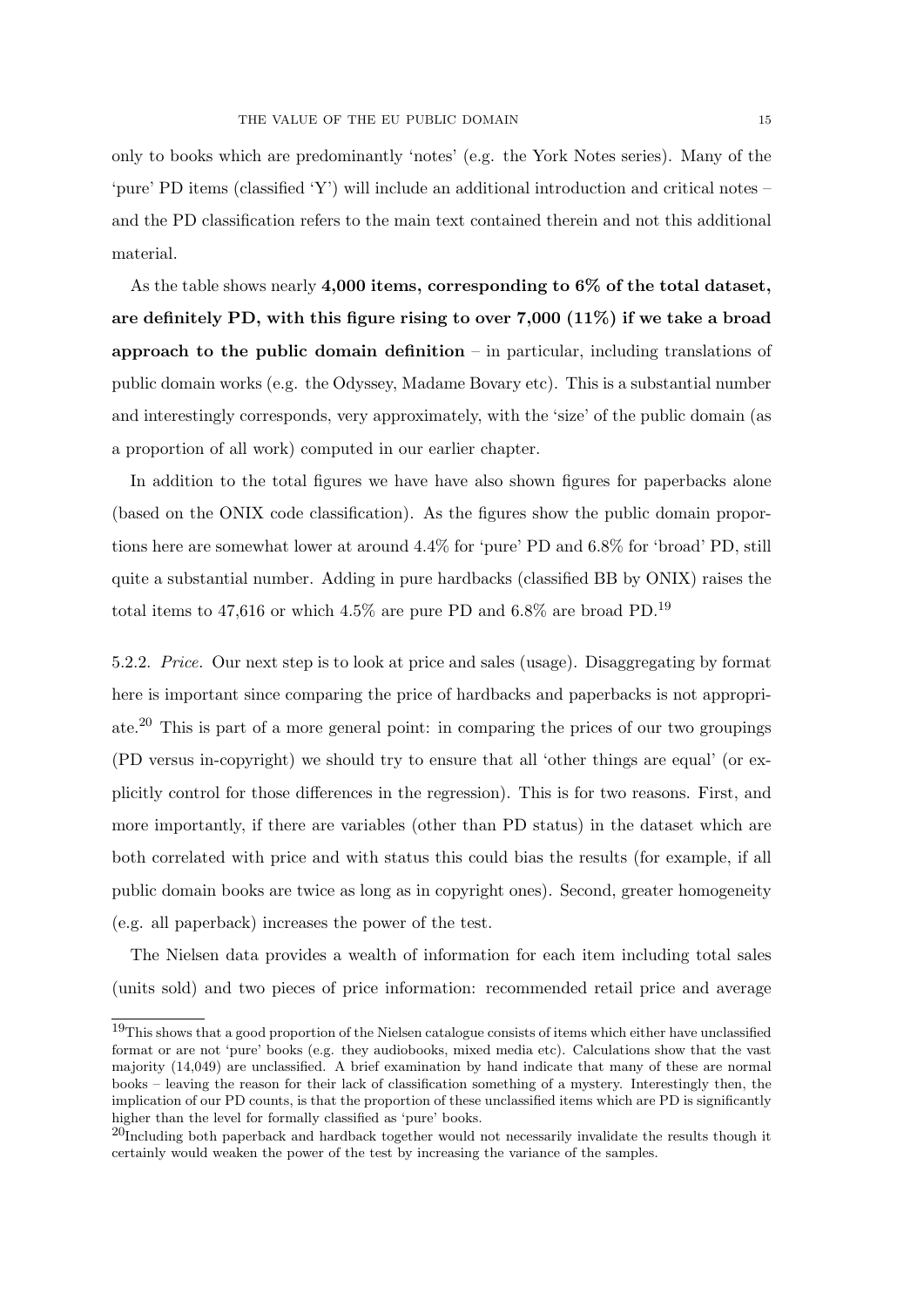

Figure 2. RRP (recommended retail price) distribution for PD (blue) and copyright (red) paperback books.

selling price (ASP) which is calculated by taking total sales revenue and dividing by the number of units sold. Figures 2 and 3 show the price distribution for both RRP and ASP. The distribution's have been 'normalized' and this allows us to plot the (pure) PD and copyright price distributions on the same graph (remember that copyright books outnumber PD ones by 20 to 1).

Interestingly, in both cases, the distribution appears to be (very) approximately normal (or log-normal in the case of ASP). As is to expected the RRP price distribution is rather sparser with clumping at regular intervals of a pound (to be precise it will be at £X.99). There are also obvious differences between the PD and copyright price distributions in both graphs. In the RRP one PD price distribution though strikingly similar in overall shape is significantly more dispersed than the copyright one. The same is true of the ASP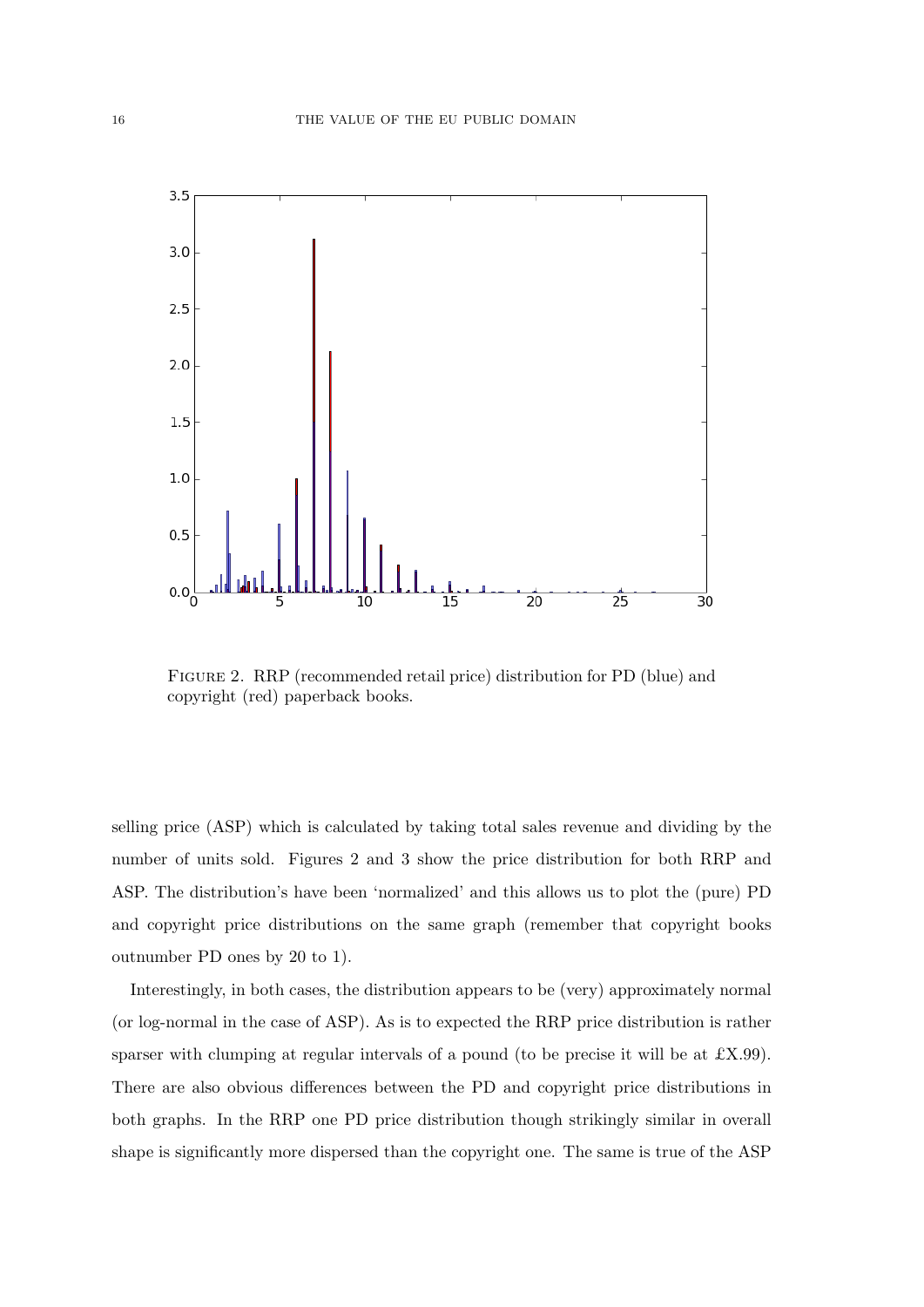

Figure 3. ASP (average selling price) distribution for PD (blue) and copyright (red) paperback books

graph with the PD distribution having noticeably higher densities at the upper end of the distribution.<sup>21</sup>

Strikingly in both ASP and RRP graphs there is a very significant anomaly with a spike in the PD distribution at the low end of the price range around the  $£2-3$  level. Both the greater dispersion and this 'spike' are what we would expect: for public domain works anyone can produce an edition and this will permit entry at both ends of the market: at the top-end with 'luxury' and special (e.g. large-print, bespoke-format) editions, and at the lower end with budget editions marketed at the very lowest cost possible. This is borne out by an examination of the raw data: the large huge number of public domain titles clustered around the £1.99 level, many from from well-known classics publishers/brands

<sup>21</sup>Note that both distributions have been truncated at the £30 price level. For both PD and in-copyright books there were a few items with very high prices but the densities above 30 were very low. The distributions have also been truncated at the 0 level. Rather surprisingly it turns out that books can end up with an ASP below zero. This occurs due to 'returns' which result in a negative entry in the ASP . If these occur in sufficient numbers and a book was originally sold at a discounted price then the net effect can be negative (number sold at discounted price minus number of returns times full price).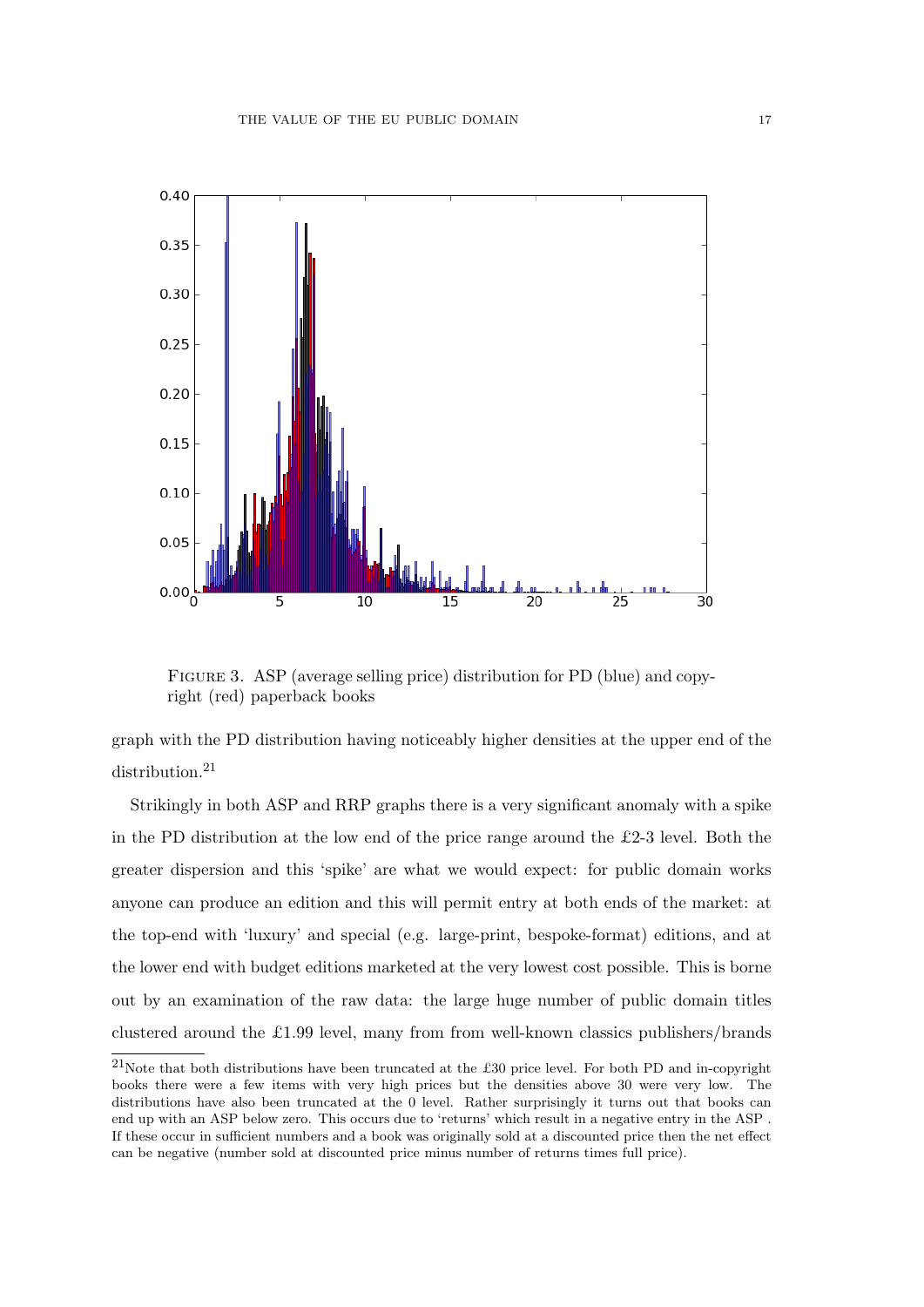such as Penguin Popular Classics, Wordsworth Classics, Dover Thrift Editions, Pocket Classics, Everyman Poetry etc. Similarly at the high-end most editions were 'special' in some way:<sup>22</sup> for example, the most expensive paperback ( $\pounds26.95$  RRP) was a large-print edition of Trollope's Barchester Towers, similarly a £23 edition of Jane Austen's Emma etc etc.<sup>23</sup>

This dispersion, though expected, is problematic for our price analysis. To illustrate consider this hypothetical example: an in-copyright work has one edition ('item') with a price of 7.99. When it goes public domain the old edition continues to be sold at its original price but two new editions come on the market one at at 4.99 and one at 20. The result: in copyright the average price was 7.99 but in the public domain it has actually increased to 10.99! What this brings to the surface is a general and important point: in estimating the price effect of the PD (or conversely copyright) we are really interested in the 'price' for works not for items. Of course a work price doesn't exist but must be constructed from the price(s) of the associated item(s) – the most obvious measure being the minimum price (for reasons provided by that hypothetical example). It implies that a simple mean price analysis based on items will yield an upwards biased PD price estimate (relative to the correct works-based one) and hence an upwards biased estimate of the PD effect on price. $24$ 

With this in my mind let us now look at the summary statistics for the distributions shown in the previous figures provided in Table 3 and 4. In the RRP case, there is a clear

<sup>22</sup>'Luxury' editions were primarily hardbacks. For example, the most expensive PD book was the 'The Nonesuch Dickens Boxed Set', a hard-back with an RRP of £125 – though the seven Dickens novels included in this set could each be picked up for £2 or less. Similarly, the highest price *item* was an deluxe audio version of 'The Complete Sherlock Holmes' costing £180. However, of the complete works alone there were 3 book versions (1 hardback, 2 paperback), the most expensive being a Collector's library edition £29.99 hardback and the cheapest a 2-volume Barnes and Noble edition costing £8 total (the other was a Penguin edition retailing for £18.99). Moreover the majority of the Holmes oeuvre is available separately in editions costing under £2 with the 'Adventures of the Dancing Men and Other Sherlock Holmes Stories' available at an RRP of 95p!

<sup>&</sup>lt;sup>23</sup>Trollope's Barchester Towers could be found in 4 other editions: one hardback at £10.99 and 3 paperbacks the cheapest of which cost £6. For Austen the situation was similar: 5 editions alone below £3.50 starting with a Wordsworth Classics at £1.99, a Penguin Popular Classics at £2, an Everyman at £2.99, a Dover Thrift at £3.50 and a Penguin Classics for £3.50. At least the last of these (the only one we checked in this detail) included along with the text, an introduction, a chronology, notes and suggestions for further reading.

 $24$ Another potential upward bias comes from the existence of 'multi-work' items, i.e. editions including multiple individual books – e.g. 'The Complete Works of Jane Austen'. While these can exist for both in-copyright and public domain works it is likely these occur more frequently for public domain material. Unfortunately there is no flag in the dataset indicating multi-volume works. However, crude methods based on searching for specific phrases (e.g. 'in 1:' or 'The Complete') indicated that this conjecture was correct.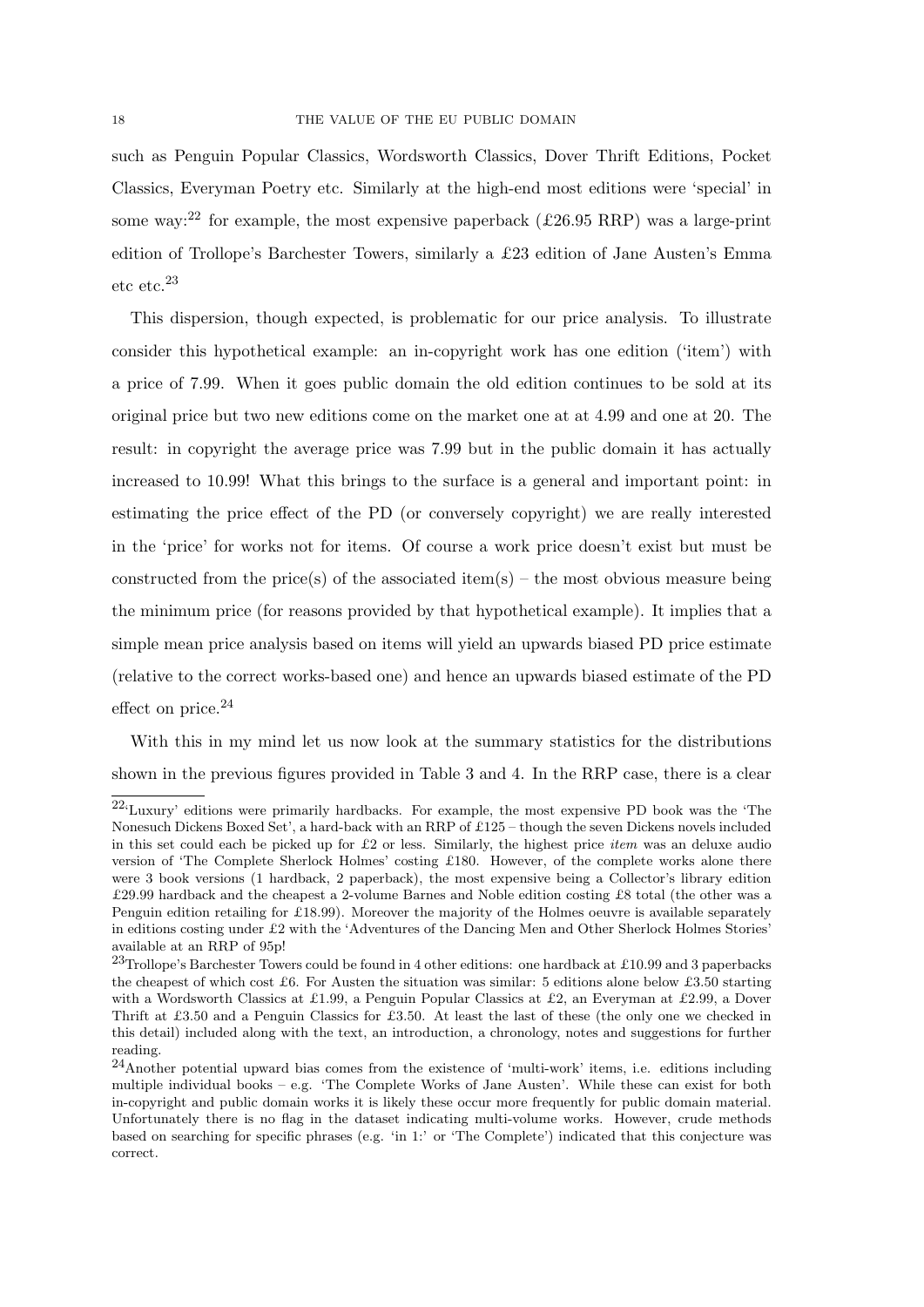|           | No. Items   Mean   SD   Median   Min   Max |      |      |      |               |       |
|-----------|--------------------------------------------|------|------|------|---------------|-------|
| Copyright | 35807                                      | 7.92 | 3.59 | 6.99 | $0.0^{\circ}$ | 308.0 |
| <b>PD</b> | 1863                                       | 7.3  | 3.79 | 6.99 | 0.95          | 26.95 |
| All       | 37670                                      | 7.88 | 3.6  | 6.99 | 0.0           | 308.0 |

Table 3. Summary Statistics for Paperback RRP Data. Number of items may differ from Table 2 as some items do not have an RRP.

|           | No. Items   Mean |      | SD   | $\mid$ Median | Min  | Max   |
|-----------|------------------|------|------|---------------|------|-------|
| Copyright | 39605            | 6.71 | 2.49 | 6.57          | 0.0  | 86.01 |
| <b>PD</b> | 1873             | 6.67 | 3.54 | 6.63          | 0.75 | 27.5  |
| All       | 41478            | 6.71 | 2.54 | 6.57          | 0.0  | 86.01 |

Table 4. Summary Statistics for Paperback ASP Data

difference in average prices of around 8% which a basic t-test confirmed was significant at a very high level. In the ASP case, the mean prices are almost identical (the difference is not statistically significant) with the standard deviation for PD books significantly higher – bearing out our concern about the effects of high-end price entry under the public domain.<sup>25</sup>

There are various ways to address the 'entry' problem a) use a work price computed as the minimum of the prices of all associated editions ('items') b) weight by prices by sales on the assumption that new low-price editions will sell more heavily than the new luxury editions c) right truncate the price distribution discarding all prices above a given level. The first of these options is rendered impractical by the difficulty of doing work-item matching.<sup>26</sup> Option 2 is a possibility but we are concerned about its robustness given the multiple ways price and quantity are related.<sup>27</sup> We have therefore chosen the last option.

The logic of this approach is that entry into the public domain is unlikely to result in an increase in the (minimum) price for a work. Thus, right truncation, in discarding high

<sup>25</sup>The difference between the RRP and ASP cases appears to be explained largely by the larger discounting of in-copyright books relatively to PD ones (the right tail for PD prices is significantly fatter relative to in-copyright prices in the ASP figure than in the RRP figure). This makes sense: high price PD items are usually 'special' and are much less likely to be the only edition of that work than in-copyright items. Thus, discounting for such high-price PD is less likely since buyers will be less price-sensitive (there are already cheaper editions available) and the item may already be selling close to cost (such editions are likely to have small print-runs).

<sup>26</sup>This problem was discussed at some length in the 'size' section of this report.

<sup>&</sup>lt;sup>27</sup>Calculating mean price per sale yields £4.96 for public domain versus £5.65 for in-copyright material. However, the distribution of test statistic such as this difference in means, is hard to calculate since the theoretical correlation of price and quantity is non-obvious. There is also the difficult of the causal relationship of the two variables: lower prices would be assumed to increase sales, while the existence of fixed costs, mean that lower anticipated demand will lead to reduced print-runs and higher costs.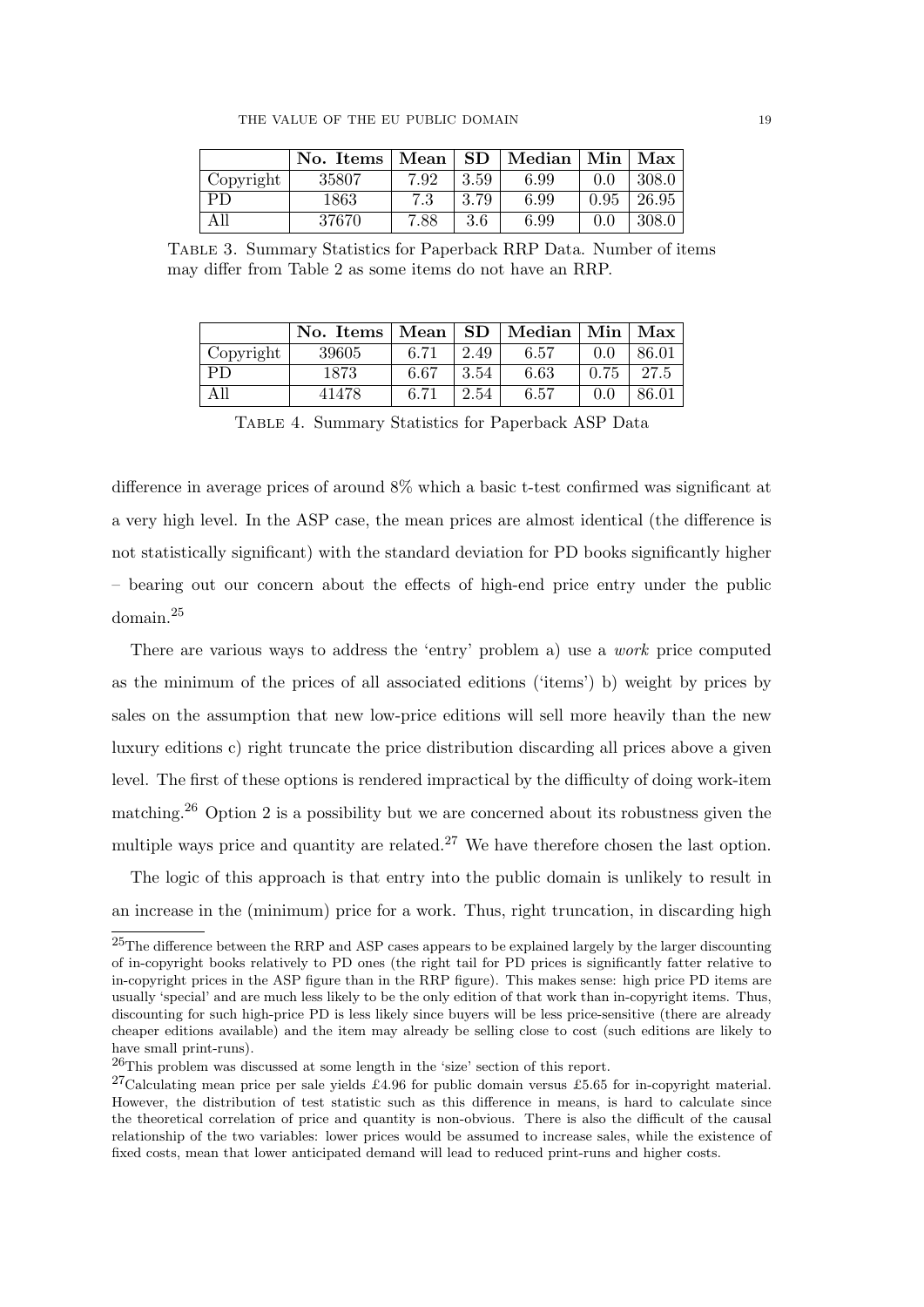|           | $\overline{\text{R}R}P$ Limit 10 |                     |                     |                        |      |       |  |  |  |
|-----------|----------------------------------|---------------------|---------------------|------------------------|------|-------|--|--|--|
|           | No. Items                        | Mean                | $\operatorname{SD}$ | Median                 | Min  | Max   |  |  |  |
| Copyright | 31431                            | 7.22                | 1.57                | 6.99                   | 0.0  | 10.0  |  |  |  |
| PD        | 1618                             | 6.28                | 2.55                | 6.99                   | 0.95 | 10.0  |  |  |  |
| All       | 33049                            | 7.17                | 1.65                | 6.99                   | 0.0  | 10.0  |  |  |  |
|           |                                  | <b>RRP</b> Limit 15 |                     |                        |      |       |  |  |  |
|           | No. Items                        | Mean                | SD                  | $\bm{\mathrm{Median}}$ | Min  | Max   |  |  |  |
| Copyright | 35411                            | 7.76                | 2.17                | 6.99                   | 0.0  | 15.0  |  |  |  |
| PD        | 1804                             | 6.89                | 3.05                | 6.99                   | 0.95 | 14.99 |  |  |  |
| All       | 37215                            | 7.72                | 2.23                | 6.99                   | 0.0  | 15.0  |  |  |  |
|           |                                  | ASP Limit 10        |                     |                        |      |       |  |  |  |
|           | No. Items                        | Mean                | SD                  | Median                 | Min  | Max   |  |  |  |
| Copyright | 36433                            | 6.23                | 1.79                | 6.45                   | 0.0  | 10.0  |  |  |  |
| PD        | 1683                             | 5.86                | 2.41                | 6.31                   | 0.75 | 9.99  |  |  |  |
| All       | 38116                            | 6.22                | 1.82                | 6.45                   | 0.0  | 10.0  |  |  |  |
|           |                                  | ASP Limit 15        |                     |                        |      |       |  |  |  |
|           | No. Items                        | Mean                | <b>SD</b>           | Median                 | Min  | Max   |  |  |  |
| Copyright | 39363                            | 6.63                | 2.25                | 6.56                   | 0.0  | 15.0  |  |  |  |
|           |                                  |                     |                     |                        |      |       |  |  |  |
| РD        | 1826                             | 6.34                | 2.87                | 6.56                   | 0.75 | 14.95 |  |  |  |

Table 5. Summary Statistics for Paperback with Truncation

price public domain and high price in copyright editions equally, will introduce no PD 'bias'. However, it will help correct – though not completely eliminate – the 'entry' bias since we will have eliminated high-priced editions of PD works (which occur, relative to in-copyright works, more frequently for the reasons discussed).

The results when performing this right truncation are shown in Table 5 for truncation at both £10 and £15. The percentage number of items truncated is relatively similar across PD and copyright groups<sup>28</sup> but the impact is substantial with price differences increasing to around 11-13% for RRP and 4-6% for ASP (these differences all being highly statistically significant). These figures are reasonably close to standard figures given for the 'copyright' fraction of a books cost  $(5-20\% - \text{the bulk of a book's retained price being})$ accounted for in printing, distribution, marketing and retailer margin). Furthermore, we must reiterate that this sort of calculation almost certainly under-estimates the impact of the public domain on price and especially welfare.

<sup>28</sup>This similarity in percentages is not inconsistent with our earlier point about the greater dispersion in PD distribution as the distribution of items within the truncated section regions will be different between PD and in-copyright material.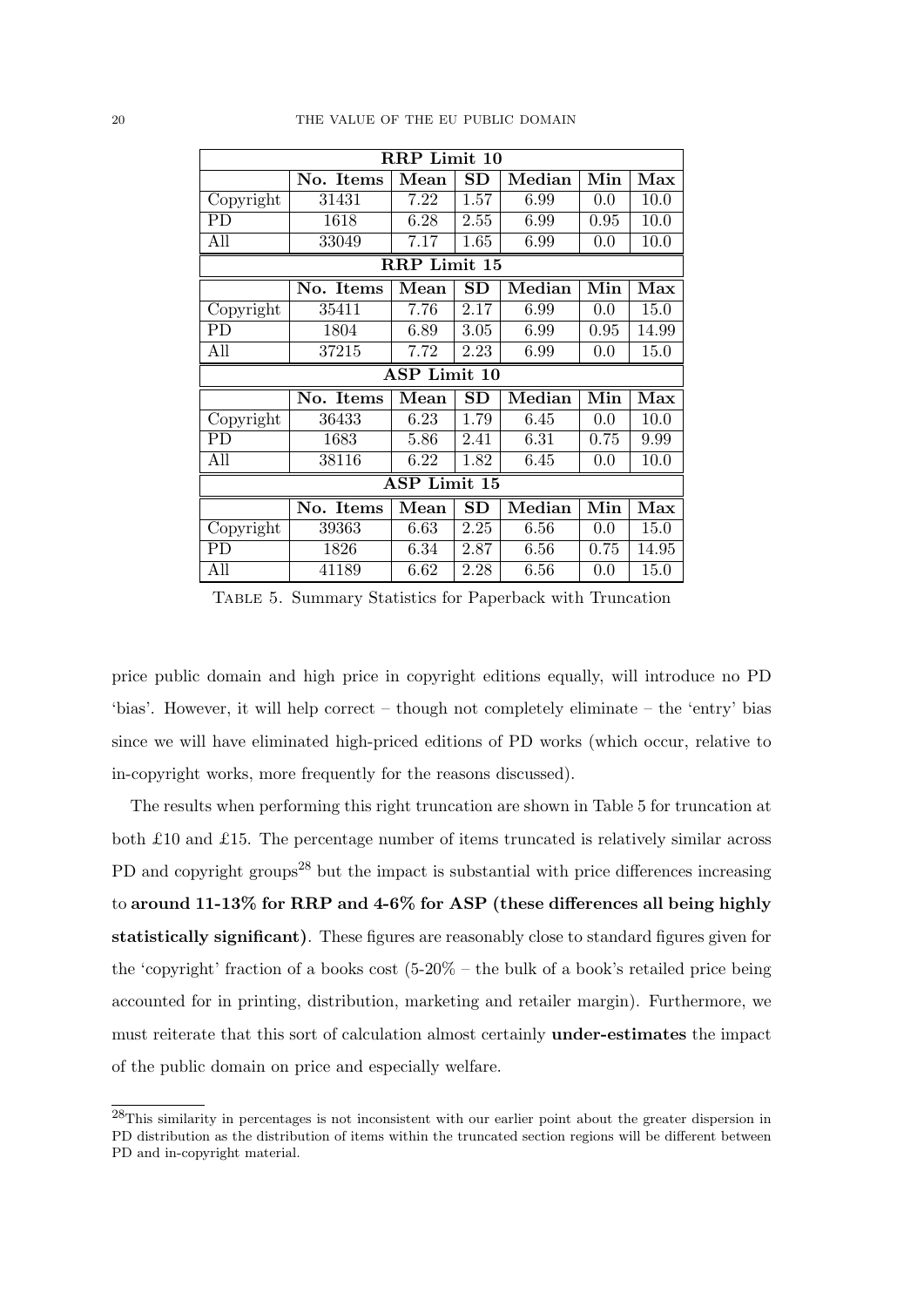This is not only because average price is a poor proxy for minimum price but because we are unable to make a perfectly like-for-like comparison. The 'comparison' problem is twofold: first, public domain editions frequently have additional material (notes, introduction etc); second, because we are doing a cross-sectional analysis, we have the problem of not knowing whether the two distributions we have are generally comparable are comparing are suited to a simple comparison of means.<sup>29</sup>

To make clear what this means look back at Figure 3 and consider the many ways we could add, move, or remove 'mass' from the red distribution (copyright) in order to make the 'blue' (public domain).<sup>30</sup> It is clear there are many ways for this to occur which result in the average price reduction for a given work being substantial (say  $20\%$  or more) but the average impact is zero. For example, consider a book which is only made available once it is in the public domain (for example, that large print edition of Emma discussed previously). The previous price for this work then was 'infinity' (or some very large amount). Thus, the price reduction here is significant even though it will appear in the distribution as a relatively expensive item. Similarly, looking again at the Figure 3, it is noteworthy that the *modal* public domain price is £2 but £6.40 for in-copyright. If one were to suppose these to be the comparable work sets then the price reduction would have been a huge  $70\%$  – and even being more conservative and taking it to be in the £4-5 region for copyrightable material this would be over  $50\%$ .<sup>31</sup>

5.3. Muze/AMG. We also obtained detailed price data on recordings from Muze/AMG. Unlike Nielsen's book dataset this material no usage information but it does contain detailed item metadata (title, composer, performer, release date etc) along with information on the dealer price for these recordings (all data as of early 2009). The dataset contains the majority of recordings commercially available in the UK in standard formats (CD etc).

<sup>&</sup>lt;sup>29</sup>The obvious way to address this problem is to conduct a longitudinal study in which one can follow works as they enter the public domain. This however has difficulties of its own, most importantly that the proximity of the public domain will itself have an affect on price due to anticipation by an owner of copyrights expiry as well as competition from temporally proximate but already public domain works.

 $30W$ e can add and remove mass because the set of in-print public domain and in copyright books do not necessarily match.

<sup>31</sup>If one considers this over-generous it is worth considering that the various different Harry Potter books sell for between £5.99 and £7.99 (RRP with ASP being not much reduced from this). Given their popularity these are clearly books that could be printed in bulk and, hence, if in the public domain, would be offered at a budget paperback price of around £2.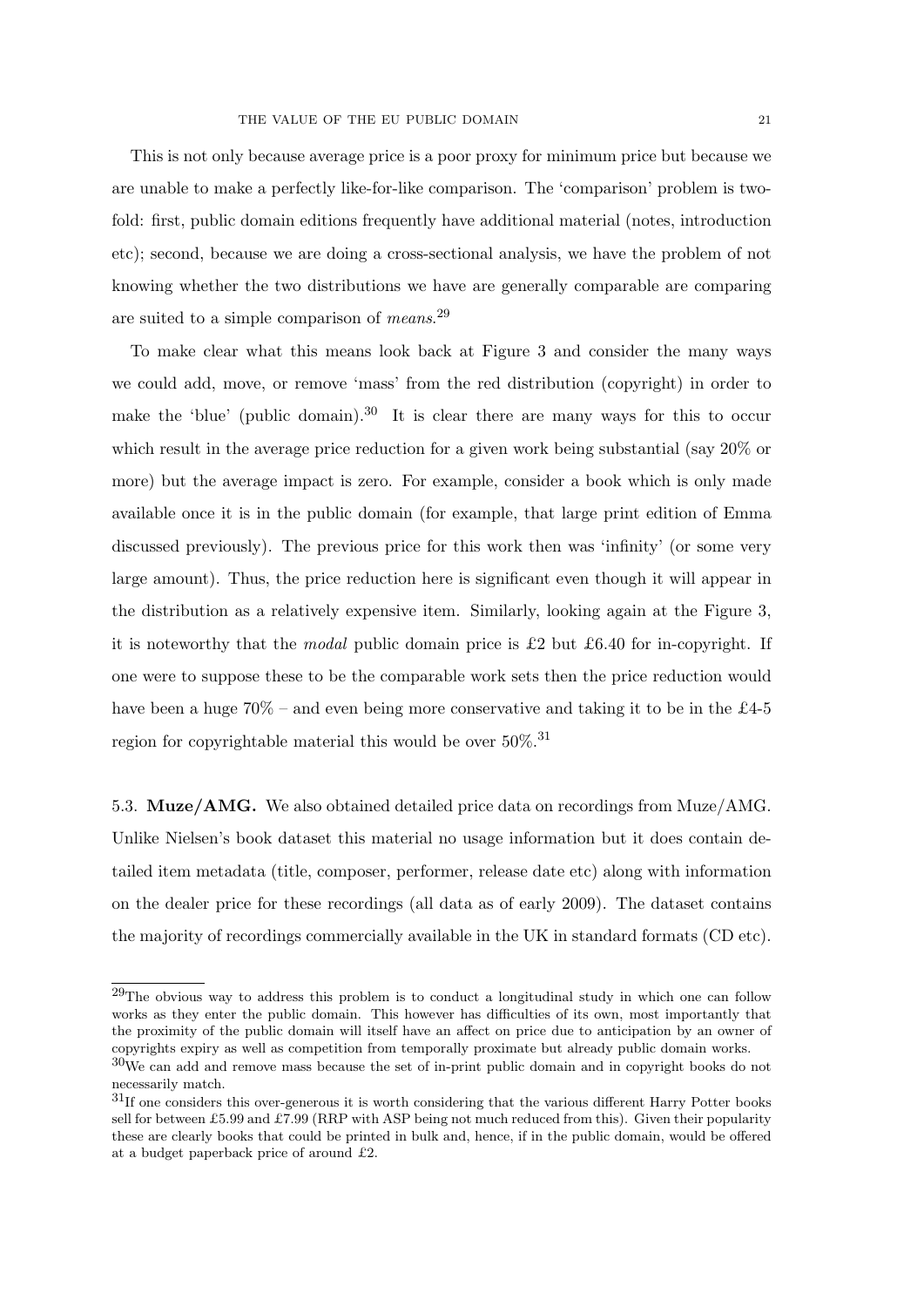

Figure 4. Counts by release date (top) and original release date (bottom) for UK recordings from Muze/AMG dataset

In our analysis we focused exclusively on material available on CD.<sup>32</sup> The dataset is also divided into classical and pop music categories which we analyzed separately.

Already aware the problems of doing automated author identifaction and lacking a detailed composer database we focused our attention on 'recording copyright'. Thus when we speak of public domain recordings we mean those whose recording copyright has expired.<sup>33</sup>

<sup>32</sup>Obviously price comparison can only be done across material in the same format. Moreover, the vast amount of the data related to CDs.

<sup>33</sup>Thus, our public domain recordings need not be 'fully' public domain i.e. having had both their 'recording' copyright and authorial copyright expire. For more discussion on this distinction see the earlier section on the size of the public domain.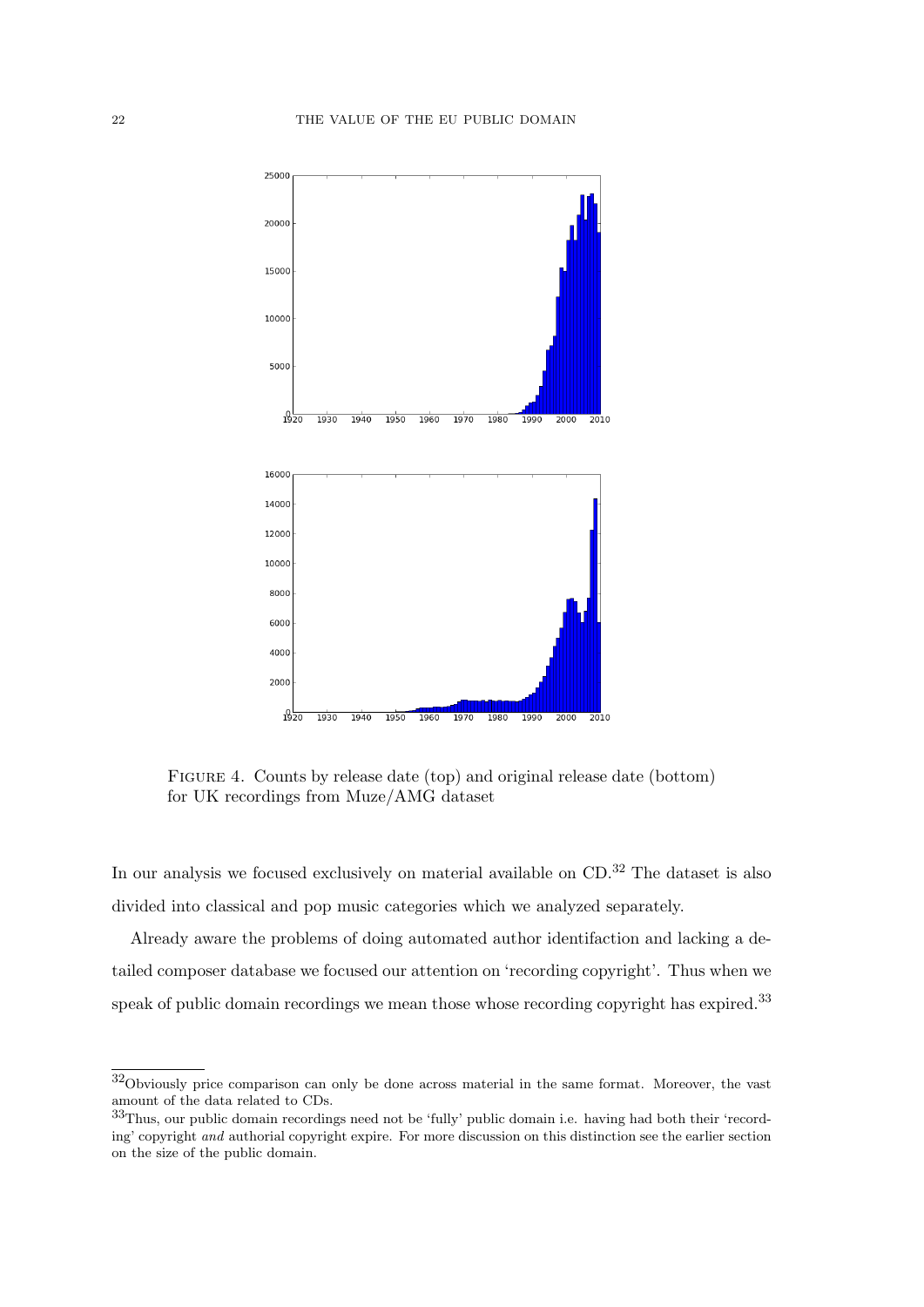In the UK, at the present time, recording copyright expires 50 years after first publication. Thus, in theory, determination of public domain status only requires to have available the release date of the recording. Unfortunately this is not easy.



Figure 5. Price distribution for public domain (blue, originally released 1958) and in-copyright CDs (red, originally released 1960).

As discussed above in section 4, there is an important distinction to be drawn between 'items' and 'works'. Our dataset contains information on 'items'. Their release date is usually the date on which that item (i.e. that particular CD) was first put into circulation. This need not necessarily have any relation to when that particular work (i.e. the underlying recording) was *first* released  $-$  and for older recordings this is especially true since CDs have only been available since the 1980s, and hence almost all 'release dates are post-1980.

For copyright status we therefore require information on the original release date of the recording. Fortunately, some of the Muze data had an 'original release date' field. However, this field was not available for classical music and was only available for approximately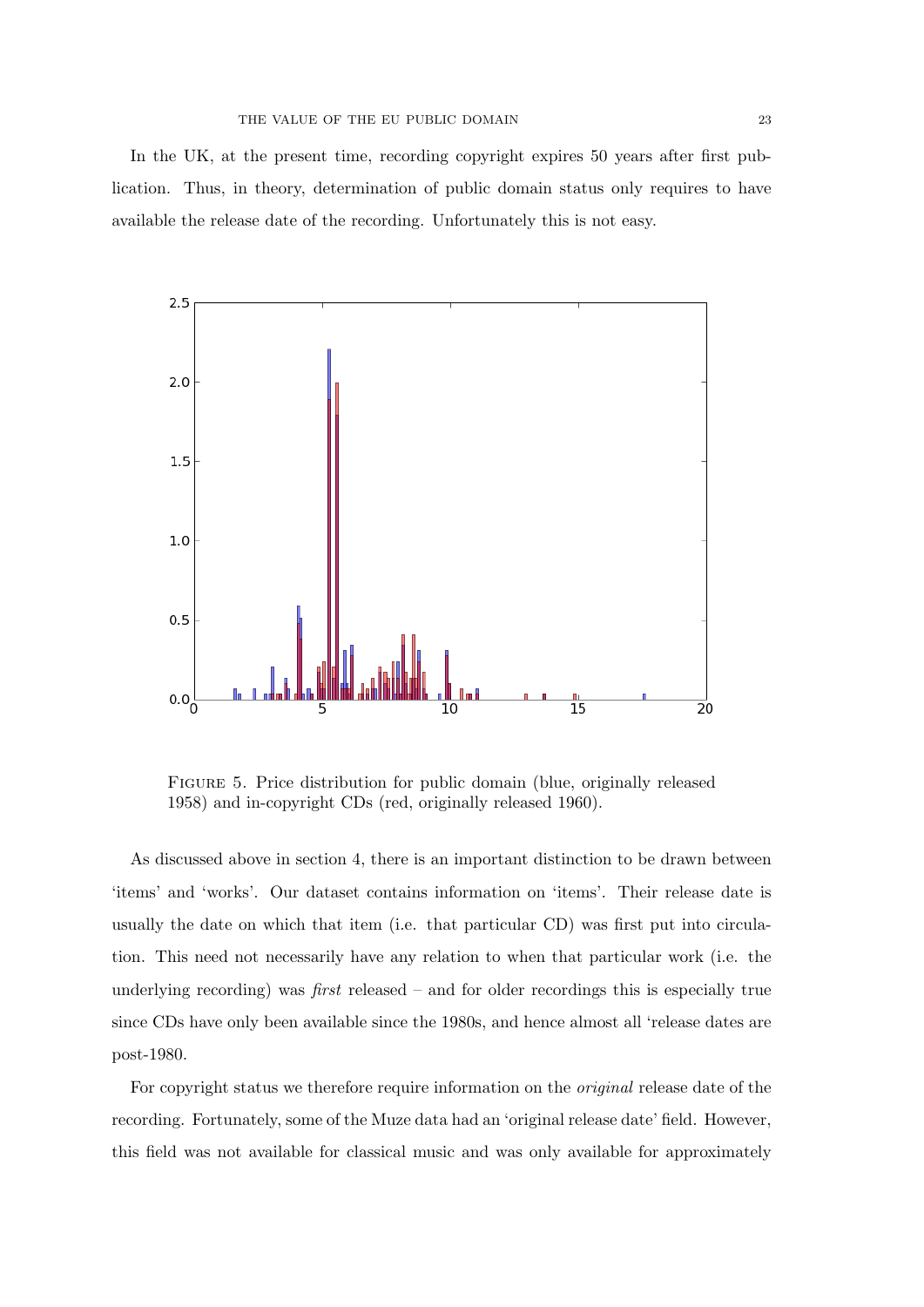140 thousand out of the total of 290 thousand items. Figure 4 show the distribution of recordings by year based on release date and original release date. Of these 140 thousand items with an original release date, 1318 (1%) were public domain (released before 1959). This 1% figure could be taken as an estimate of the proportion of commercially available recordings which are public domain. However, we would be cautious in doing this given the very large number of recordings lack any original release date.<sup>34</sup>

| 1958 v. 1960 |           |               |                                    |        |                |                    |  |  |  |
|--------------|-----------|---------------|------------------------------------|--------|----------------|--------------------|--|--|--|
|              | No. Items | Mean          | <b>SD</b>                          | Median | $\mathbf{Min}$ | $Max \mid$         |  |  |  |
| <b>PD</b>    | 290       |               | 5.97934482759   1.96563982346      | 5.55   | 1.53           | 17.5               |  |  |  |
| Not PD       | 291       |               | $6.38855670103 \mid 1.87234806165$ | 5.55   | 3.0            | 14.85              |  |  |  |
| 1957 v. 1959 |           |               |                                    |        |                |                    |  |  |  |
|              |           |               |                                    |        |                |                    |  |  |  |
|              | No. Items | Mean          | SD                                 | Median | Min            |                    |  |  |  |
| <b>PD</b>    | 279       | 6.03781362007 | 2.162704538                        | 5.55   | 1.38           | $Max \mid$<br>17.5 |  |  |  |

Table 6. 1 Year Comparisons for Pop Music Recordings

We focus then on this set of 140 thousand pop recordings for which relevant data is available. Our next step is to compare the prices of public domain and in copyright material. In order to limit variation in price caused by other factors<sup>35</sup> the sets of PD and copyright recordings are chosen to be relatively proximate in time: specifically we choose sets of years either side of the PD cutoff date. In our case the PD cutoff date is 1959 and we have taken PD recordings to be those from pre-1959 (1958 and before) and in copyright recordings as those from post-1959 (1960 and after).<sup>36</sup> In addition, given the potential lag in data we have also presented results for the case where 1958 is the cutoff date (so PD is 1957 and before and in-copyright is 1959 and after).

The results of comparing prices of 1 year post and 1 year pre copyright expiry are shown in Table 6 (the full price distribution is shown in Figure 5). As this shows, in copyright CDs are, on average,  $41p(6.7\%)$  more expensive than public domain recordings (for 1957 vs. 1959 it is 47p and 7.7%). Performing a standard t-test for difference in means

<sup>34</sup>In fact, it seems likely that presence of an original release date field is correlated with the original release date itself: recordings (originally) released recently are surely more likely to have an original release date than older recordings. As such, we would imagine this 1% figure *underestimates* the public domain proportion of commercially available recordings.

 ${}^{35}$ For example, it is likely that the period and age of a work may influence price in and of itself.

<sup>36</sup>Strictly, recordings from the cutoff year are in copyright since recording copyright expires at the end of the calendar year in which the recording was made. However, by omitting the cutoff year allows for a cleaner division that reduces the likelihood that we have included PD items as in copyright or vice-versa.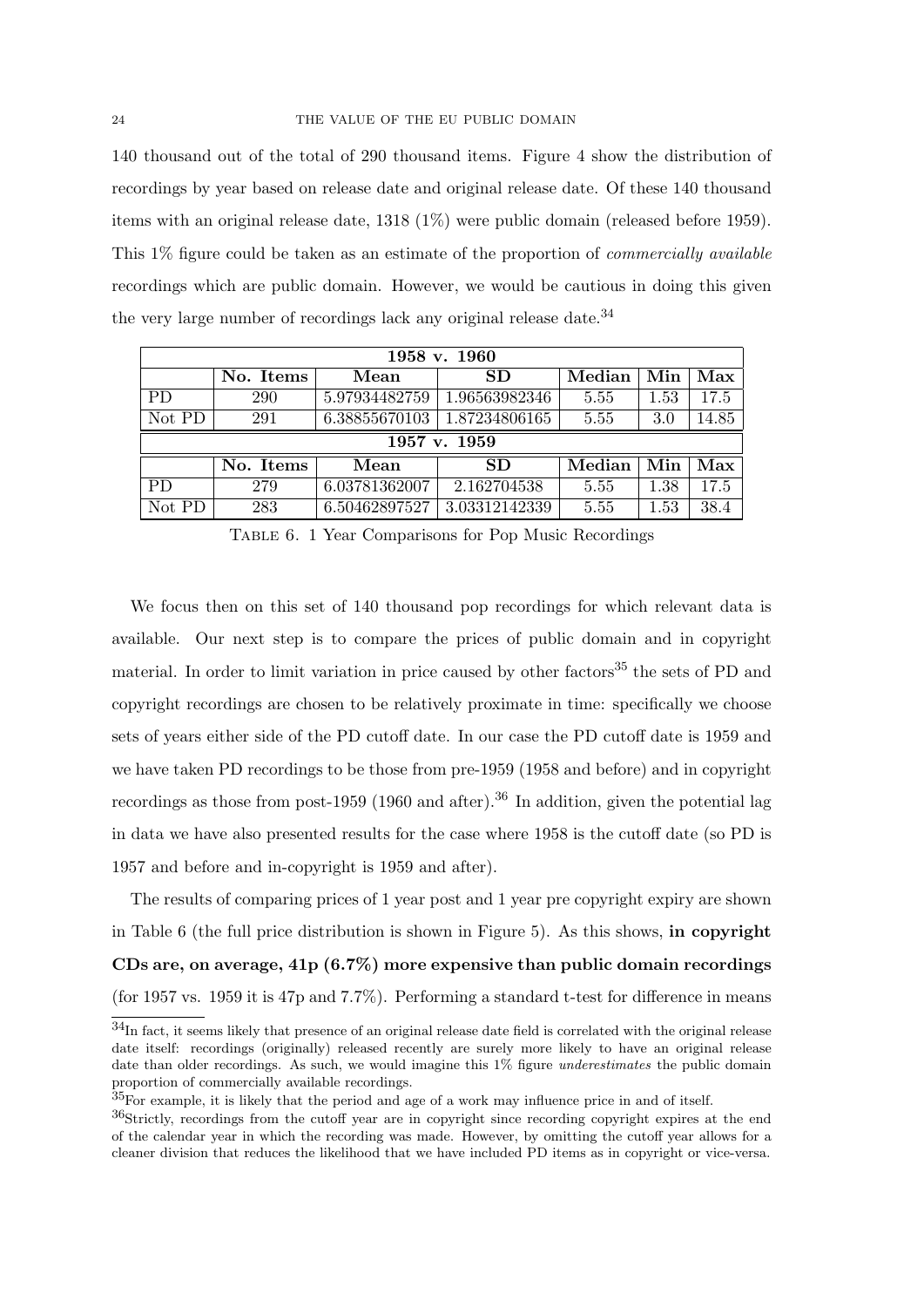|           | 1954-1958 v. 1960-1964 |               |                        |        |      |       |  |  |  |  |
|-----------|------------------------|---------------|------------------------|--------|------|-------|--|--|--|--|
|           | No. Items              | Mean          | SD.                    | Median | Min  | Max   |  |  |  |  |
| PD.       | 1018                   | 6.00974459725 | 1.95436972832          | 5.55   | 1.38 | 17.5  |  |  |  |  |
| Not PD    | 1616                   | 6.30943069307 | 2.05773463531          | 5.55   | 1.75 | 26.25 |  |  |  |  |
|           |                        |               | 1953-1957 v. 1959-1963 |        |      |       |  |  |  |  |
|           |                        |               |                        |        |      |       |  |  |  |  |
|           | No. Items              | Mean          | SD.                    | Median | Min  | Max   |  |  |  |  |
| <b>PD</b> | 778                    | 6.10015424165 | 2.40047879261          | 5.55   | 1.38 | 41.0  |  |  |  |  |

shows that this difference is **highly significant** (**p-value of 0.010**) (p-value 0.04 for 1957 vs. 1959).<sup>37</sup>

Table 7. 5 Year comparisons for pop music recordings

To test the robustness of these results we have performed a similar analysis with an extended sample period either side of the cutoff date. Extending the sample window obviously has the advantage of increasing the sample size. It also has the obvious downside of reducing the comparability of the two samples since the recordings being compared are, on average, further apart in time.<sup>38</sup> Results are show in Table 7. Here price differences are 30p  $(5\%)$  (for 1953-1957 vs. 1959-1963 recordings it is 23p and 4%). This difference is again statistically significant with a p-value of 0.0002 – which is even lower than before despite the slightly smaller difference in means as a result of the substantially larger sample size.<sup>39</sup>

| Pre-1959 v. Post-1959 |                                                                 |             |               |      |      |       |  |  |
|-----------------------|-----------------------------------------------------------------|-------------|---------------|------|------|-------|--|--|
|                       | Min<br>Median<br>Max<br>SD.<br>No. Items<br>Mean                |             |               |      |      |       |  |  |
| <b>PD</b>             | 6.16347471452<br>1226<br>2.28046294735<br>5.55<br>1.38<br>34.99 |             |               |      |      |       |  |  |
| Not PD                | 131144                                                          | 7.032425883 | 2.46341819619 | 7.29 | 0.09 | 39.99 |  |  |

Table 8. Full comparisons of public domain and in copyright recordings

<sup>37</sup>One concern here could be the large number of recordings being omitted from the analysis due to a lack of release date. However, this omission should not bias the results unless recordings without a release are in some way systematically correlated with PD status and price (e.g. all high price PD recordings lacked a release date) which does not seem particularly likely.

<sup>38</sup>The basic point here is that unbiased estimates of PD vs. non-PD price difference requires that there are other factors affecting price which are correlated with PD status. Since it is likely that the age of recordings has some impact on price, one would like to keep the samples as close in age as possible.  $39$ For 1953-1957 vs. 1959-1963 the p-value is 0.02 – also highly significant.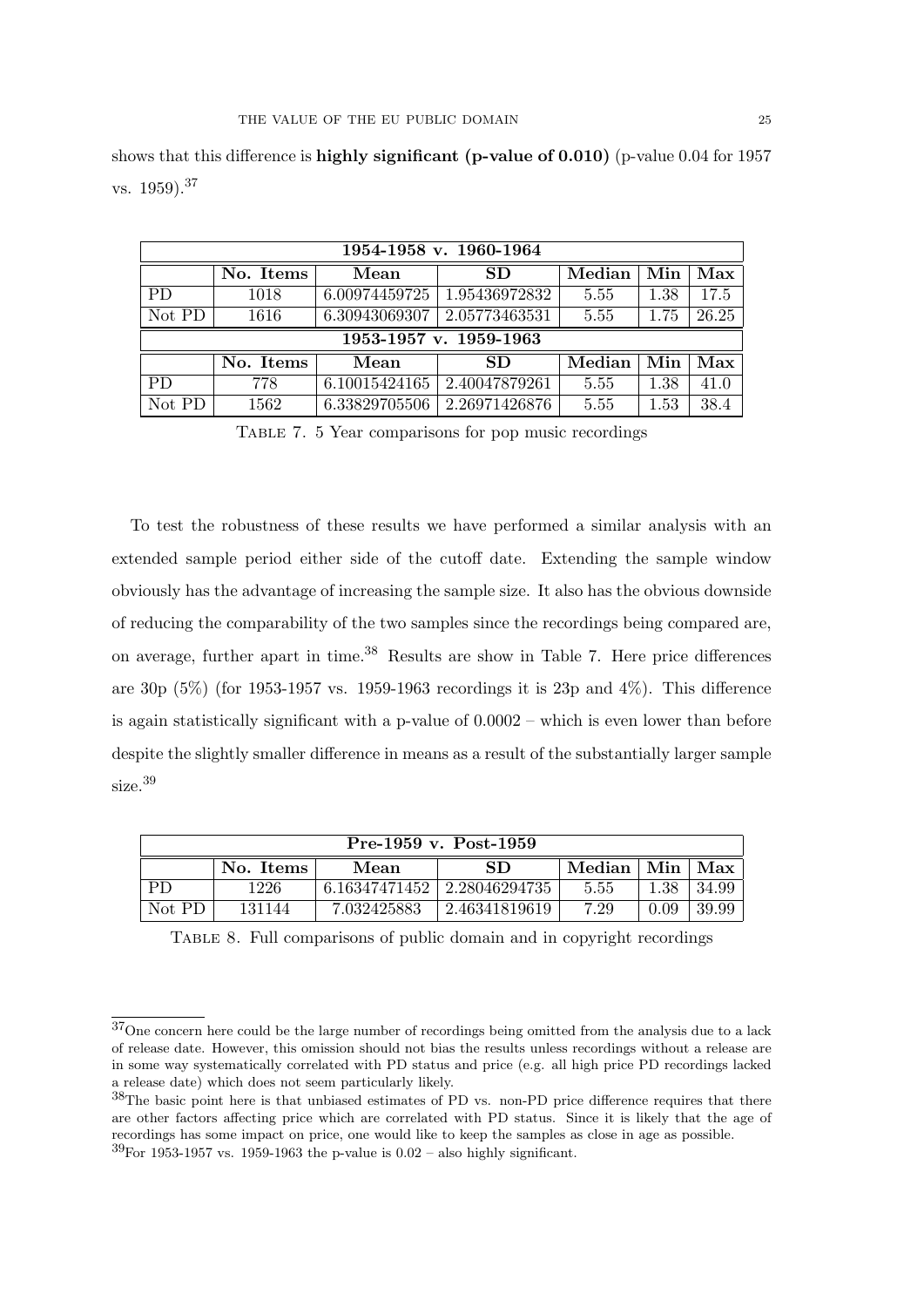

Figure 6. Price distribution for public domain (blue, originally released 1958 and before) and in-copyright CDs (red, originally released 1960 and after)

Lastly, Table 8 and Figure 6 show the price comparison for the full dataset.<sup>40</sup> Here, in-copyright recordings are on average 87p (14.1%) more expensive than public domain ones, a substantially greater difference than in the previous cases (t-stat of -12.0 with p-value  $\leq e^{-16}$ !). However, as just discussed, there are reasons to be cautious about PD versus in-copyright price comparisons the greater the discrepancy in average age of the two sets of recordings.<sup>41</sup>

<sup>40</sup>To reduce bias from outliers in the form of especially expensive items we have removed all CDs with a price above £40. This removed approximately 300 items (out of 300 thousand) in the in-copyright category and 1 in the PD category. Including these items increased the PD average price by 3p and the in-copyright average price by 11p.

 $^{41}$ It is also important to note that keeping the sets of PD and in-copyright recordings proximate in vintage may introduce its own (downward) bias in our estimate of price differences. In particular, in-copyright work that is 'close' to the public domain may have a reduced price for two reasons (reduced, that is, relative to the counter-factual scenario where the work is identical except that is no longer 'close' to the public domain). First, copyright owners anticipating the entry of the work into the public domain may drop the price in order to extract as much of the residual demand as they can. Second, in-copyright material close to the public domain may be competing to some extent with existing (lower-priced) public domain material, which would be likely to exert a downwards pressure in price.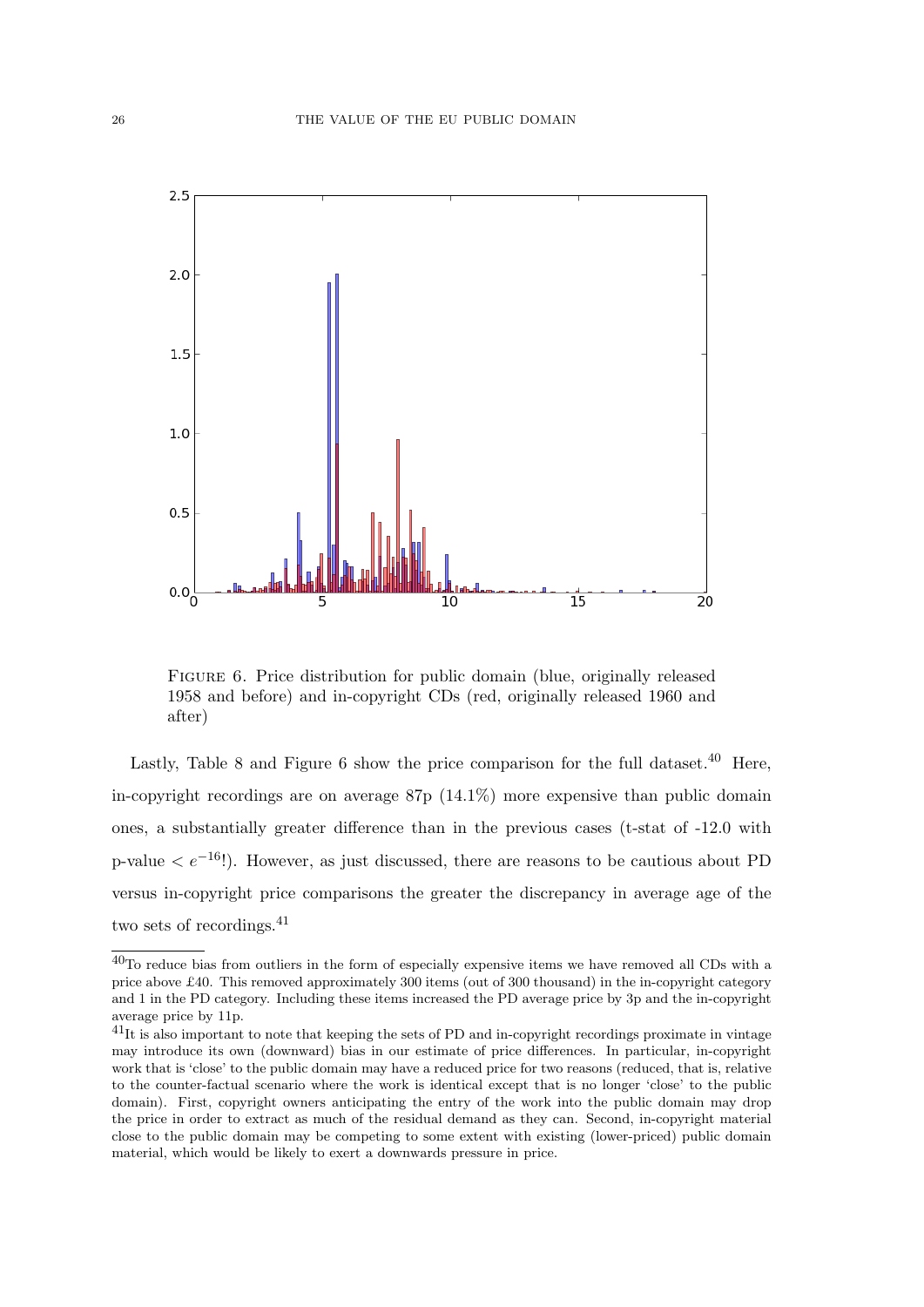To sum up, using a large dataset on dealer-prices for popular music recordings we have found highly significant price differences between public domain and in-copyright recordings of similar ages.<sup>42</sup> In our results in-copyright recordings are, on average, between 4-14% (depending on comparison sets) more expensive than public domain recordings – corresponding to a price increase of 23-87p relative to the public domain price of approximately  $\pounds 6$ ). These numbers are not insubstantial, and are in line with quote estimates of the 'copyright' proportion of a CD's cost – like books, CDs are a physical media and therefore the 'copyright' proportion of the total cost tends to be relatively low.<sup>43</sup>

# 6. Usage

We have anecdotal evidence from two record labels who publish music where copyright or neighboring rights have expired. Of these labels Ondine publishes mainly classical and VL-musiikki, the more interesting one, focuses on popular music. For example, VLmusiikki has published "greatest hits" CDs of Elvis Presley and Edith Piaf in August 2008. In both cases the neighboring rights of major labels have expired. In only two months, the Elvis album sold over 11,000 copies and Edith Piaf over 7000. With these figures the albums would most probably have been in the Finnish official top 10 annual charts if VL-musiikki were a member of IFPI (they do not wish to be).<sup>44</sup>

Petteri Laiho, the manager from VL-musiikki, explained that his company alone sold roughly 13% of the total volume of IFPI's official figures (8 million albums) and predicted that the real figure of CD sales in Finland could be 50-100% more than IFPI says. VLmusiikki is quickly growing the "neighboring rights business". In 2007, they made around 100,000 euros from the sales of "neighboring rights" albums, which was roughly 7% of their total sales. In 2008, they predict to increase total turnover 20-30% and increase the share of "neighboring rights" music towards  $20\%$  of total sales. Their strategy – if

<sup>42</sup>This result is in marked contrast to the finding of no price difference in the European Commission's impact assessment in relation to the proposed term extension for sounds recordings. That finding was largely based on a single piece of evidence: the PwC report for the Gowers Review of Intellectual Property prepared by PwC on behalf of the British Phonographic Industry (PwC, 2006). We would note that that report also found negative price impacts in several of their samples but given their limited size none of them were significant.

<sup>43</sup>We would also echo the points made above in relation to books that simple comparison of means may not lead to an accurate estimate of the true effect of copyright status on price, in particular that there is several reasons that price differences may be underestimated.

<sup>&</sup>lt;sup>44</sup>In the first six months of 2008, the album in the 10th position in the official IFPI's list (which now includes both CDs and downloads) had sold a little over 16,000 copies and the album in the 20th position had sold a little over 12,000 copies.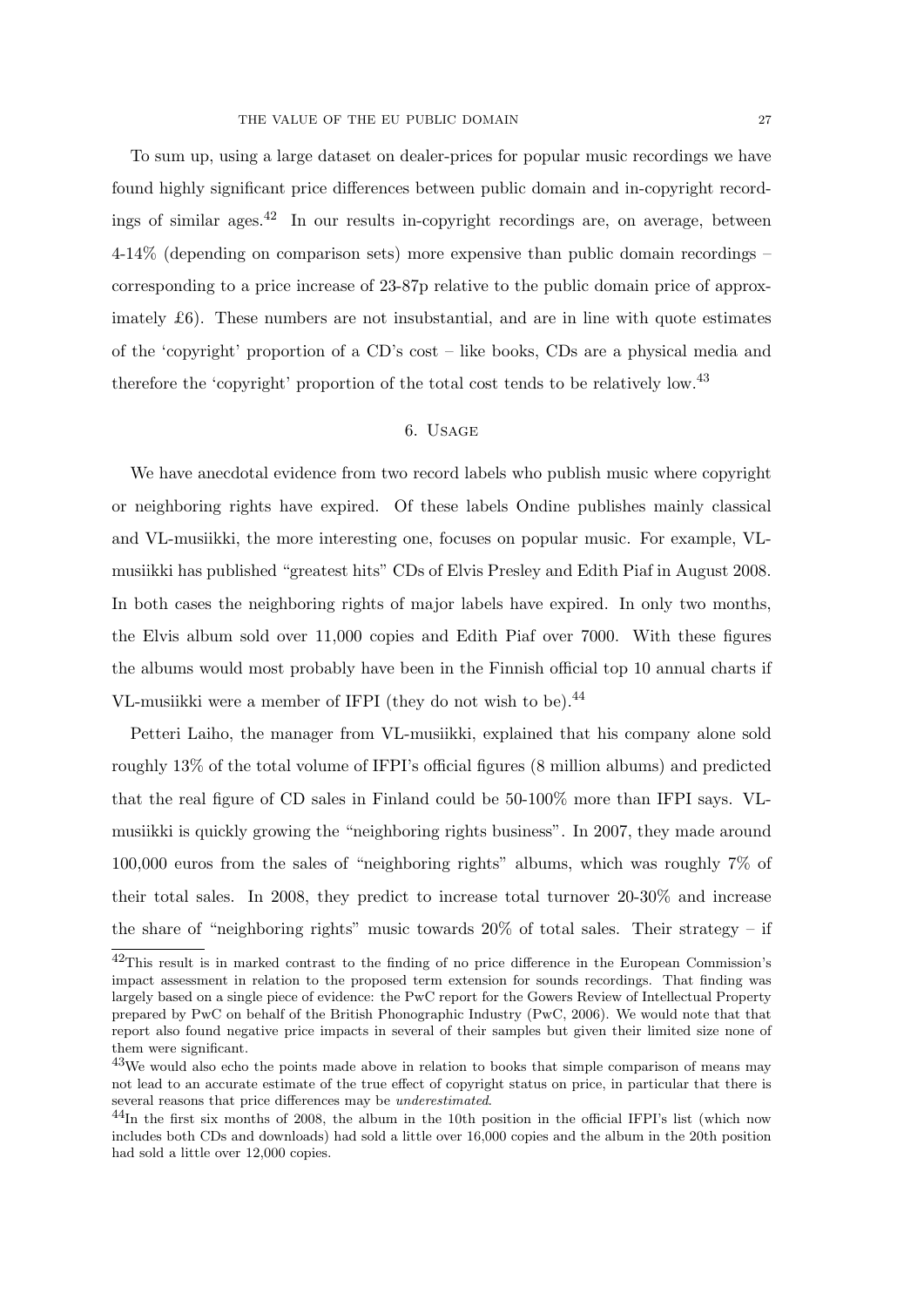the EU keeps the term of neighboring rights in 50 years – is to grow the "neighboring rights" business to 30-40% of the total turnover by 2012, which would mean 3-4 million euros more in turnover. They have planned to expand the business to Baltic states and other Nordic Countries but do not start sales abroad until EU makes a final decision on neighboring rights. Overall, Laiho stressed that his label is growing in the traditional CD business where the majors are struggling. He stated that with neighboring rights in existence, the major labels simply refuse to license the recordings to republishers, or set unacceptable terms and therefore that the expiry term has a significant, immediate and beneficial impact on their business.



Figure 7. Distribution of paperback sales for PD and in copyright books

6.1. Nielsen. We also have detailed sales data from Nielsen including both units sold and revenue. Figure 7 and 8 show the distribution of sales (units) and revenues for PD and copyright items. Starting first with unit sales, the general shape in both cases is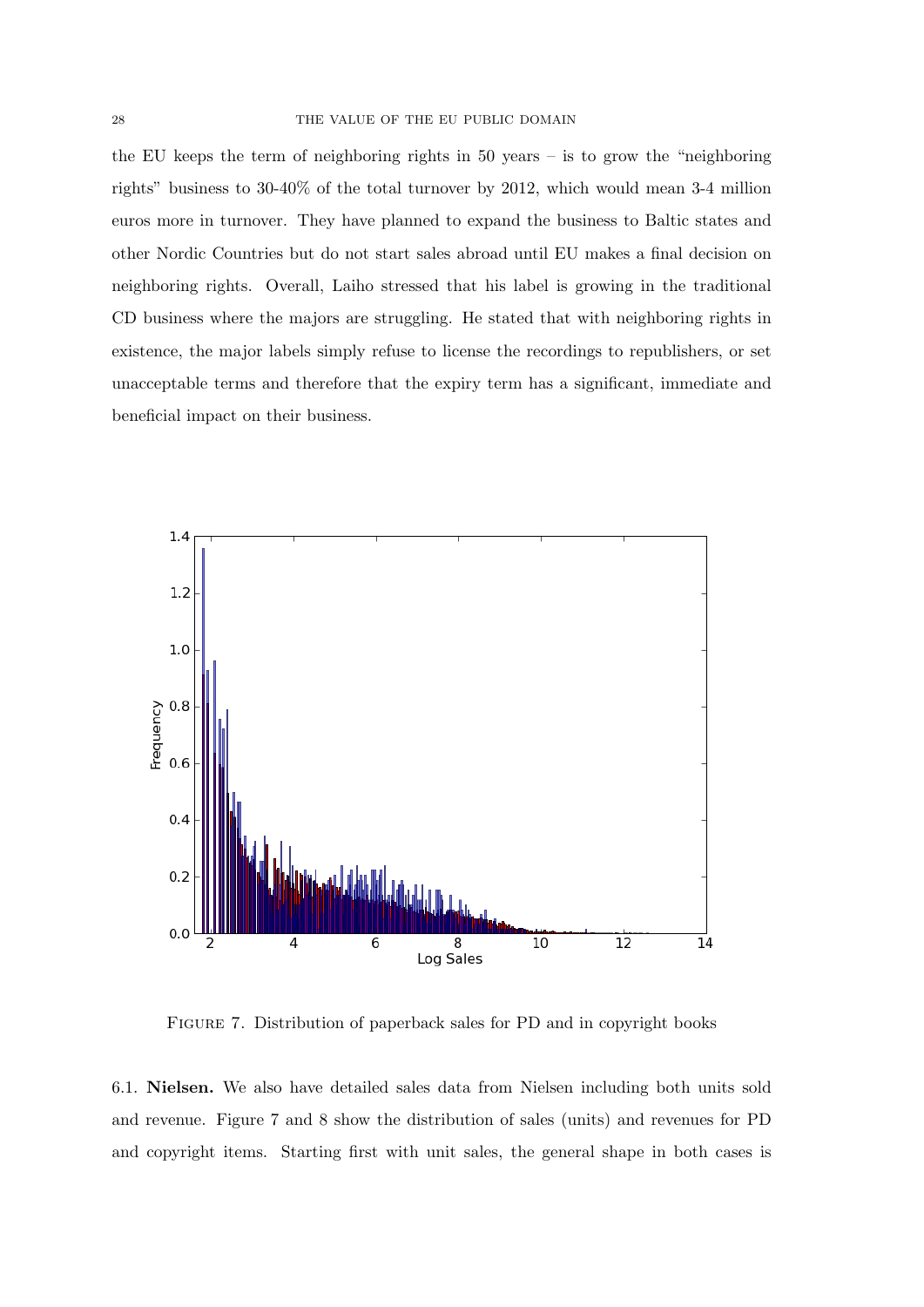approximately as one would expect: $45$  (very crudely) negative exponential or power-law like,<sup>46</sup> with the greatest frequency (i.e. most products) is at the lowest sales levels with the number of items with a given level of sales declining sharply as the number of sales increase. To put this in concrete terms: there were over 12,000 items selling the minimum  $5 \text{ units}^{47}$  but only 11 items with sales over 300,000 units, 4 over 500,000 and one (the top-selling item) with just over 800,000 units.

There are some noteworthy differences between the PD and copyright material. In particular, the PD distribution has a significant deviation from the smooth decay of the copyright distribution with a clear 'hump' in the middle region of the distribution with a peak at 6 (400 units).<sup>48</sup> Additionally, the PD distribution has both a greater density of low-sellers (selling less than 10 copies) and a smaller tail of high selling titles (the PD tail ends roughly 2 orders of magnitude below that for copyright at 10 (20,000 units) rather than 12 (160,000 units)). This is what we would expect: more low-sellers because PD works will have more low-selling 'specialist' and obscure titles, fewer massive-sellers both because sales of given work are split between several editions and because the work is old – which both reduces demand in and of itself, but, more importantly (at least in relation to the bestseller category) means that a PD book market is limited to those who do not already have a copy while new new release can sell to the entire population.<sup>49</sup>

Interestingly moving to revenues the picture changes quite significantly. Both PD and copyright distributions now have a short left-tail where densities drop off sharply from the peak around  $4 \text{ } (\text{\pounds}54)$ . This, we hazard, is a consequence of the fact that a small fraction of items have very low ASPs (zero in some cases!) and the low-selling portion of these then

 $^{45}$ See e.g. Gaffeo et al. (2008).

<sup>46</sup>It is important to keep in mind that we have log sales on the x-axis so the decline (in non-log) terms is even greater than shown there. Simple examination of log-log and log plots of the sales distribution indicate that neither an exponential or a power-law fit particularly well: for the exponential the fit is reasonable up to about a 100,000 sales but (as is typical) fails very poorly to match the tail above that (though it is worth noting that this tail consists of not much more than a hundred or so items there being only 11 items with sales above 300,000); while for the power law a reasonable fit is only achieved over limited portions of the distribution e.g. in the 50-3000 unit sales range, and again (though independently) over the 8000-160,000 range.

<sup>47</sup>The dataset had been truncated at 5 units of sales.

<sup>48</sup>Interestingly this shape appears similar to that for the mechanical rights (compositions) usage in the Netherlands, see the data from BUMA/STEMRA below in Figure14.

<sup>&</sup>lt;sup>49</sup>The obvious way to address this would be to match older in-copyright books with public domain material – an approach that would also be valuable in the price analysis. Unfortunately the limitations of time (and automated classifications) already discussed prevent pursuing this line of enquiry here. However, it is an obvious and useful piece of future research.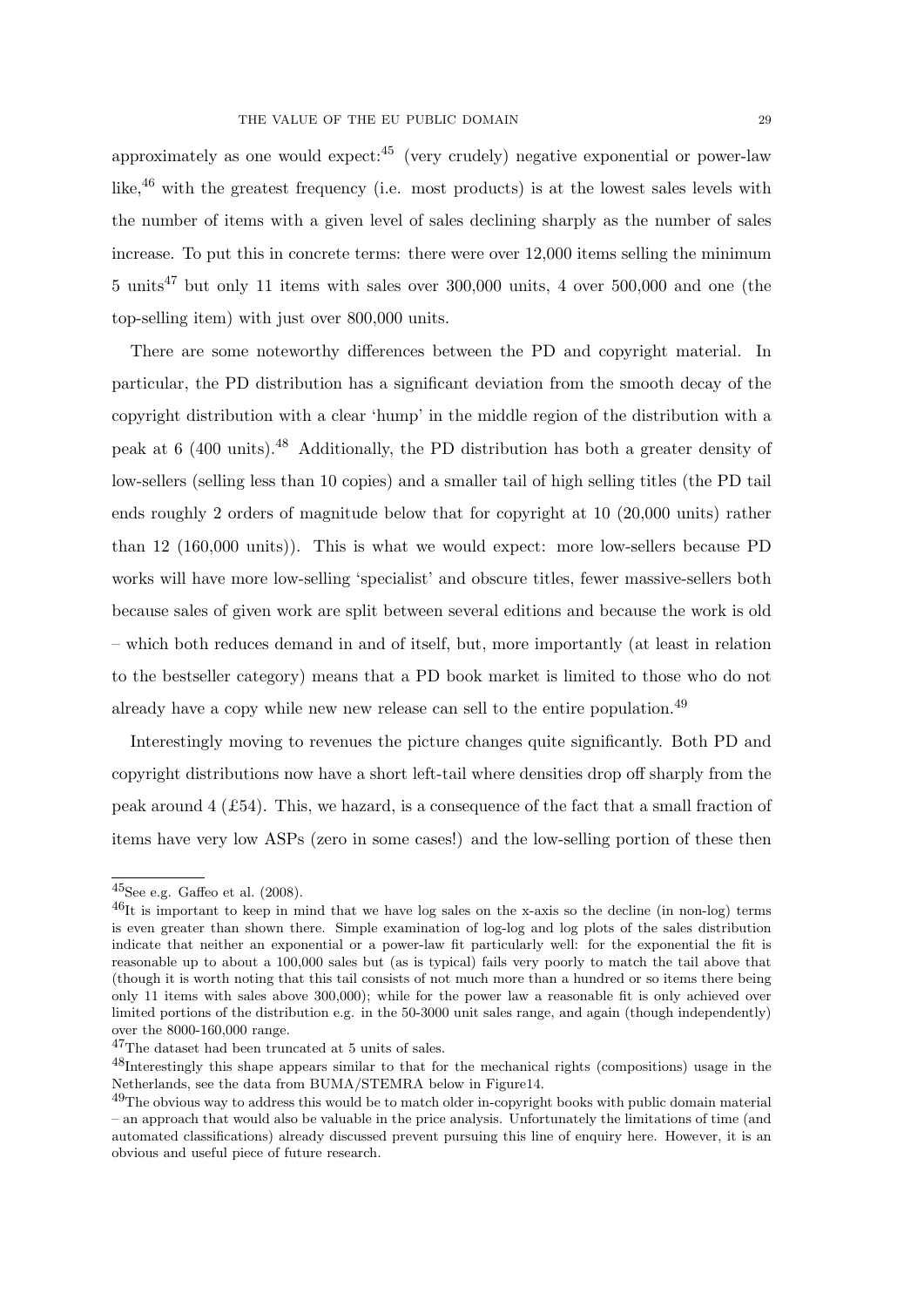

Figure 8. Distribution of paperback PD revenues for PD and in copyright books

make up the short left-tail visible in the revenue figure. More generally, revenue is the product of price times units sold so we would expect this figure to reflect the interaction of the ASP price distribution (Figure 3) and the unit sales distribution (previous Figure). Given the price distribution's skewed normal shape, a negative correlation between price and sales will result in the revenue distribution being more 'centralized' than the unit sales distribution.<sup>50</sup> A plot of sales against price is shown in Figure 9 and indeed clearly indicates a mild negative correlation.<sup>51</sup>

Thus we would expect to seem centralization – and indeed we do. There are also some noticeable differences between the copyright and PD distributions. The copyright distribution one at its peak around 4 (£50) falls steadily – almost linearly – until 12 (£160k) and then flattens out for the final run up to just over 15 (£4.6m) – again this

 $50$ Revenue = price x sales, so log(revenue) = log(price) + log(sales). If prices were all the same then the revenue distribution would just be the sales distribution shifted by the standard price. However, if they are negatively correlated then high prices will go with low sales and vice-versa and the revenue distribution will be more centralized.

 $51$ This is confirmed by a basic regression.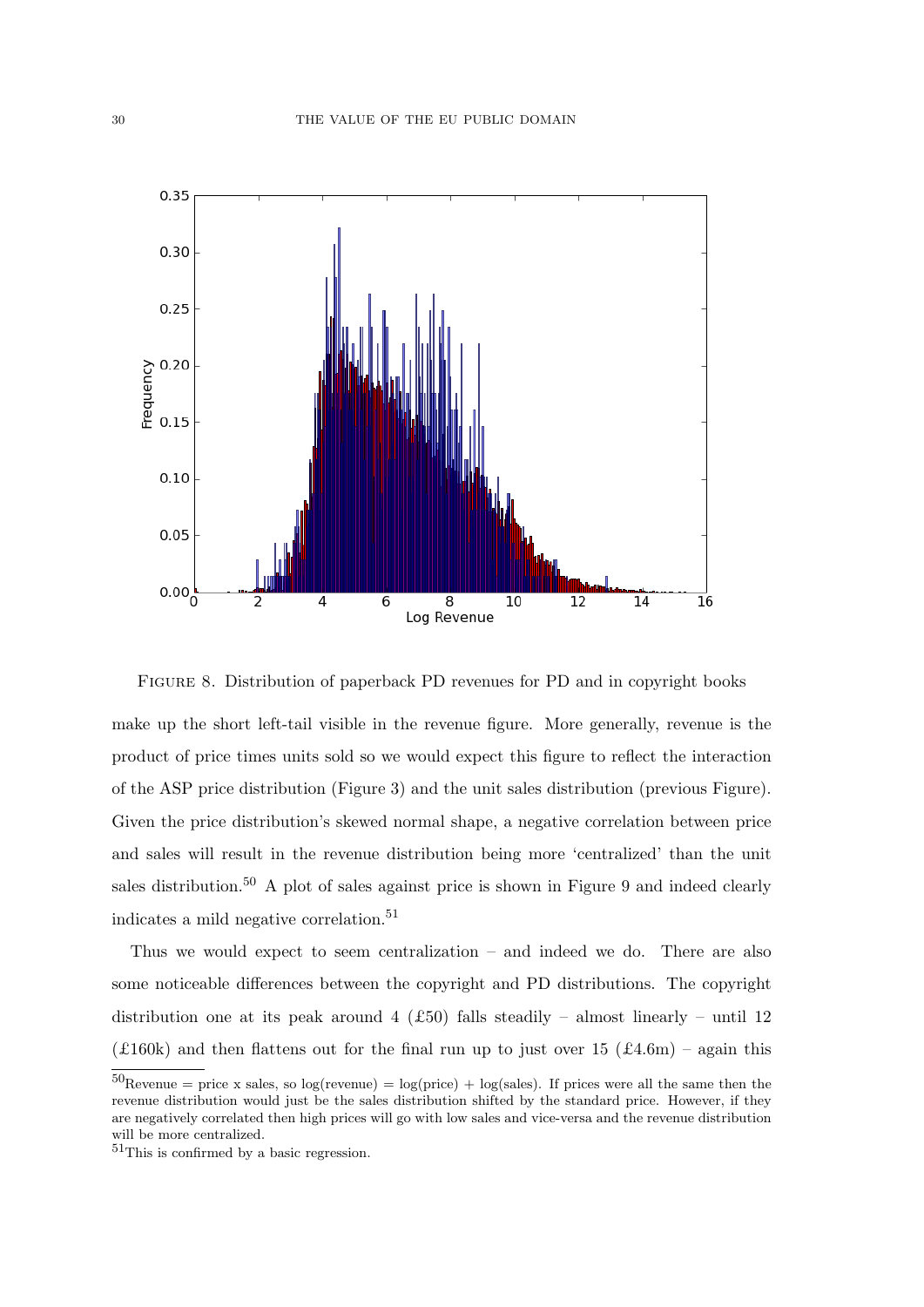

Figure 9. The Relationship of Price and Sales

upper tail is very small (there are under 50 items will sales over  $\pounds 1m$  – roughly 14 on the scale, 5 with sales over 2.5m, 2 with sales over 3m and just one with sales over 4m). The PD distribution, though having a somewhat similar trend, had a much greater variation over the central portion of distribution with densities often at a level close to the peak even around 9 (being more than 4 orders of magnitude greater than at the peak at 4). It also did not have much of a right tail – no doubt reflecting the same feature in the sales distribution – most best-selling titles have an average price and hence this right tail portion of the revenue distribution should follow that of unit sales very closely.

In summary, for both the sales and revenue distribution public domain material has a greater density in the middle of the distribution and a smaller tail of 'best-sellers'. Table 9 presents basic statistics for both the unit sales and revenue distributions. The two differences between PD and copyright material is apparent here: median sales (and revenues) of PD items are higher relative to copyrighted items but mean sales and revenues – which will heavily influenced by the right tail – are lower. Specifically mean sales and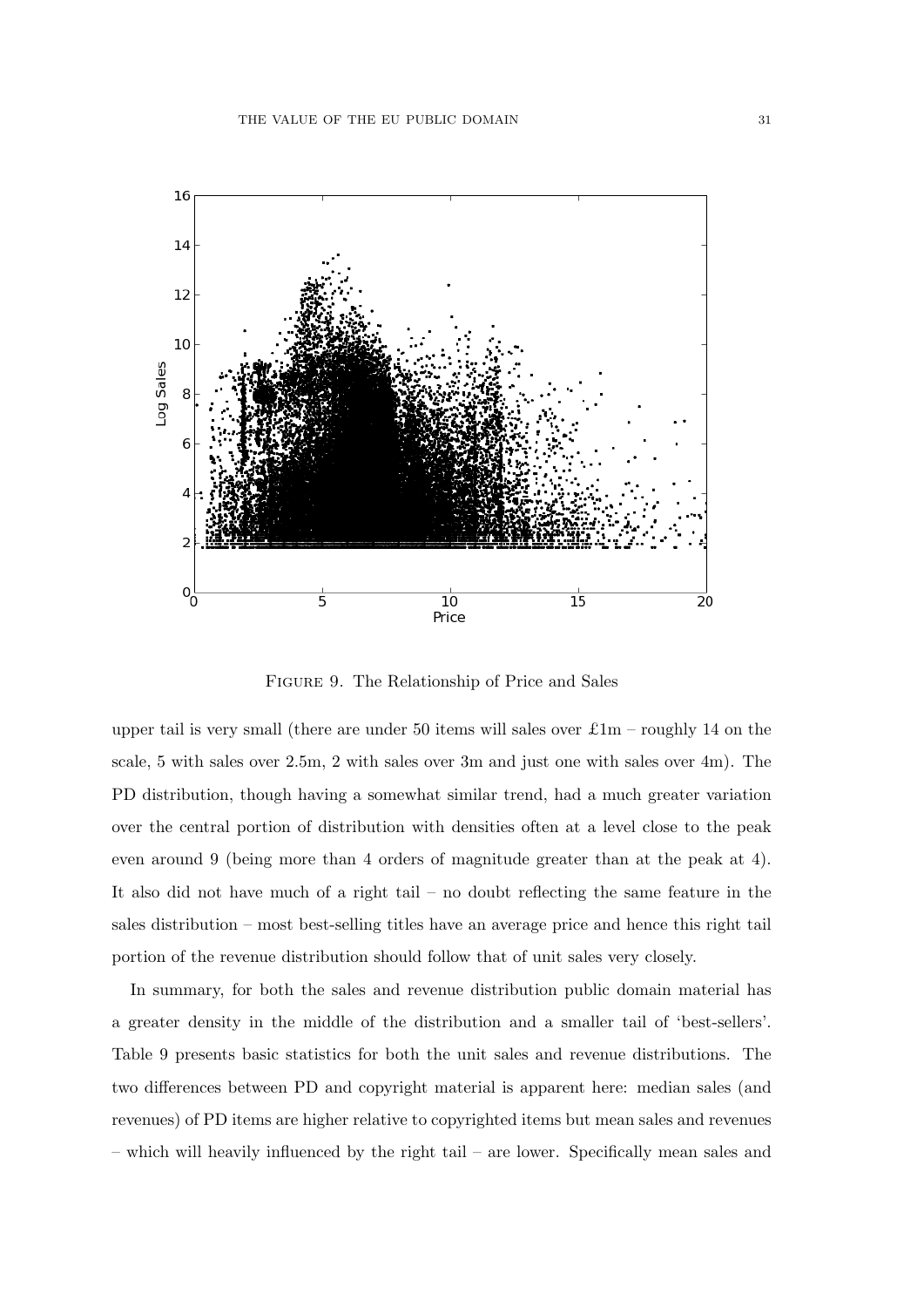| <b>Unit Sales</b> |           |         |           |        |             |            |  |  |
|-------------------|-----------|---------|-----------|--------|-------------|------------|--|--|
|                   | No. Items | Mean    | <b>SD</b> | Median | ${\bf Min}$ | Max        |  |  |
| Copyright         | 39605     | 1612.21 | 12738.21  | 71.0   | 6.0         | 819426.0   |  |  |
| <b>PD</b>         | 1873      | 627.55  | 2102.97   | 90.0   | 6.0         | 66785.0    |  |  |
| All               | 41478     | 1567.75 | 12456.98  | 71.0   | 6.0         | 819426.0   |  |  |
|                   |           |         | Revenue   |        |             |            |  |  |
|                   | No. Items | Mean    | <b>SD</b> | Median | Min         | Max        |  |  |
| Copyright         | 39605     | 9102.39 | 67797.67  | 458.25 | 0.0         | 4605174.12 |  |  |
| <b>PD</b>         | 1873      | 3112.24 | 11788.17  | 556.32 | 6.0         | 397370.75  |  |  |
| All               | 41478     | 8831.89 | 66308.25  | 461.5  | 0.0         | 4605174.12 |  |  |

Table 9. Summary Statistics for Paperback Sales Data

revenues for PD items are a little over a third of those for in copyright material. This means that 'pure' public domain works account for approximately 2% of total book sales (by volume). 52

6.2. Libraries. In addition to asking libraries about their holdings we also asked for information on their usage (in the form of lending and the like). We only received information from a few libraries and detailed information from only one: the Slovakian National Library.

The Slovak National Library provided us with complete library loan data by item for 2007.<sup>53</sup> The results of analyzing this are shown in Figure 10 and Table 10. As these show usage is heavily skewed towards the present.<sup>54</sup> Total usage from the pre-1920 period (the majority of such material being public domain) is 3,051 out of total of just over 62,000 loans for the entire period (5%).

Trinity College Dublin also provided some interesting summary information. Usage of their books is detailed in Table 11. As this shows usage grows from 8,000 (6,000 withdrawals, 2,000 requests to view) for 1870-1880 material (almost all of which is public domain) to 300,000 for the 1950-1960 (almost none of which is public domain). Note that the number of items grows over the corresponding period from 15,000 to 500,000 so usage per item is actually fairly flat  $(40\%$  versus  $60\%)$  – in fact, for the 1880

<sup>52</sup>A revenue comparison would not make much sense here given our earlier results on the price differences between PD and in-copyright works.

<sup>53</sup>Such data will, of course, not include usage within the library that did not result in a loan.

<sup>&</sup>lt;sup>54</sup>The distribution in usage in fact looks remarkably similar to the general distribution of publications presented in our earlier section on the size of the public domain.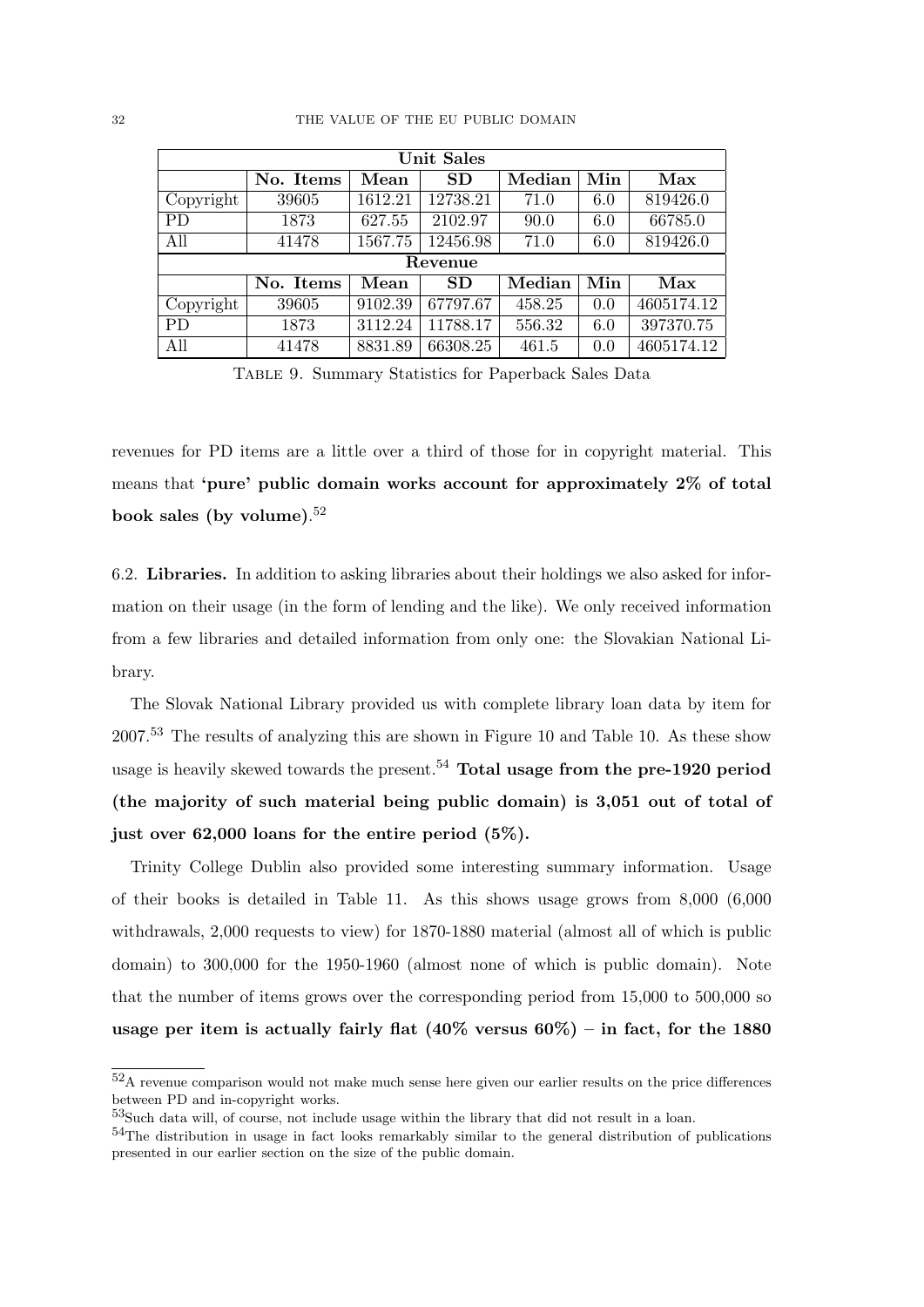

Figure 10. Usage (Loans) of Books from the Slovak National Library

| Period     | <b>Total Usage</b> |
|------------|--------------------|
| Pre-1900   | 2146               |
| Pre-1910   | 2681               |
| Pre-1920   | 3051               |
| Pre-1930   | 4277               |
| Pre-1940   | 5982               |
| Pre-1950   | 7802               |
| Pre-1960   | 9740               |
| To Present | 62663              |

Table 10. Usage (Loans) of Books from the Slovak National Library

# and 1890s periods (also mainly public domain) usage per item is substantially above 1 and higher than any later period!

We also have information on photos. For this material they recorded: no usage prior to 1930; for 1930-1940: 1,000,000 euros in licence fees for use of WWII photo collection (used in 20th century history TV programme); for 1940-1950: distribution of 22,500,000 postcards generating 200,000 euros plus licence income for use of photographs in books of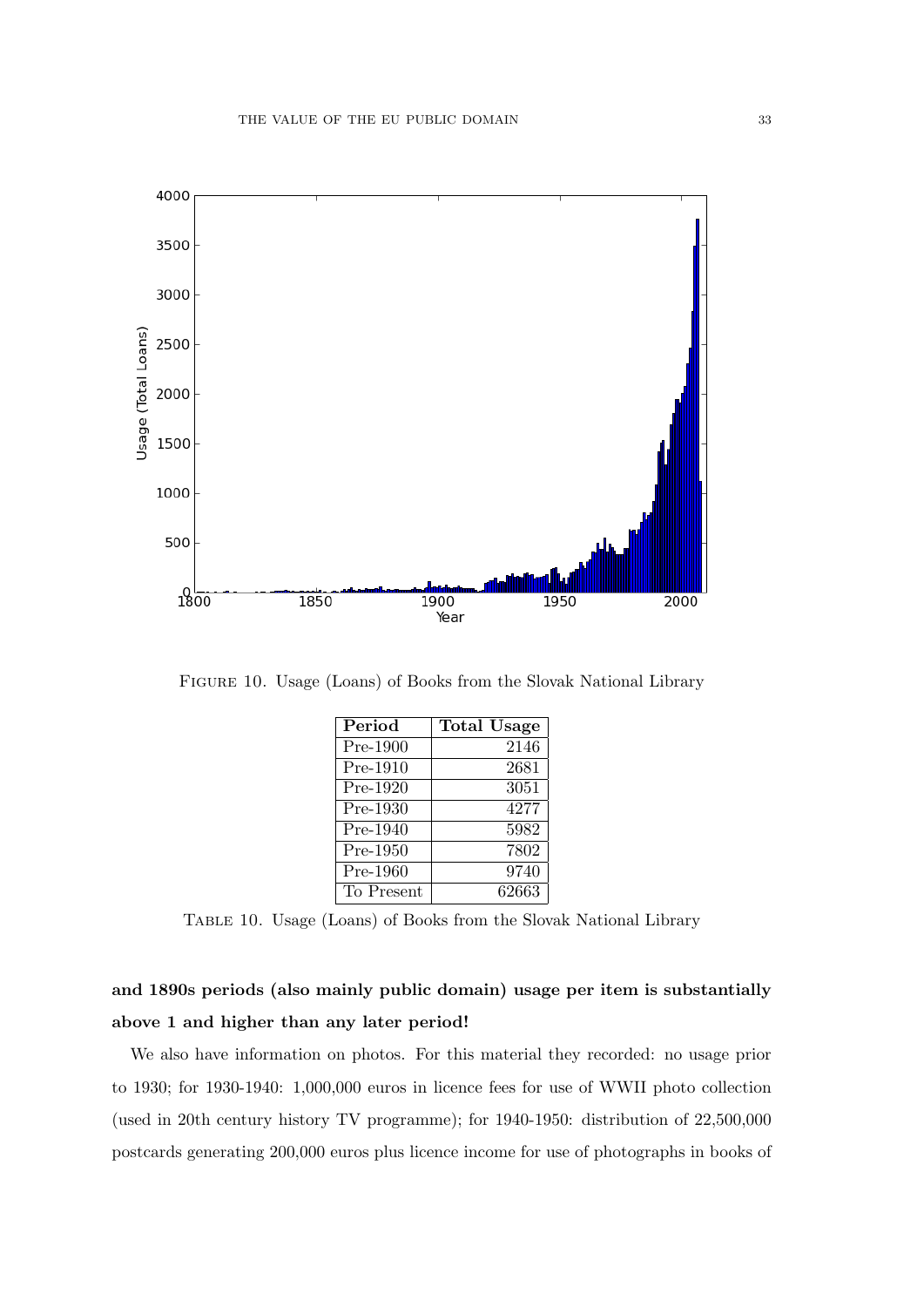30,000 euros; for 1950-1960: 300,000 posters plus 20,000,000 postcards to value of 1,200,000 euros. Of course by no means all of this material will be in the public domain. However it gives some indication of archive material, at least some of which is likely to be public domain.

| Period      | Usage                                               |
|-------------|-----------------------------------------------------|
| Before 1850 | Not Available                                       |
| 1850-1870   | Not Available                                       |
| 1870-1880   | $6,000$ withdrawals and $2,000$ requests to view    |
| 1880-1890   | $13,000$ withdrawals and $20,000$ requests to view  |
| 1890-1900   | $15,000$ withdrawals and $50,000$ requests to view  |
| 1900-1910   | $10,000$ withdrawals and $23,000$ requests to view  |
| 1910-1920   | $25,000$ withdrawals and $20,000$ requests to view  |
| 1920-1930   | $30,000$ withdrawals and $75,000$ requests to view  |
| 1930-1940   | $20,000$ withdrawals and $120,000$ requests to view |
| 1940-1950   | 70,000 withdrawals and 100,000 requests to view     |
| 1950-1960   | 100,000 withdrawals and 200,000 requests to view    |

Table 11. Usage of Books from Library of Trinity College Dublin

6.3. YLE (Finnish National Broadcaster). Table 12 presents information from YLE (the Finnish National Broadcaster) on the usage of 'free' (PD) and 'non-free' (copyright) music on their various music and TV stations. As this shows, for each of the 4 years, usage of PD material was around 10% of the level of copyrighted material. This overall figure did mask some significant variation. For example, on one radio station (YLE Radio 1) PD material usage was higher than copyrighted material by almost 50% in each of the four years, while, by contrast, on YLE Maakuntaradio (Regional Radio) in 2007 there were only 4446 minutes of PD material but over 1.38 million minutes of copyrighted material (a ratio of 0.3%).

6.4. Data from Società Italiana degli Autori ed Editori (SIAE). We obtained several pieces of data from Italy the majority of which, and the most useful, coming from the Societ`a Italiana degli Autori ed Editori (SIAE).

A particularly interesting dataset was available to us thanks to a curiosity of Italian copyright law. Until 1996, Italian Copyright Law (law decree n. 633/1941 repealed by law n. 30/1997) contained provisions establishing a regime of 'paying-public-domain'. Specifically, a fee had to be paid to the State for every performance or broadcast of a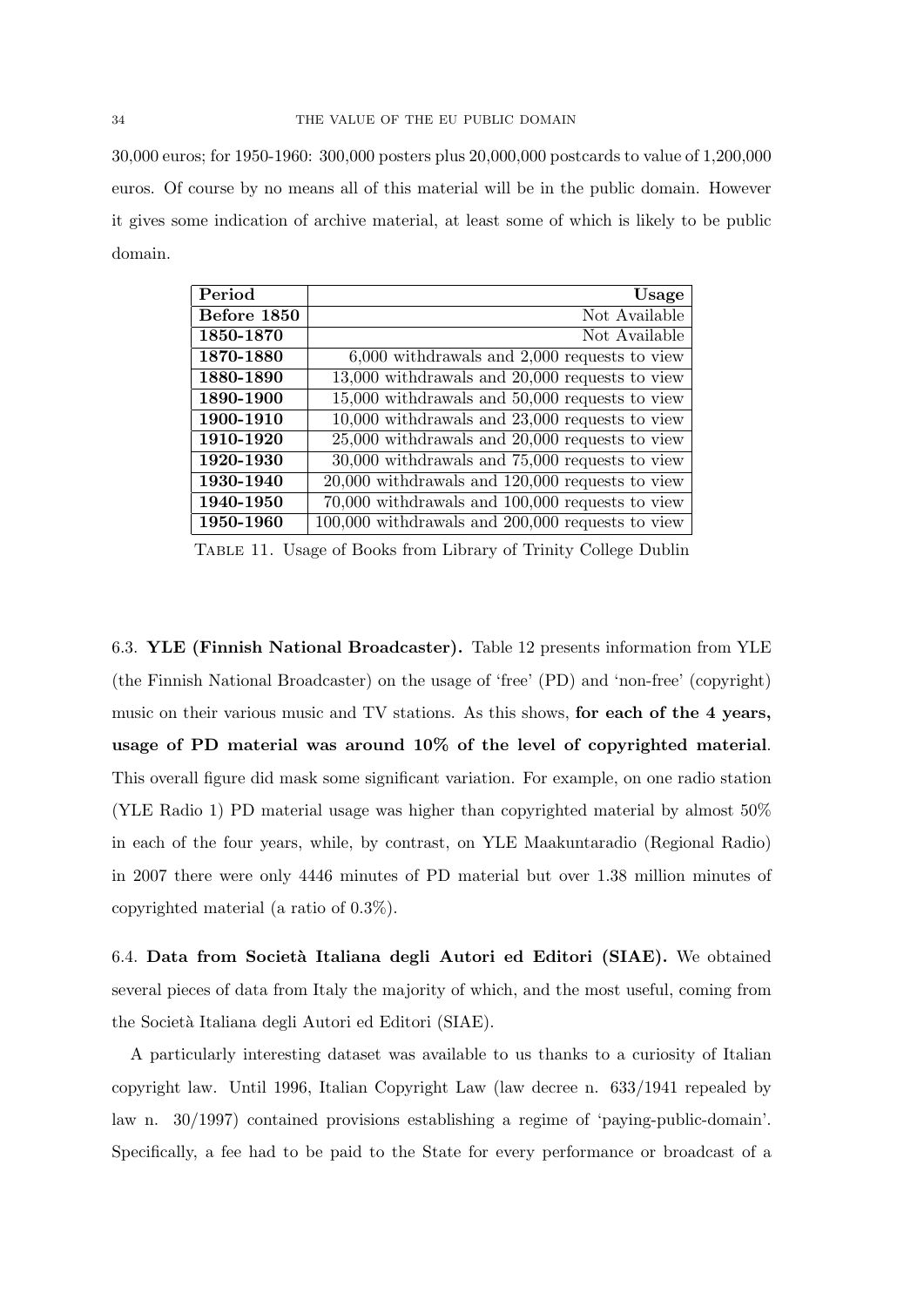| Station/Channel          | <b>Type</b>                      | 2007             | 2006             | 2005     | 2004             |
|--------------------------|----------------------------------|------------------|------------------|----------|------------------|
| Varsinainen TV1          | $\overline{\text{Free (PD)}}$    | 1590             | 2274             | 2859     | 2100             |
|                          | Non-Free $(C)$                   | 15390            | 21728            | 22250    | 25275            |
| Varsinainen TV2          | Free (PD)                        | 1079             | 1340             | 1410     | 1936             |
|                          | $\overline{\text{Non-Free (C)}}$ | 34695            | 41609            | 37682    | 35875            |
| <b>TV-elokuvat TV1</b>   | Free (PD)                        | 2666             | 3212             | 2336     | 2935             |
|                          | Non-Free $(C)$                   | 64837            | 48294            | 54101    | 44550            |
| TV-elokuvat TV2          | Free (PD)                        | 1300             | 1002             | 924      | 1292             |
|                          | Non-Free $(C)$                   | 70672            | 50982            | 52232    | 48597            |
| <b>Yle Teema</b>         | Free (PD)                        | 1592             | 1690             | 1777     | 0                |
|                          | $\overline{\text{Non-Free (C)}}$ | 11640            | 14216            | 9483     | $\overline{0}$   |
| <b>Yle FST</b>           | Free $(PD)$                      | 695              | 486              | 447      | $\overline{0}$   |
|                          | Non-Free $(C)$                   | 10926            | 6338             | 6515     | $\boldsymbol{0}$ |
| Yle Extra                | Free $(PD)$                      | 55               | $\theta$         | $\theta$ | $\overline{0}$   |
|                          | Non-Free $(C)$                   | 13260            | $\Omega$         | $\Omega$ | $\Omega$         |
| Yle Teema elokuva        | Free $(PD)$                      | 4775             | 5768             | 1336     |                  |
|                          | $\overline{\text{Non-Free (C)}}$ | 54559            | 45540            | 21264    | $\overline{0}$   |
| Yle FST elokuva          | Free (PD)                        | 932              | 783              | 587      | 242              |
|                          | Non-Free $(C)$                   | 23569            | 16309            | 16766    | 242              |
| Yle Extra elokuva        | Free (PD)                        | 32               | 0                | $\Omega$ | $\overline{0}$   |
|                          | $\overline{\text{Non-Free (C)}}$ | $\frac{1}{4119}$ | $\Omega$         | $\theta$ | $\Omega$         |
| YLE Radio 1              | Free $(PD)$                      | 108604           | 108485           | 107861   | 111317           |
|                          | Non-Free $(C)$                   | 78311            | 73306            | 76808    | 76249            |
| YleX                     | Free (PD)                        | 68               | $\overline{155}$ | 82       | 182              |
|                          | $\overline{\text{Non-Free (C)}}$ | 231655           | 231455           | 234478   | 237337           |
| <b>YLE Radio Suomi</b>   | Free (PD)                        | 1060             | 857              | 467      | 595              |
|                          | $\overline{\text{Non-Free (C)}}$ | 100568           | 90650            | 86837    | 79283            |
| <b>YLE Radio Vega</b>    | Free (PD)                        | 12463            | 12399            | 14170    | 14614            |
|                          | $\overline{\text{Non-Free}}(C)$  | 131338           | 124090           | 117083   | 115959           |
| <b>YLE Radio Extrem</b>  | Free (PD)                        | 47               | 128              | 95       | 325              |
|                          | Non-Free $(C)$                   | 244192           | 233813           | 241525   | 236175           |
| <b>YLE Yöradio</b>       | Free $(PD)$                      | 90856            | 92682            | 91156    | 92855            |
|                          | Non-Free $(C)$                   | 74601            | 71755            | 72137    | 89708            |
| <b>YLE Maakuntaradio</b> | Free (PD)                        | 4446             | 4053             | 5318     | 6848             |
|                          | Non-Free $(C)$                   | 1380640          | 1365931          | 1621024  | 1756843          |
| $\overline{\text{YleQ}}$ | $\overline{\text{Free (PD)}}$    | $\Omega$         | 753              | 1005     | 1138             |
|                          | Non-Free $(C)$                   | $\overline{0}$   | 157810           | 220529   | 217830           |
| Total                    |                                  | 232260           | 227340           | 227683   | 236137           |
|                          |                                  | 2544972          | 2593826          | 2890714  | 2963923          |

|  |  |                                         |  | TABLE 12. Usage (in minutes) of PD and in-copyright music on YLE |  |  |
|--|--|-----------------------------------------|--|------------------------------------------------------------------|--|--|
|  |  | (Finnish National Broadcaster) Stations |  |                                                                  |  |  |

public domain work (and elaborations thereof).<sup>55</sup> This fee varied across types of work,

<sup>55</sup>Article 175: For every performance or broadcast of a work suitable for public performance, or of a musical work, when such work is in the public domain for any reason any person who performs or broadcasts such work shall, in accordance with the rules contained in the Regulations, be required to pay to the State a domanial fee based upon the gross receipts or that part of the receipts which is proportionate to the part that the work occupies in the performance or broadcast, irrespective of the purpose of the performance or broadcast and of the country of origin of the work.

The amount of the nominal fee shall be determined by a Presidential Decree.

The amount of the domanial fee for separate portions of musical works or for short music compositions, shall be determined by the "S.I.A.E." in accordance with the provisions of the Regulations and upon the basis of the amount of payment normally required by the said body in respect of protected works performed under similar conditions.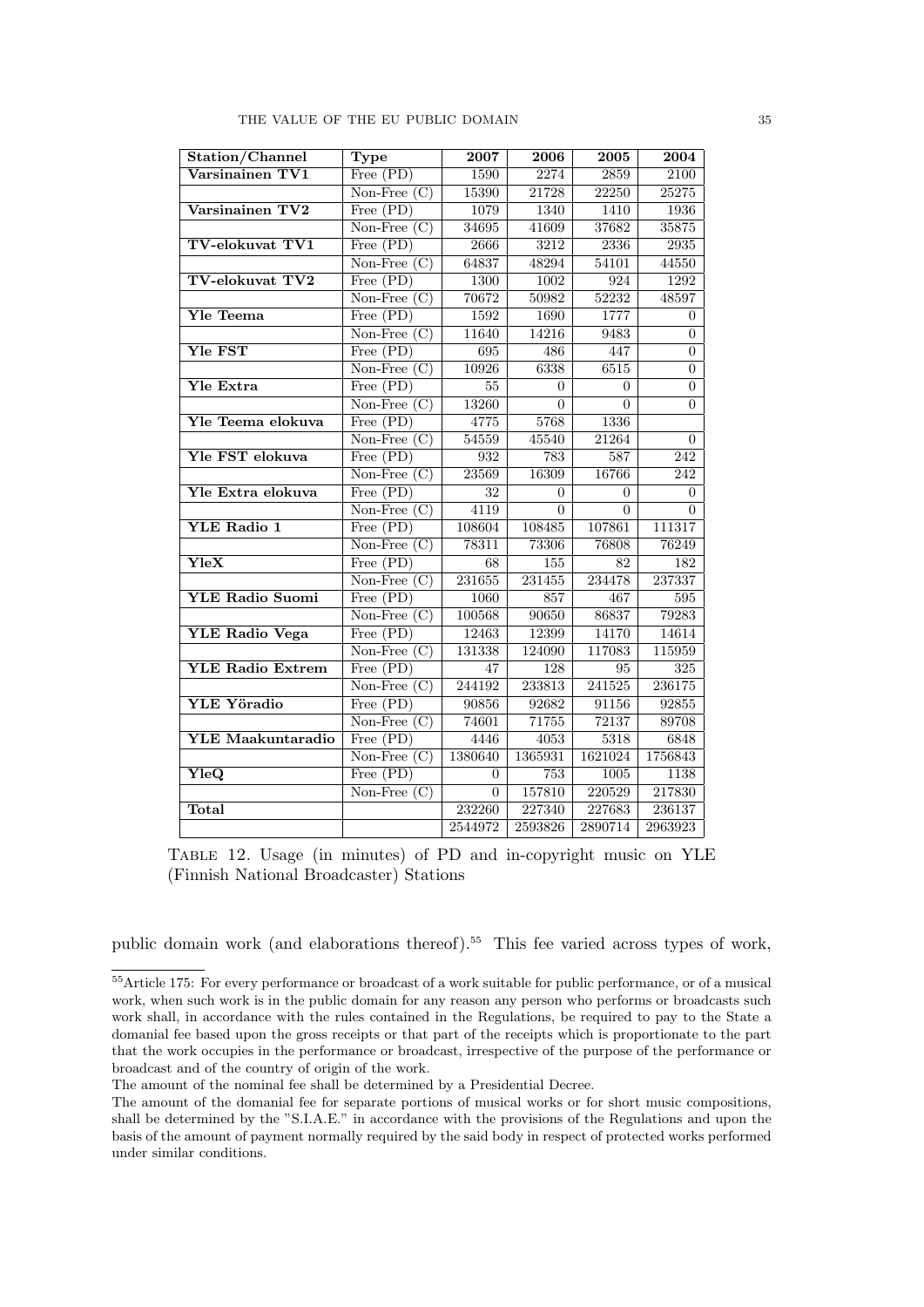being: 10% of total revenues for representations of musical works; approximately 5% for representations of theatrical works, operas, ballets and choreographic works; and 2.5% for representations of critical editions of public domain works. In the case of in-copyright works the percentage was 10% in all cases (the last category not existing for in-copyright works).

Thus, by comparing SIAE's record of revenues for the PD categories with that for all material (copyright and PD) it is possible to estimate usage. This is done in Table 13. Before analyzing these results, first note some minor points: a) total fees for musical works exclude revenue from foreign countries and fees from mechanical reproduction since these occurred only for copyrighted works b) we had no data on the proportion of critical editions and have made the conservative assumption there was no usage of critical editions (if, by contrast, we were assume a 100% critical editions them we would have to multiply implied PD usage for musical works by 4 and for 'other' types by 2); c) for reasons that were not entirely clear we do not have total revenues for the 'Other' category until 1974 (though we do have PD revenues) d) PD usage percentage for the 'Musical Works' category is exactly the same as the revenue percentage (and hence is not shown separately).

These minor points aside, the figures provide us with some really interesting information. Specifically, around 2% of performances or broadcasts of pure 'musical works' are of PD material. Moreover, this is likely to be an underestimate as the usage of critical editions in this area is likely to be high as almost all public domain compositions will be of 'classical' music. If 50% of performances used such critical editions the correct figure would be around 5%. For the 'Other' category (the dominant item of which is almost certainly opera), the implied usage is significantly higher, ranging from a low of 6.4% to a high of  $27\%$  – over a quarter of all performances or broadcasts! – the average being just under  $13\%$ .

We also obtained data on the number of public domain works being performed in Roman theatres. As ETI ( Italian Theatre Institute) were unable to furnish us with any data in this regard, team members examined the forthcoming seasons of 20 of the top Roman

Article 176: The domanial fee shall also be payable in respect of public performances and broadcasts of protected elaborations of works in the public domain specified in the preceding Article. In such a case, and without prejudice to the rights of the author of the elaboration, the amount of the domanial fee shall be determined on the basis of one half of what would have been due if the performance or broadcast had had as its object the work in the public domain in its original form.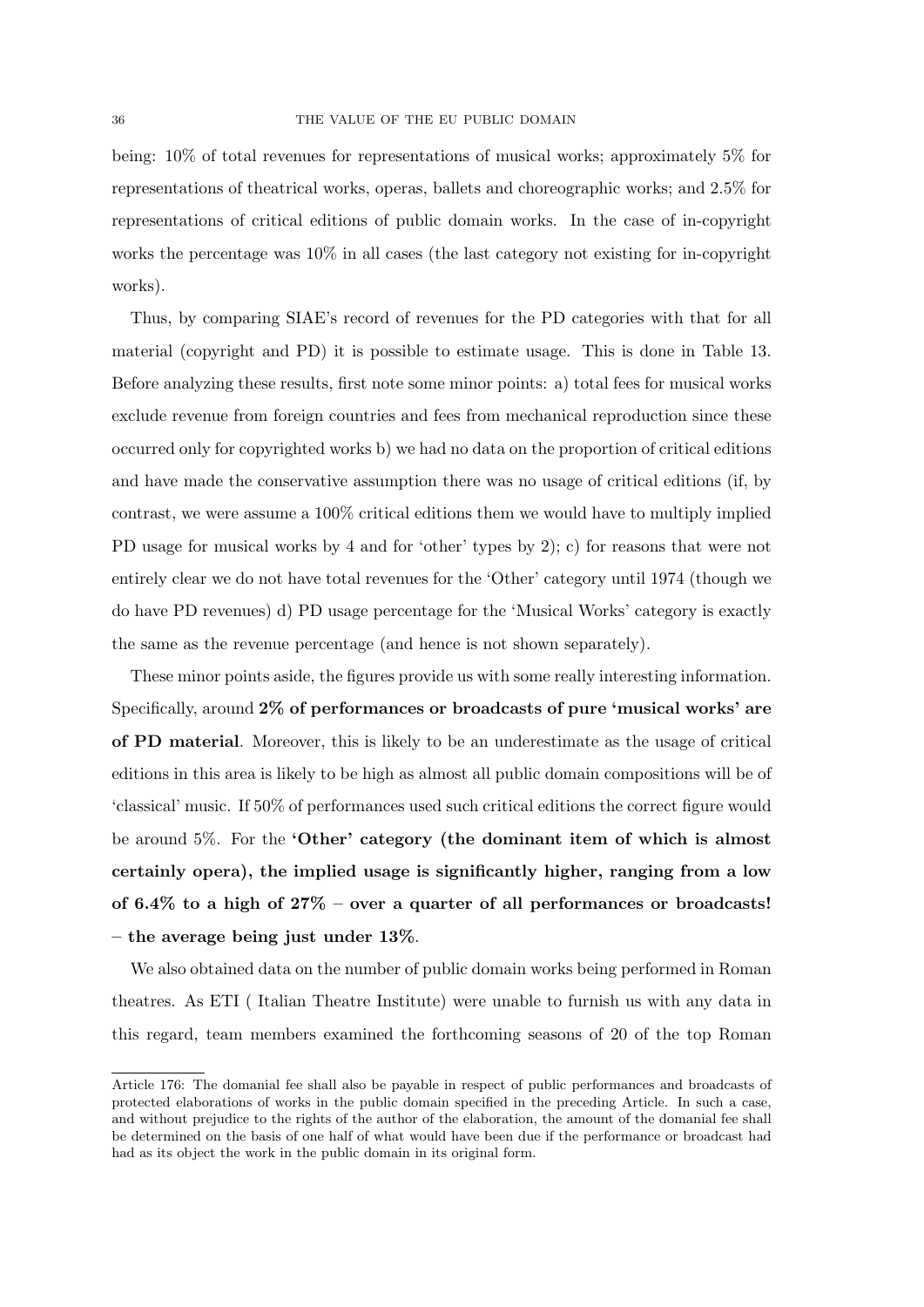#### THE VALUE OF THE EU PUBLIC DOMAIN 37

| Year | Musical Works (Total) | $\overline{PD}$ | $PD$ %           | Other (Total) | $\overline{PD}$ | $PD$ %           | PD Usage % |
|------|-----------------------|-----------------|------------------|---------------|-----------------|------------------|------------|
| 1946 |                       |                 |                  |               |                 |                  |            |
| 1947 | 1196.9                |                 |                  |               | 12.2            |                  |            |
| 1948 | 1747.5                |                 |                  |               | 39.2            |                  |            |
| 1949 | 2263.3                |                 |                  |               | 72.7            |                  |            |
| 1950 | 2722.2                |                 |                  |               | 55.8            |                  |            |
| 1951 | 3074.2                |                 |                  |               | 171.2           |                  |            |
| 1952 | 3508.3                |                 |                  |               | 92.8            |                  |            |
| 1953 | 3884.7                |                 |                  |               | 98.2            |                  |            |
| 1954 | 4270.1                |                 |                  |               | 115.7           |                  |            |
| 1955 | 4654.4                |                 |                  |               | 107.1           |                  |            |
| 1956 | 4947.6                |                 |                  |               | 101.7           |                  |            |
| 1957 | 5041.2                |                 |                  |               | 119.8           |                  |            |
| 1958 |                       |                 |                  |               | 183.6           |                  |            |
| 1959 | 6260.3                |                 |                  |               | 79.0            |                  |            |
| 1960 | 6985.3                |                 |                  |               | 134.6           |                  |            |
| 1961 | 7701.3                |                 |                  |               | 136.5           |                  |            |
| 1962 | 7908.8                |                 |                  |               | 130.9           |                  |            |
| 1963 | 8824.2                |                 |                  |               | 263.5           |                  |            |
| 1964 | 10326.9               |                 |                  |               | 306.5           |                  |            |
| 1965 | 10921.4               |                 |                  |               | 332.9           |                  |            |
| 1966 | 12691.8               |                 |                  |               | 422.6           |                  |            |
| 1967 | 13759.9               | 255.3           | 1.9              |               | 387.6           |                  |            |
| 1968 | 14868.8               |                 |                  |               | 408.2           |                  |            |
| 1969 | 16827.7               |                 |                  |               | 505.8           |                  |            |
| 1970 | 17441.7               |                 |                  |               | 581.1           |                  |            |
| 1971 | 19152.6               | 226.3           | 1.2              |               | 546.3           |                  |            |
| 1972 | 21059.2               | 256.7           | $\overline{1.2}$ |               | 753.5           |                  |            |
| 1973 | 23525.1               | 275.0           | 1.2              |               | 672.0           |                  |            |
| 1974 | 28083.0               | 359.7           | 1.3              | 11915.2       | 927.4           | 7.8              | 15.6       |
| 1975 | 32499.9               | 455.2           | 1.4              | 14469.1       | 1078.4          | 7.5              | 14.9       |
| 1976 | 35134.3               | 533.7           | 1.5              | 19009.2       | 1199.4          | 6.3              | 12.6       |
| 1977 | 48517.7               | 595.8           | 1.2              | 26126.5       | 1114.7          | 4.3              | 8.5        |
| 1978 | 51067.6               | 777.1           | 1.5              | 24427.7       | 1254.7          | 5.1              | 10.3       |
| 1979 | 61848.4               | 1083.9          | $\overline{1.8}$ | 32145.0       | 1621.2          | $\overline{5.0}$ | 10.1       |
| 1980 | 70107.1               | 1270.2          | 1.8              | 36869.9       | 2046.4          | 5.6              | 11.1       |
| 1981 | 88753.1               | 1494.3          | 1.7              | 40848.4       | 2643.9          | 6.5              | 12.9       |
| 1982 | 113007.0              | 1774.0          | 1.6              | 53741.8       | 3013.6          | 5.6              | 11.2       |
| 1983 | 124943.5              | 2250.4          | 1.8              | 57893.7       | 7800.7          | 13.5             | 26.9       |
| 1984 | 145279.9              | 2603.4          | $\overline{1.8}$ | 82224.2       | 6726.2          | $\overline{8.2}$ | 16.4       |
| 1985 | 167143.6              | 4741.7          | $\overline{2.8}$ | 85865.6       | 8470.6          | 9.9              | 19.7       |
| 1986 | 214325.3              | 2017.7          | 0.9              | 90201.3       | 7359.2          | 8.2              | 16.3       |
| 1987 | 227320.4              | 4770.0          | $\overline{2.1}$ | 98770.3       | 8997.0          | 9.1              | 18.2       |
| 1988 | 259876.2              | 4814.3          | 1.9              | 110891.5      | 4753.0          | 4.3              | 8.6        |
| 1989 | 286455.2              |                 |                  | 123170.8      | 5055.4          | 4.1              | 8.2        |
| 1990 | 302560.0              | 6150.7          | 2.0              | 143368.9      | 5439.5          | 3.8              | 7.6        |
| 1991 | 340065.6              | 7391.4          | 2.2              | 165923.4      | 5273.5          | $\overline{3.2}$ | 6.4        |
| 1992 | 341840.8              | 7270.0          | $\overline{2.1}$ | 175795.0      | 7088.6          | 4.0              | 8.1        |
| 1993 |                       | 7868.7          |                  |               | 7280.0          |                  |            |
| 1994 | 406267.1              | 8814.8          | $\overline{2.2}$ |               | 7603.5          |                  |            |
| 1995 | 416072.8              | 8663.2          | 2.1              |               |                 |                  |            |
| 1996 | 433380.6              | 8719.6          | 2.0              |               |                 |                  |            |
| 1997 | 414920.1              | 8861.6          | $\overline{2.1}$ |               |                 |                  |            |

Table 13. SIAE revenues (millions of lira) and implied usage for performance and broadcast of PD and copyright works in Italy. 'Other' category is theatrical compositions, operas, ballets, choreographic works (for which PD fees were paid at the lower rate of 5%).

theatres. Of 273 anticipated productions, 12 were of public domain works  $(4\%)$  while a further 33 (12%) were adaptations of public domain works. Thus in total 16% (45) productions utilized public domain works directly or indirectly.

6.5. SCPP. SCPP is a French collecting society for phonograms. They very kindly supplied with two sets of data on the usage (sales) of recordings. The reason they hold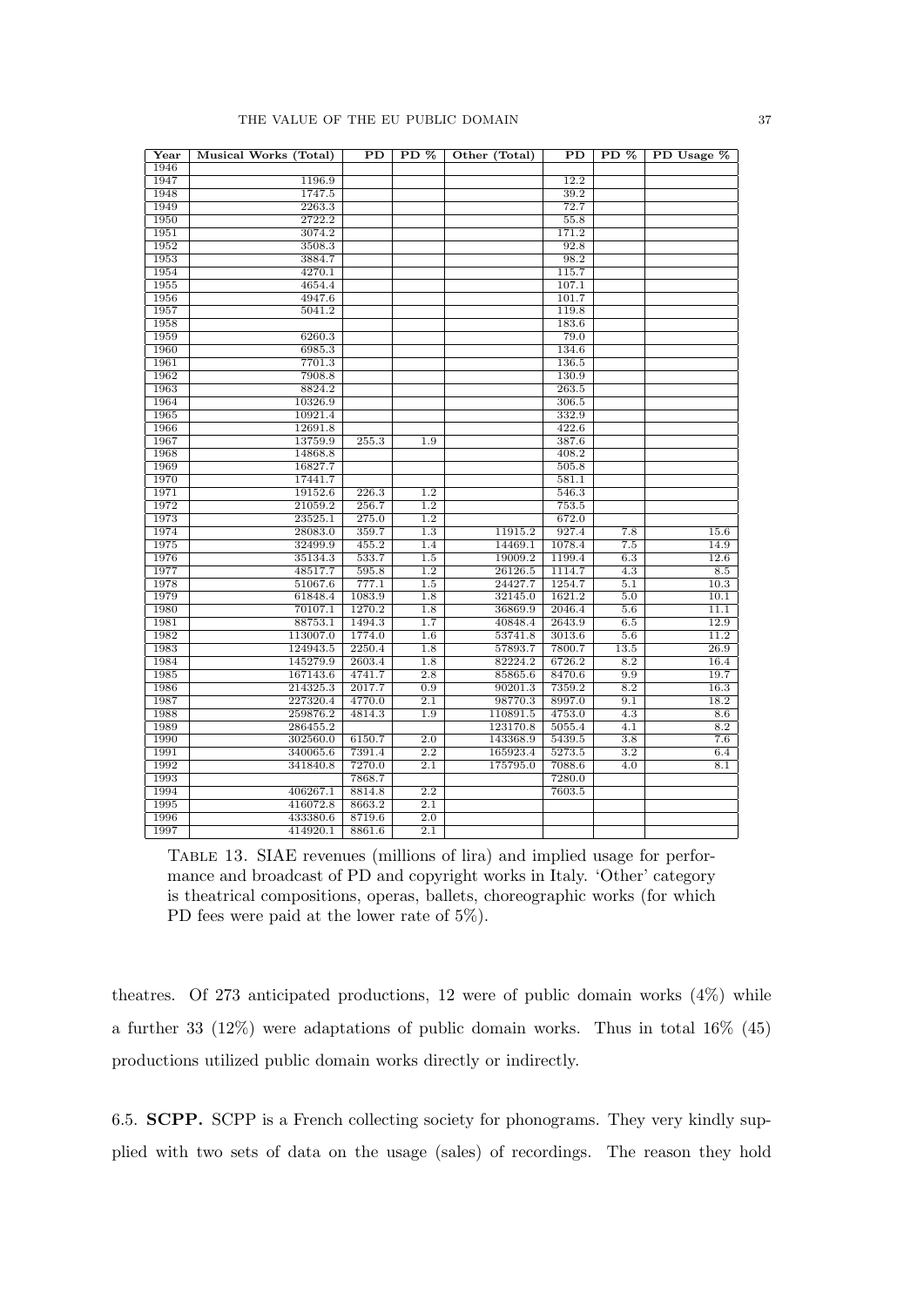usage/sales data is that they use this to apportion the monies they receive. As they explained to us: "We distribute private copying levies mainly on the basis of unit sales multiplied by duration. In order to do this, we ask our members to declare to us their unit sales (physical products and digital)."<sup>56</sup>

The first dataset contained total annual revenues from 1991 to 2006 for all phonograms released between 1945-1960 disaggregated by 'vintage' (i.e. year of release) but without any disaggregation by item (i.e. we only received totals all sales of a given vintage in a given year). The second set consisted of a complete breakdown of unit sales (by item and artist) for two vintages (1950 and 1954) for the sales period 1995-2005 (the neighbouring, 'recording', rights in these phonograms expiring in 1950 and 1954 respectively). We shall examine the first of these in this section and the second in the following section on the distribution of sales/usage.

6.5.1. Annual Sales. The first dataset containing annual sales revenue is shown in Table 14 with a summary in Figure 11.

<sup>56</sup>'Special' products – e.g. those sold to a company at a very low price to be given away as a gift – are not included in these figures. Similarly if a newspaper were to give away a set of free tracks with the paper these would not register in these sales statistics.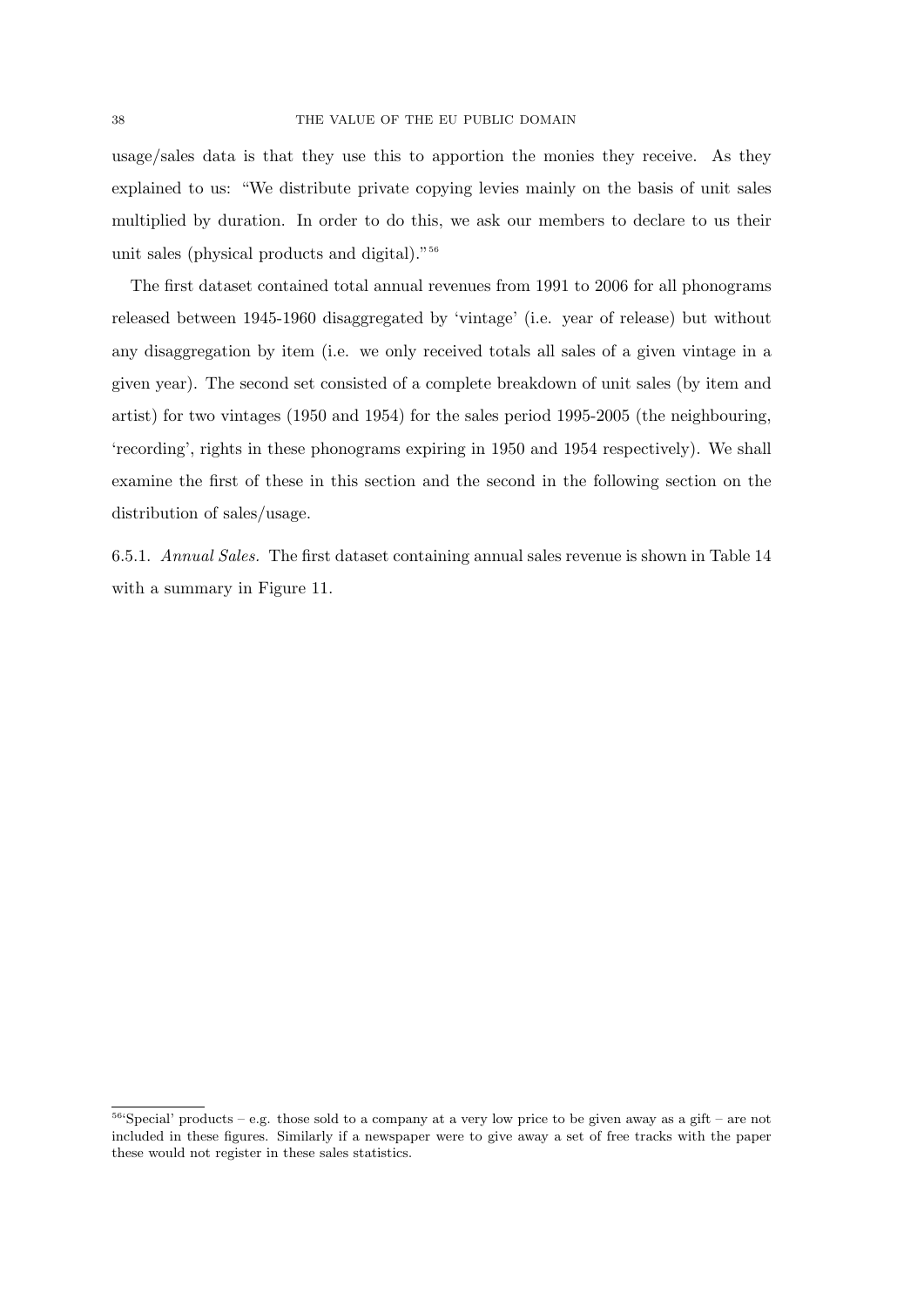| Année Vente | 1945.0 | 1946.0 | 1947.0 | 1948.0 | 1949.0 | 1950.0 | $1951.0\,$ | 1952.0 | 1953.0  | 1954.0 | 1955.0 | 1956.0 | 1957.0 | 1958.0 | 1959.0 | 1960.0 |
|-------------|--------|--------|--------|--------|--------|--------|------------|--------|---------|--------|--------|--------|--------|--------|--------|--------|
| 1991        | 512.9  | 550.8  | 528.5  | 712.6  | 380.6  | 422.1  | 1125.0     | 2601.8 | 2978.9  | 2269.2 | 2355.6 | 2809.2 | 2036.1 | 4160.1 | 2612.2 | 5020.3 |
| 1992        | 389.5  | 468.2  | 725.4  | 774.6  | 540.3  | 607.3  | 990.9      | 1770.0 | 2548.2  | 2019.2 | 1903.6 | 1960.8 | 1705.9 | 2958.0 | 2019.8 | 6653.4 |
| 1993        | 272.0  | 1183.5 | 1038.7 | 745.0  | 1211.1 | 1063.8 | 1859.7     | 2038.3 | 3529.1  | 2591.6 | 3522.4 | 3082.2 | 2605.1 | 4384.4 | 3412.3 | 4807.1 |
| 1994        | 195.8  | 732.2  | 592.2  | 516.1  | 617.5  | 695.5  | 1029.2     | 1769.0 | 2483.3  | 2606.3 | 3175.6 | 2772.1 | 2777.0 | 3889.6 | 2897.5 | 3811.1 |
| 1995        | 187.7  | 579.0  | 706.8  | 645.2  | 851.0  | 577.8  | 1116.9     | 1860.9 | 2549.8  | 2341.0 | 2515.3 | 2402.6 | 2467.0 | 3913.7 | 2641.4 | 4472.6 |
| 1996        |        | 573.7  | 906.4  | 568.5  | 706.7  | 771.0  | 1162.0     | 2213.7 | 3333.7  | 3460.4 | 3800.1 | 2921.2 | 2424.7 | 4468.  | 3375.2 | 6878.7 |
| 1997        | 31.2   | 66.4   | 861.9  | 594.4  | 690.0  | 749.0  | 976.6      | 1353.9 | 2796.5  | 3011.2 | 3463.2 | 2363.0 | 2786.2 | 3816.2 | 3233.5 | 5919.8 |
| 1998        |        | 20.8   | 7.2    | 402.7  | 491.8  | 770.9  | 878.0      | 1292.1 | 2499.8  | 2572.9 | 3018.4 | 1959.7 | 2566.9 | 3932.4 | 3521.9 | 5447.2 |
| 1999        | 337.9  | 508.7  | 563.6  | 502.8  | 651.4  | 1109.8 | 908.4      | 2115.6 | 3247.3  | 3740.5 | 3324.0 | 4521.9 | 4015.3 | 5497.2 | 4754.2 | 6301.0 |
| 2000        | 590.2  | 1307.6 | 1689.8 | 749.0  | 1198.7 | 1507.7 | 1197.4     | 1782.1 | 3075.1  | 4082.9 | 3951.2 | 4163.3 | 4154.2 | 5748.1 | 5375.9 | 6570.7 |
| 2001        | 687.9  | 1348.5 | 1830.7 | 792.5  | 1204.1 | 1630.7 | 1402.8     | 3514.3 | 4497.3  | 5046.8 | 3893.0 | 5411.7 | 5140.5 | 7314.2 | 5649.6 | 8136.0 |
| 2002        | 756.8  | 663.4  | 1097.6 | 1772.4 | 2080.0 | 1096.6 | 1103.1     | 2139.0 | 3128.6  | 3692.2 | 3927.9 | 4225.3 | 3814.5 | 5293.1 | 4731.5 | 6454.1 |
| 2003        | 697.0  | 743.0  | 1518.8 | 1372.8 | 1600.4 | 1447.5 | 2330.3     | 2335.8 | 2922.9  | 2887.8 | 3770.5 | 3527.7 | 2860.6 | 4590.9 | 4688.2 | 5076.2 |
| 2004        | 9.0    | 9.5    | 25.5   | 20.1   | 18.3   | 9.1    | 12.0       | 37.4   | 64.2    | 2261.6 | 2328.9 | 2892.4 | 2342.1 | 3163.9 | 3227.7 | 4849.8 |
| 2005        |        |        | 2.8    | 0.4    | 0.2    | 12.8   | 1.3        | 3.1    | $1.5\,$ | 185.3  | 2384.6 | 2760.7 | 2294.7 | 2841.5 | 2964.6 | 3773.7 |
| 2006        |        |        | 0.1    |        |        |        |            |        |         |        |        | 3477.4 | 3553.2 | 4627.4 | 4087.2 | 4714.8 |

Table 14. Sales revenue (thousands) for 1945-1960 releases in recent years from SCPP data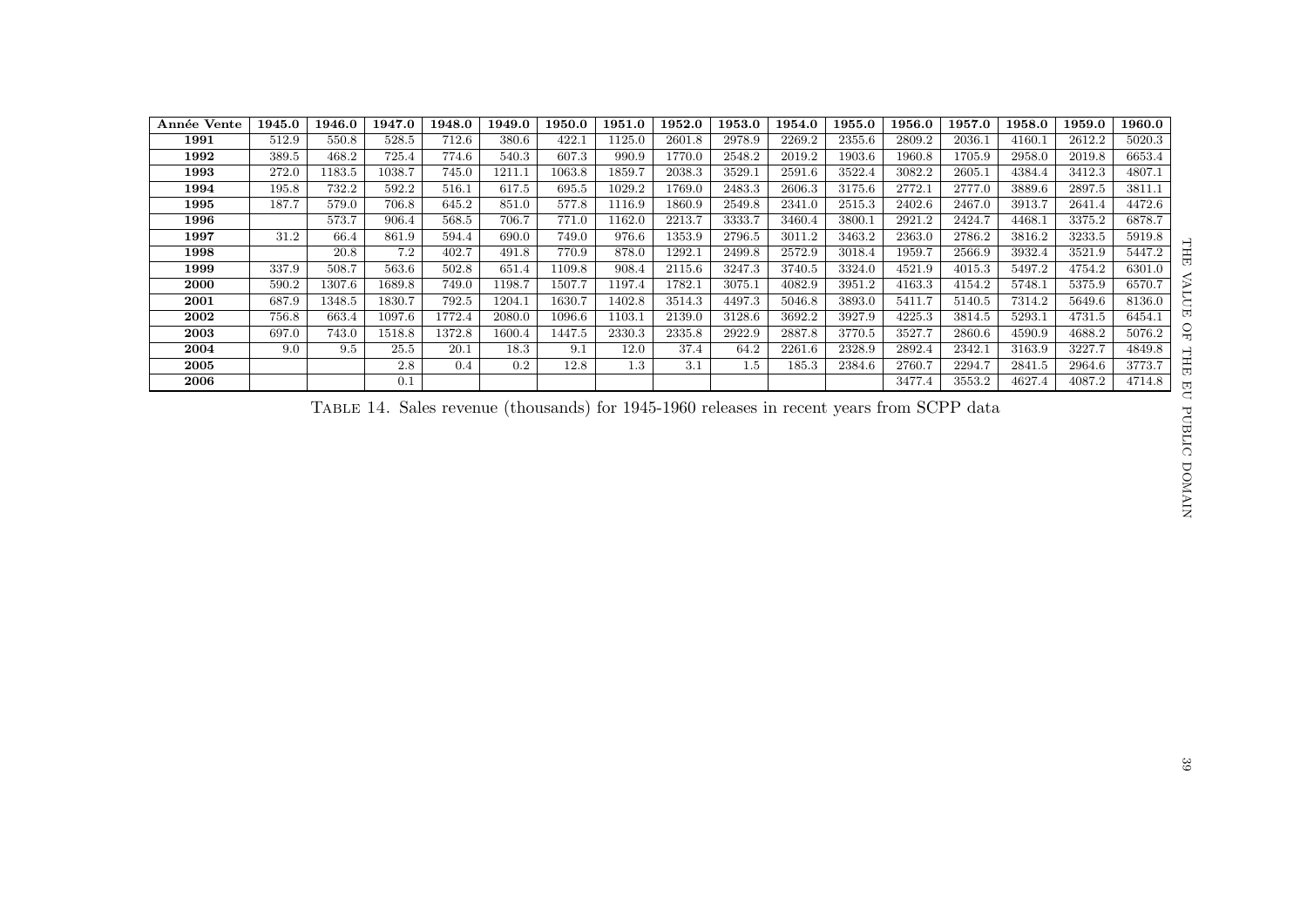

Figure 11. SCPP total sales by release year. only 5 years are shown to avoid 'cluttering' the image.

The alert reader should already be wondering about the data on public domain recordings (e.g. post 1995 for 1945 recordings, 1996 for 1946 recordings etc). After all, once a recording<sup>57</sup> enters the public domain SCPP should no longer be paying out (or receiving) revenues in relation to that recording. It is certainly noticeable in the dataset that revenues fall away precipitously around 2004 for all vintages which are already PD by that point. This sharp drop-off may be the result of issuers of PD material no longer registering it with SCPP and/or paying fees.<sup>58</sup> Nevertheless it is still surprising that there are any revenues post PD-entry and it is unclear why the sudden drop-off happens in 2004 across a whole range of vintages.<sup>59</sup> We did raise this issue but we were able to resolve the question

<sup>&</sup>lt;sup>57</sup>Strictly here we mean the recording right in the recording as the right in the composition may still be operative.

<sup>&</sup>lt;sup>58</sup>Note also that this dataset contains revenues not unit sales which is likely to intensify any under-counting since sales of PD recordings (even when registered) are like to generate less revenue per item than sales of in copyright recordings.

<sup>&</sup>lt;sup>59</sup>These drops are so sizeable that they cannot explained by simple variation. For example 1945 revenues go from nearly 700k in 2003 to 9k in 2004 and then zero (unrecorded thereafter).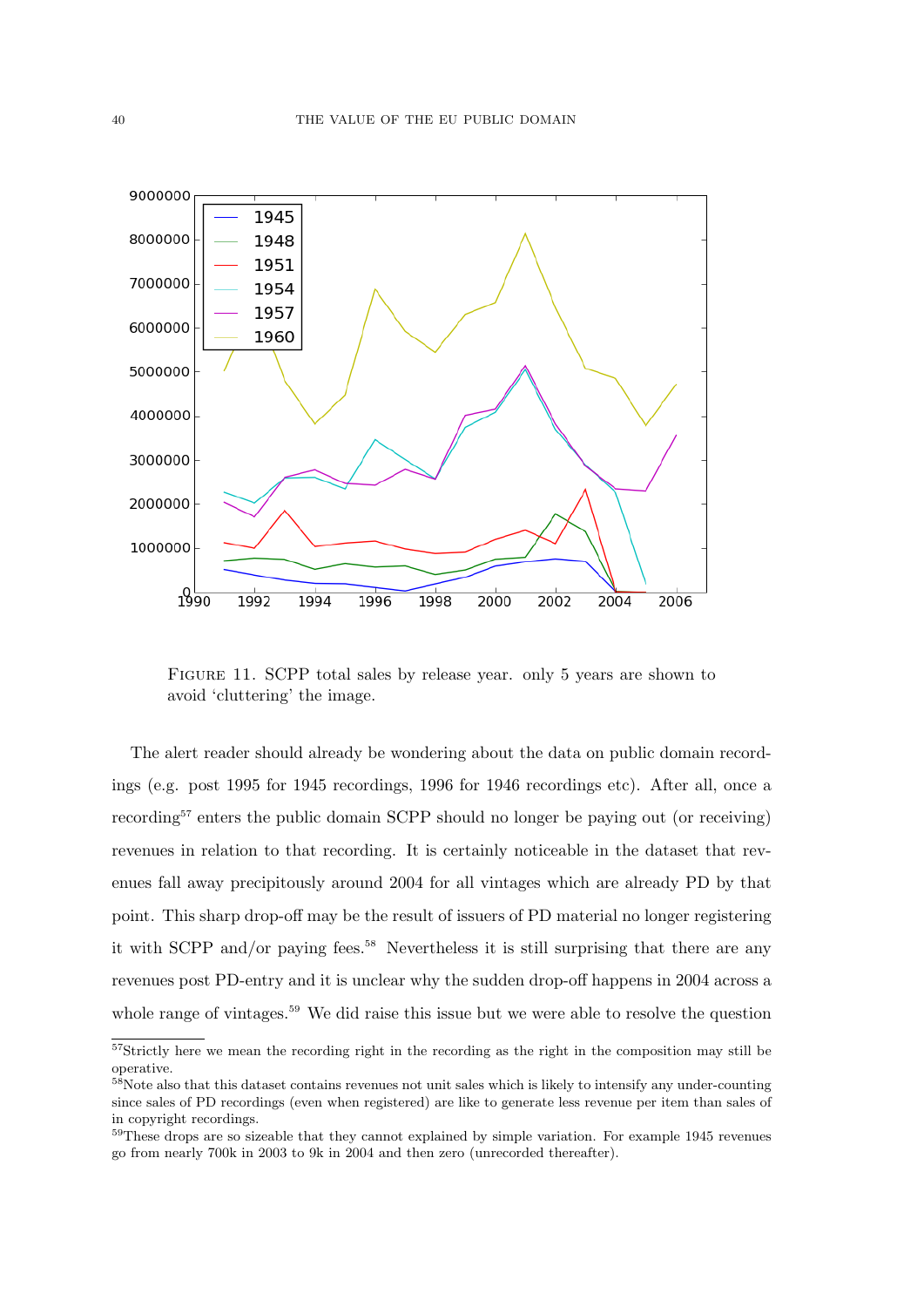completely.<sup>60</sup> As a result it is necessary to assume that all revenue figures for a given vintage post-entry into the PD may be unreliable – and hence underestimates. $61$ 

This is rather unfortunate as it renders the comparison of usage pre and post public domain of dubious validity.<sup>62</sup> That said, since we can assume post PD entry is under recorded any results where PD entry does have a positive effect are, a fortiori, still significant. However, even a brief glance at the data would indicate that those huge drops for post-PD vintages around 2004 would likely nullify any analysis.

| Year | Sales of all Phono | Sales 1945-1960 | Sales PD       | %<br><b>PD</b> |
|------|--------------------|-----------------|----------------|----------------|
| 1991 | 831.14             | 31.08           | $\theta$       | 0.0            |
| 1992 | 798.76             | 28.04           | 0              | 0.0            |
| 1993 | 889.9              | 37.35           | $\theta$       | 0.0            |
| 1994 | 1015.38            | 30.56           | $\theta$       | 0.0            |
| 1995 | 1070.87            | 29.83           | $\overline{0}$ | 0.0            |
| 1996 | 1174.26            | 37.56           | $\theta$       | 0.0            |
| 1997 | 1193.87            | 32.71           | 0.1            | 0.01           |
| 1998 | 1160.85            | 29.38           | 0.03           | 0.0            |
| 1999 | 1621.75            | 42.1            | 1.91           | 0.12           |
| 2000 | 1634.23            | 47.14           | 5.54           | 0.34           |
| 2001 | 1836.02            | 57.5            | 7.49           | 0.41           |
| 2002 | 1822.1             | 45.98           | 8.57           | 0.47           |
| 2003 | 1479.47            | 42.37           | 12.05          | 0.81           |
| 2004 | 1251.59            | 21.27           | 0.2            | 0.02           |
| 2005 | 1208.63            | 17.23           | 0.21           | 0.02           |
| 2006 | 1300.64            | 20.46           | 0.0            | $0.0\,$        |

Table 15. Revenues (millions) for phonograms in France 1991-2006

Given these difficulties we have refrained here from conducting a formal impact analysis.

However, the data does allow us to look at PD usage relative to non-PD material – see

<sup>60</sup>SCPP explained to us that: "They [record companies] do this [declare their sales to us] for all of their products, whether they are in public domain or not. Also, on a compilation, some tracks can be in the public domain, some can be still protected. So, normally, the sales data that we have includes protected tracks as well as public domain tracks." However, there are PD specialists (who only release PD material) and many PD releases may consist only of PD tracks. It is therefore not clear whether PD sales are fully declared to SCPP. We would also note that 'free' distribution (e.g. with a newspaper) is not included in the SCPP figures and this is an area where one would expect PD to be relatively more heavily used since no payments need be made (at least for the recording right).

 $61$ There are other slight oddities: for example, the absence of any 1996 or 1998 data for the 1945 vintage, or the dramatic drop for the 1947 vintage in 1998.

 $62$ And additional problem is what the comparison period should be. In our discussions with SCPP one thing they mentioned was that "Most record companies release compilations of their back catalogue the year before some tracks enter the public domain." If so then pre versus post comparison will be upwards biased (and estimated 'PD effect' will be downwards biased). One solution would be to extend the comparison periods further back either side of the PD transition. However, this creates other problems: sales are clearly affected by many variables other than PD status and as the comparison periods become less proximate the more difficult it comes to make an assumption that 'all other things are equal'.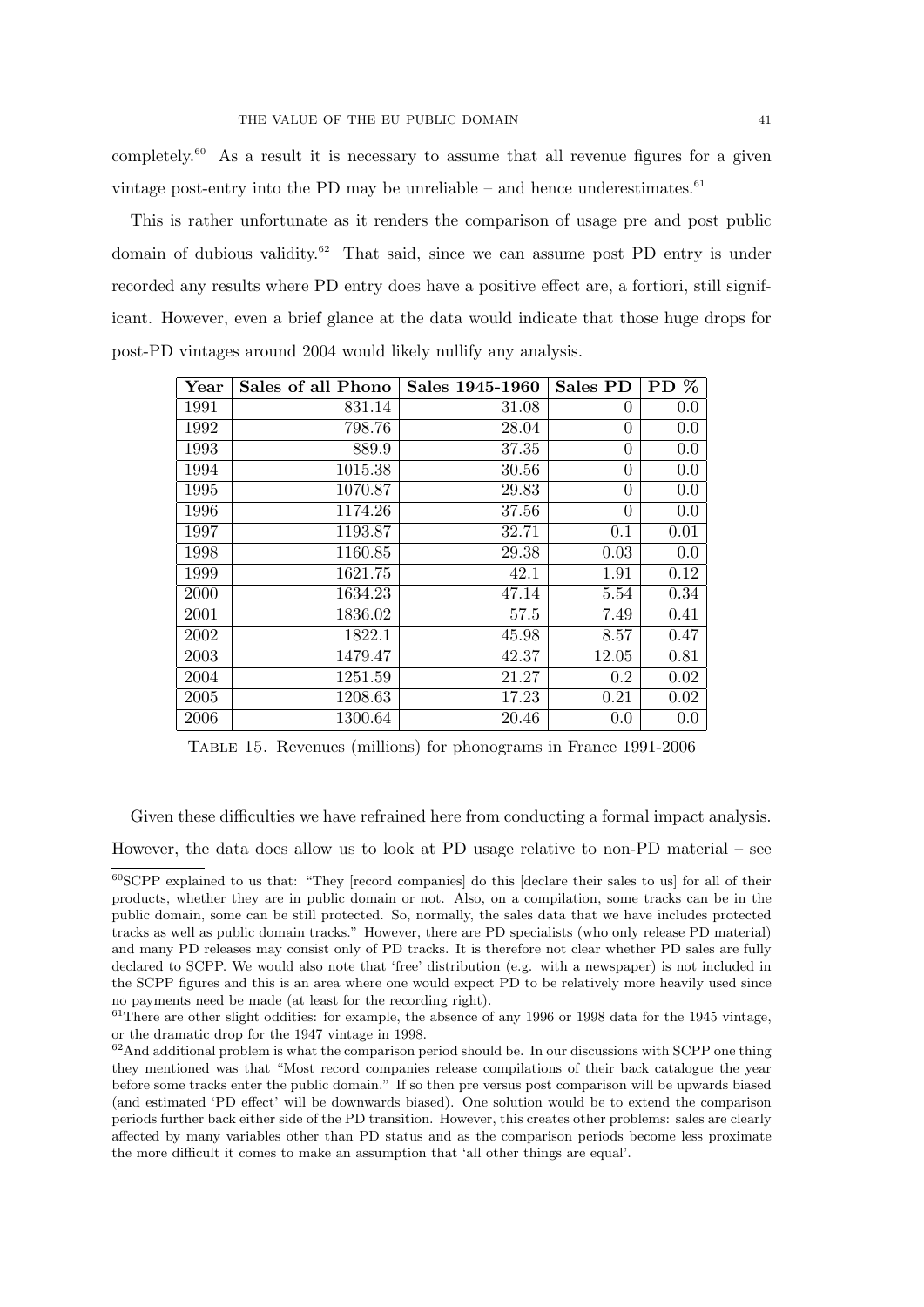Table 15. This shows annual revenues for all phonograms, phonograms from 1945-1960 and PD phonograms for each year 1991-2006. Based on these figures PD phonograms account for a very small fraction of overall usage 0.5% or less in all cases. However, as just discussed, we are concerned that the estimates for PD revenues may be significantly underestimated – a view reinforced by this table (the number of public domain recordings is increasing from 2001 to 2006 yet revenues fall from over 12 million in 2003 to 200 thousand in 2005 and just 123 (!) in 2006).

6.5.2. Availability. Our second SCPP dataset gives unit sales (not revenues) for two 'vintages' (1950 and 1954) from 1991-2005 *disaggregated* by item (track) – i.e. with have full sales information down to the item/track level. The 1954 data is limited by the fact that we only have one year of PD data (and, as already discussed above, data for PD material post 2004 seems especially problematic). Thus we shall focus on the 1950 data.

We have already discussed the overall impact of the public domain on sales in the previous section so here we focus on slightly different matters. First, the disaggregated dataset allows us to look at the availability of recordings. We approximate availability of a recording by it having at least one sale in a given period (if a track has no sale within the entire 1991-2005 period it would not appear in our dataset at all).<sup>63</sup> We compared 4 year periods pre and post PD (1996-1999 and 2001-2004). Over the entire period there were 2022 tracks were 'available' (had at least one sale). In the pre-PD period 1098 were 'available' (54%) while in the post-PD period 1680 were 'available' (83%). Of course we must be cautious in interpreting such results. Other significant changes, especially regarding digital technology, were occurring over the period examined. Nevertheless the increase is substantial and is certainly suggestive.

# 7. Distribution of Sales/Usage

A variety of our datasets allow us to look at the distribution of sales, that is, how many items<sup>64</sup> sell one copy, how many sell two, etc. We have already seen some data on this area

<sup>63</sup>Obviously it is not a perfect proxy but it seems reasonable for our purposes. We'd like to thank SCPP for suggesting this approach.

<sup>64</sup>Again we have data on 'items' not 'works' though we would note that it is likely for the majority of items, especially those selling few copies, that the work and item can taken as identical since the work will never be issued more than once.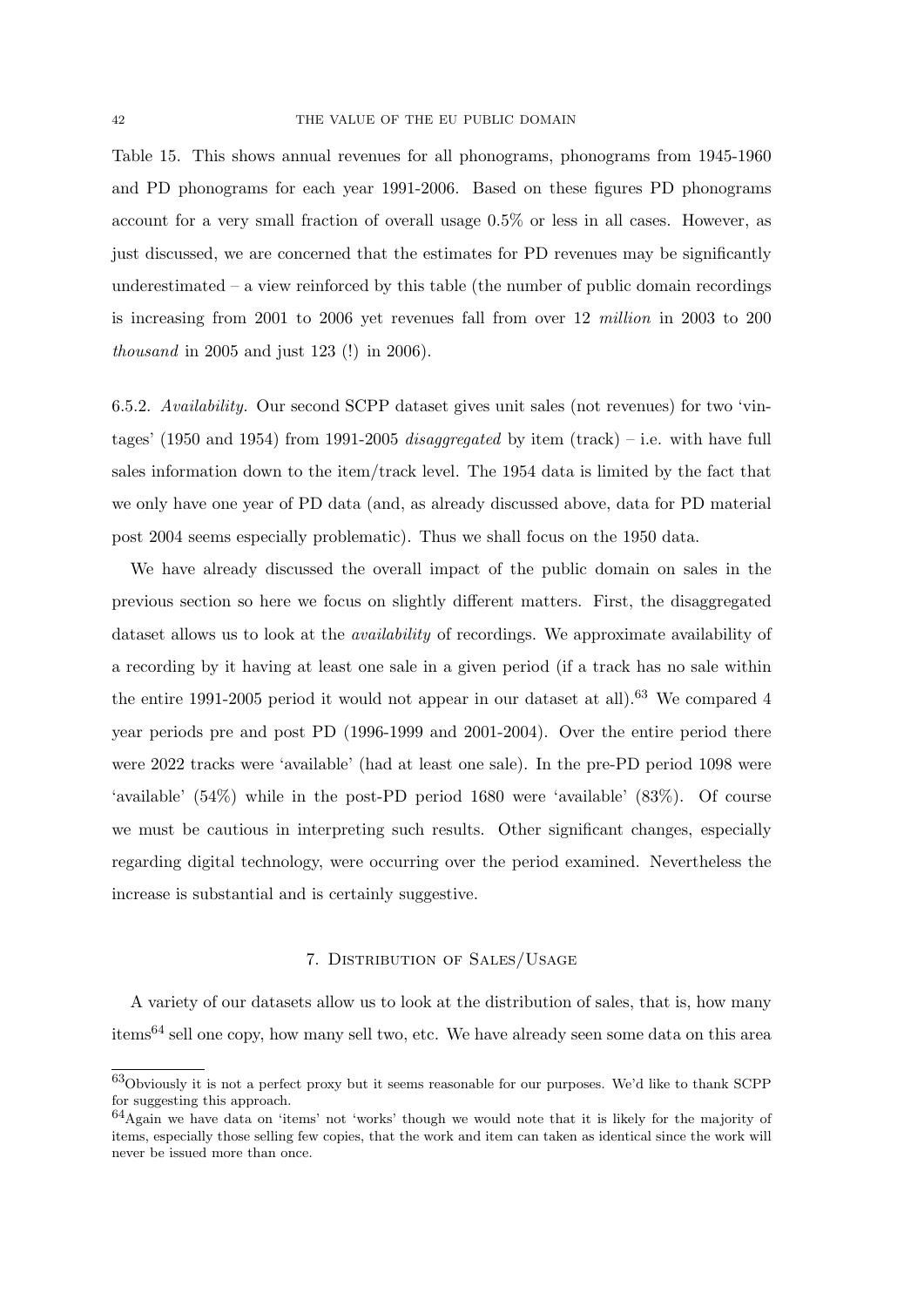in the section on the Nielsen dataset above. Here we present some of the other datasets that shed light on this area.



Figure 12. Distribution of Sales of 1950 Recordings 1996-2003 in France.

7.1. SCPP. The second SCPP dataset, as already discussed is disaggregated by item and provides a good dataset with which to look at the distribution of sales across items. Figure 12 shows the distribution for the 1950 vintage for all sales between 1996 and 2003 (we have aggregated across several periods to provide some smoothing as there are large year to year fluctuations in sales of individual items). As can be seen from the histogram the sales distribution is (very) approximately log-normal.

7.2. BUMA/STEMRA. We received data from BUMA/STEMRA, a dutch collecting society for phonograms and compositions. The primary datasets consisted of a random selection from their full catalogue listing the names of tracks/compositions together with usage (number of times and duration) for 2005-2007. Unfortunately the dataset gave no information on a track other than its name, in particular we had no information on the year of release which means we were unable to make any public domain/in copyright distinction. Nevertheless, the dataset does allow us to compute the distribution of usage across works. We have different types of usage information available here. For performing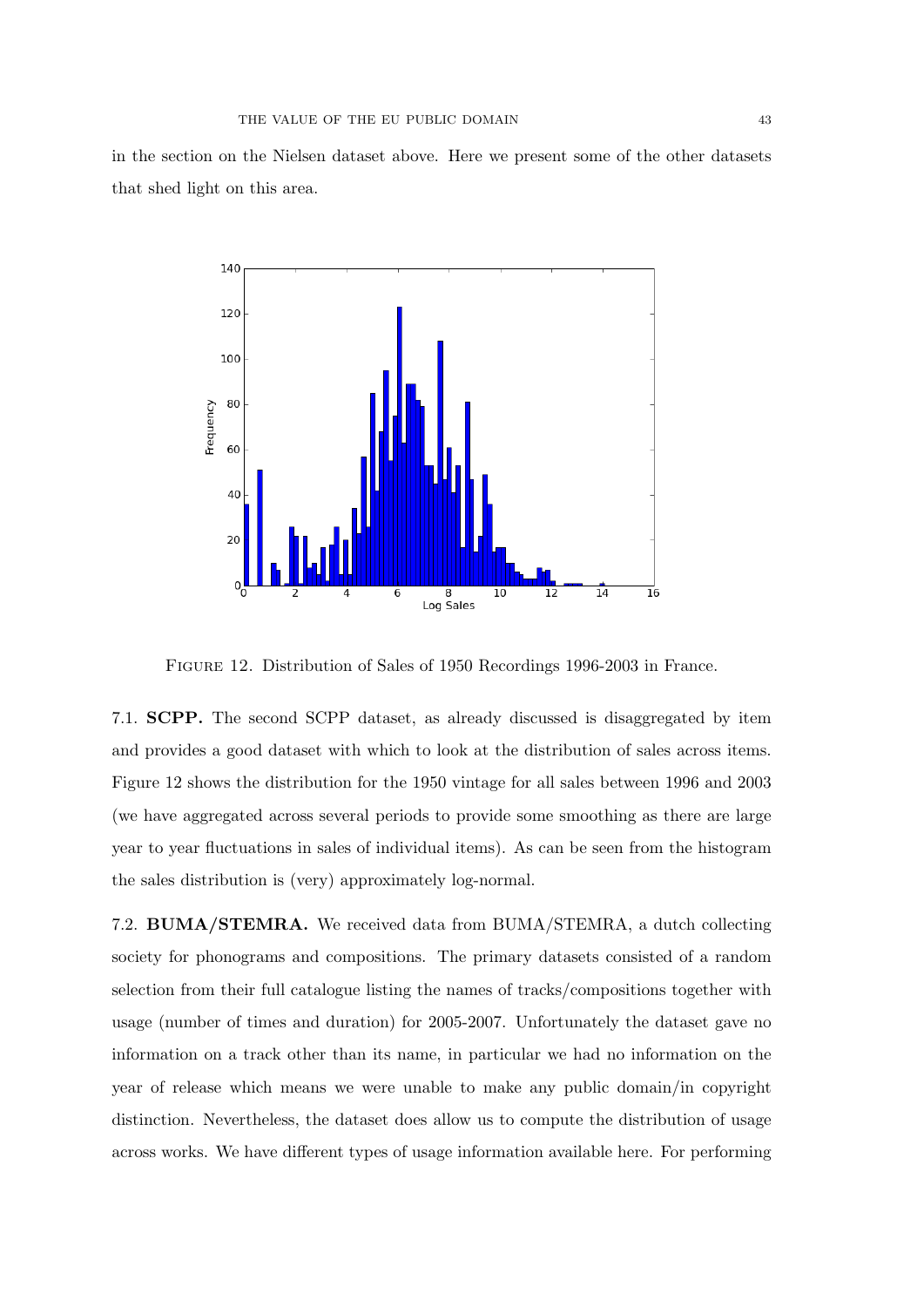

Figure 13. Distribution of performing rights usage from BUMA/STEMRA data

rights we have number of times used (and duration), for mechanicals we have number of times used and total external payment. The distribution based for these three different figures are shown in Figure 13 and 14.

7.3. Literar-Mechana (LIME) Austria. We received data from Literar-Mechana, an Austrian collecting society which administers the rights of authors, journalists, scientists and translators as well as the later owner of the rights. The Literar-Mechana accounts for: mechanical rights, broadcasting in semi-public places (bars, hotels, ...), levy on blank tapes and other carriers for readings of literary works, mechanical copying of licenses of video and CDs onto AV-carrier, reprography, of literature for private use, copying of works in school books, library lending, public readings and broadcasting rights (except for Austria). The dataset was an anonymized listing of disbursements to members in particular years. The distribution for authors for 1994 is shown Figure 15 and appears, very approximately to be a right-skewed lognormal, a little similar to the distribution for SCPP and BUMA/STEMRA (payments) distributions.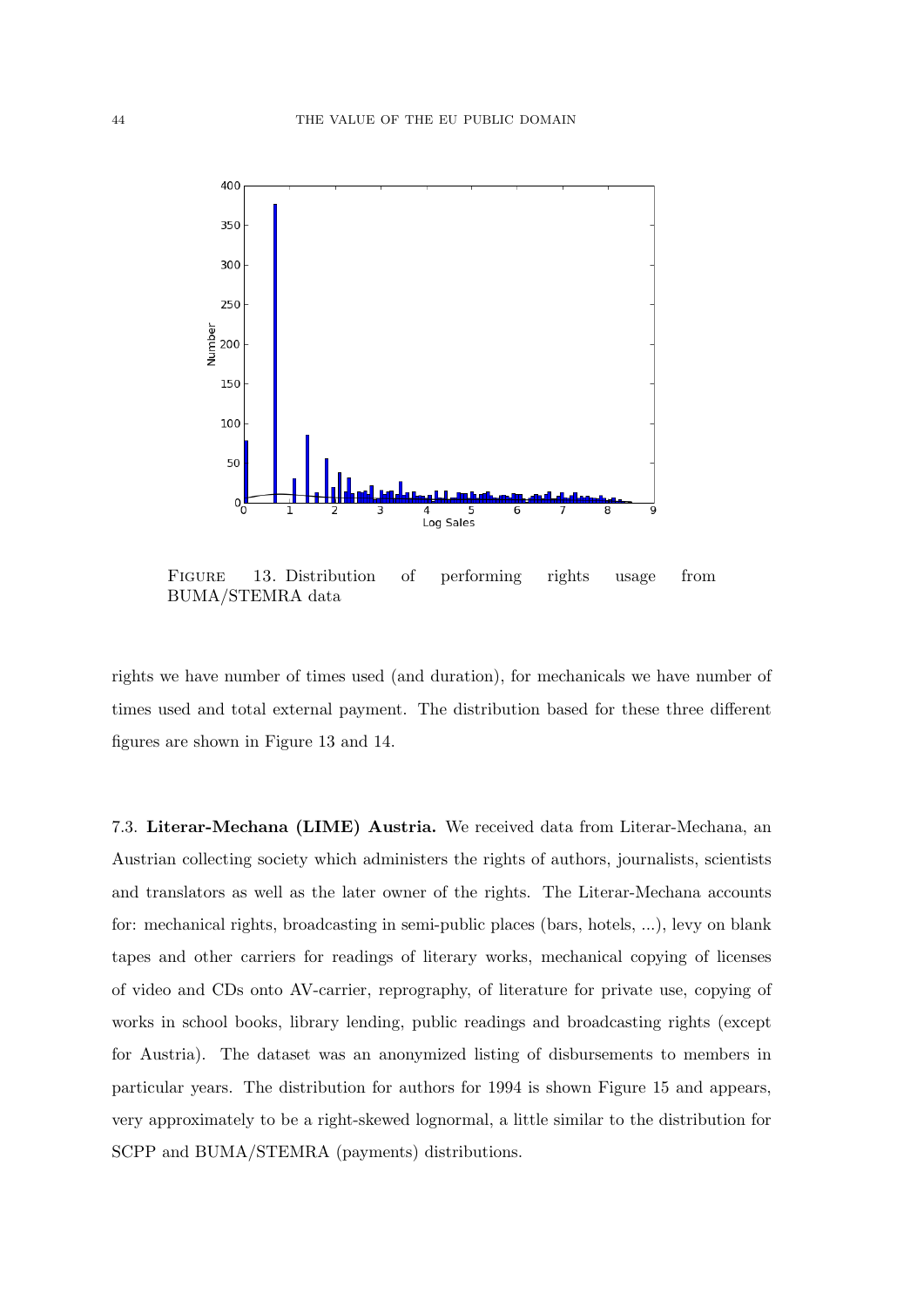

Figure 14. Distribution of mechanical rights usage (top) and payments (bottom) from BUMA/STEMRA data

# 8. DIGITIZATION

One striking omission from the preceding sections is any significant discussion of digitization and 'digital' material. The digital aspect is especially relevant to the public domain for two reasons. First, the reproduction cost, i.e. the marginal cost of producing new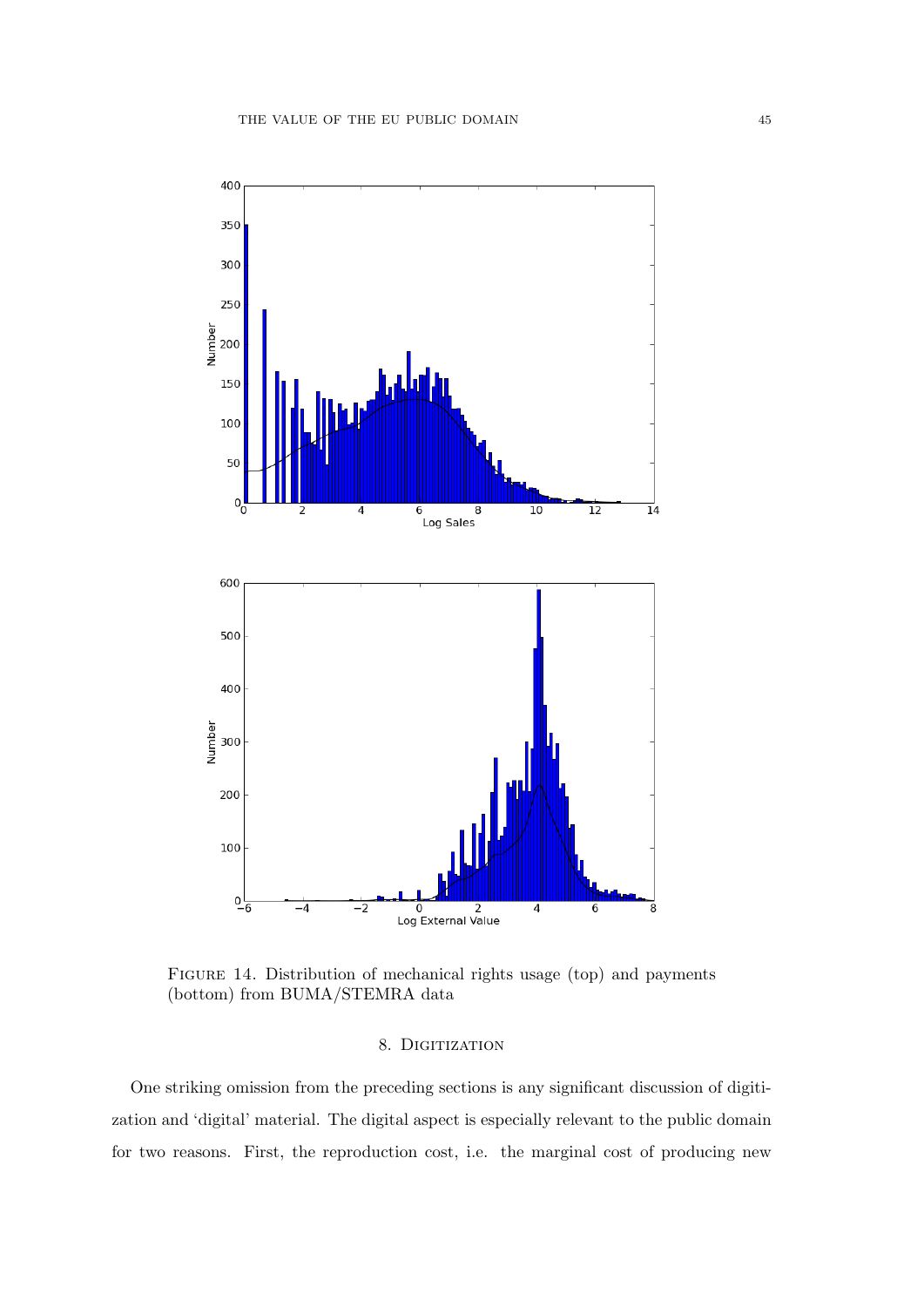

Figure 15. Distribution of LIME Disbursements to Authors in 1994

copies, is approximately zero. This has strong implications for the price of public domain material in digtial form – in general we would expect price to be at or close to zero. Second, issues related to IP rights bulk large when considering the digitization of non-digital material such as the content of existing libraries and archives. For public domain material these rights issues are absent while for in copyright material they can be so significant as to prevent, or at least substantially hold-up, digitization.<sup>65</sup>

Taken together these suggest that the 'value' of the public domain will be significantly higher in a digital world because a) the price difference – or, at least, the *percentage* price difference – between public domain and non-public domain works will increase (if digital public domain material is avaiable at 0 then the price difference must be 100%) b) as the technological costs of digitizing and making available material drop (as they have been doing) the 'transaction costs' associated with clearing rights – which are absent for public domain material – become a relatively larger issue.

<sup>65</sup>For evidence on this socre one need only look at the various existing digitization efforts such as that being carried out or considered by Google Books, the Open Content Alliance, Europeana etc.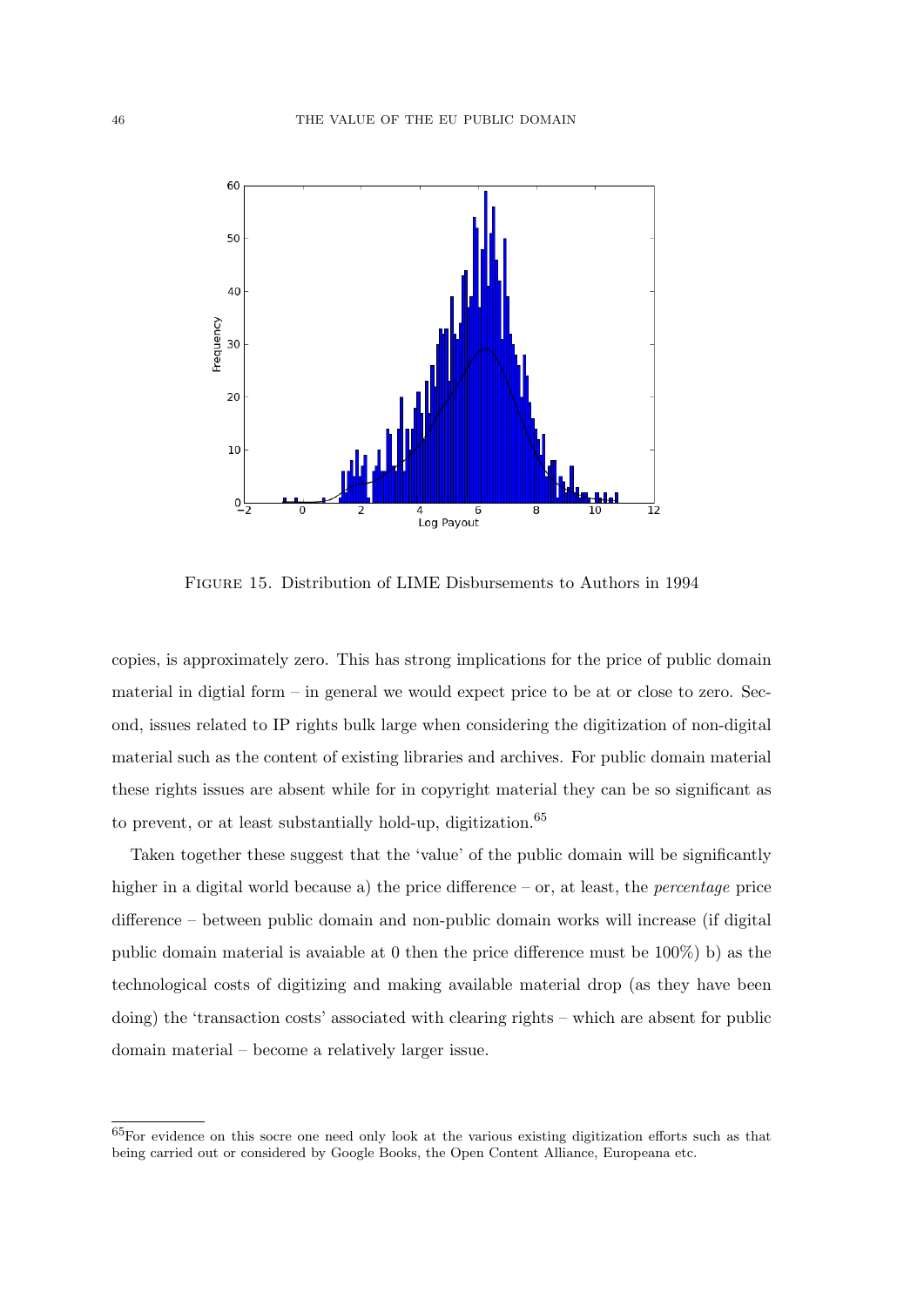These are obviously important considerations, and likely to grow more so.<sup>66</sup> It is therefore important to seek existing evidence on their impact, evidence which will also allow us to make some tentative extrapolations into the future.

Unfortunately, we do not have available here any comprehensive datasets of the kind discussed above for traditional media. However, we do have a significant amount of evidence, anecdotal and otherwise that take together give a clear picture of what digitization will mean.

We start with price. Here the evidence from several different sources strongly indicates that digital public domain material will be available at zero price. For example, Project Gutenberg offers all of its more than 26,000 public domain ebooks available for download at zero cost. Similarly, archive.org offers more than 1 million scanned public domain books for download at no cost, as well as providing large amounts of other public domain (and open) material for free access.

Good statistics on usage have been hard to find but Gutenberg provides data on downloads over the last month. These show that in November 2009 from their own servers they saw more than 2.4m books downloaded.

We also did a partial comparison of prices of ebooks on Amazon. Interestingly for every public domain title there was at least one version available at 0 price – as well, of course as editions available at a non-zero price.

# 9. Conclusion

9.1. Price Impact. Our estimates based on Nielsen data suggest the average retail price impact for books to be around 5-15%, though we would emphasize that, as discussed above, such average figures can be misleading and may well underestimate the overall impact of the public domain on access. Moreover, it should also be remembered that for pure digital products such as ebooks, digital downloads etc, the impact is likely to be much higher than for physical products where the bulk of the price is accounted for by manufacturing and distribution costs. Unfortunately we did not have the data or the resources to investigate these types of markets though a brief examination of public domain ebooks on Amazon

<sup>66</sup>In fact, given existing trends, it is likely that soon digital will be (by far) the most important area. However, at the present time, even in music which is the most easily digitizable 'physical' media still account for the majority of authorised sales (of course, unauthorised copying via file-sharing networks is entirely digital and on some estimates already rivals or exceeds authorised usage).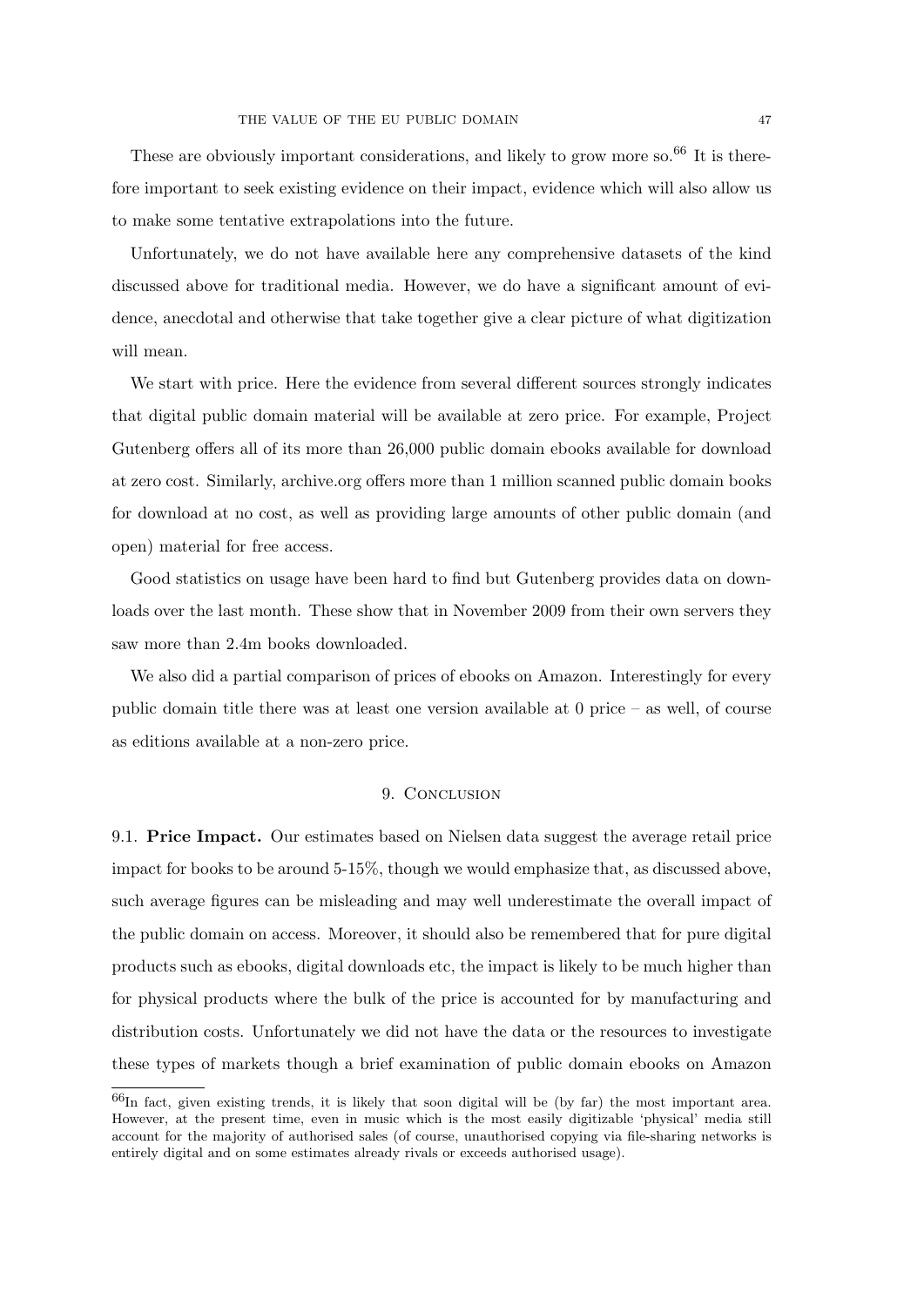indicated that most well-known PD works were available at a price of 0 (often sourced it seems from Project Gutenberg) which was not the case for in copyright works.

9.2. Usage. We had data on usage of public domain (and copyrighted) material from a very wide variety of areas. A summary is provided in Table 16.

| Area                     | <b>Source</b>                  | PD $(\%)$      | <b>Comments</b>              |
|--------------------------|--------------------------------|----------------|------------------------------|
| Paperback Book Editions  | Nielsen                        | $4.4 - 6.8$    | For 'pure' PD<br>(for        |
|                          |                                |                | 'broad' PD $6.8$ ).<br>$In-$ |
|                          |                                |                | cluding unclassified         |
|                          |                                |                | formats raised figure to     |
|                          |                                |                | $6(11$ for broad)            |
| Paperback Book Sales     | Nielsen                        | $\overline{2}$ | Only included pure PD        |
|                          |                                |                | items (would be $50\%$       |
|                          |                                |                | to $100\%$ higher with       |
|                          |                                |                | 'broad' PD                   |
| <b>Book Borrowing</b>    | Slovak National Library        | $\overline{5}$ |                              |
| <b>Book Borrowing</b>    | Trinity College Dublin Library | $3-8$          | $24\%$ relative to pre-1960  |
|                          |                                |                | books (total to present      |
|                          |                                |                | likely to 4-8 times as       |
|                          |                                |                | much)                        |
| Music on Radio and TV    | YLE (Finland)                  | 9              |                              |
| Musical works            | SIAE (Italy)                   | $\overline{2}$ | Likely to be a par-          |
|                          |                                |                | tial underestimate (fig-     |
|                          |                                |                | ures up to $8\%$ possible)   |
| Other works (esp. Opera) | SIAE (Italy)                   | $6 - 27$       |                              |
| Recordings Revenue       | SCPP (France)                  | ${<}1\%$       | Likely that<br>public        |
|                          |                                |                | domain<br>revenues<br>are    |
|                          |                                |                | significantly underesti-     |
|                          |                                |                | mated                        |

Table 16. Summary of Usage Data. PD column gives usage of public domain material as percentage of total usage.

As this shows, the proportion ranged quite substantially from a low of under one percent to a high of over 25%. However, it is likely that the extreme values at either end are not a good general guide – the lowest estimate comes from SCPP data which as discussed above is likely to be a significant underestimate, while the highest value is for a rather special case (opera in Italy).

Leaving these extremes to one side, across a variety of jurisdictions and media, usage runs at 2-10%. Interestingly this is, very approximately, the same level as our estimates of the size of the public domain, suggesting that average usage per work may actually be the same between PD and in-copyright material.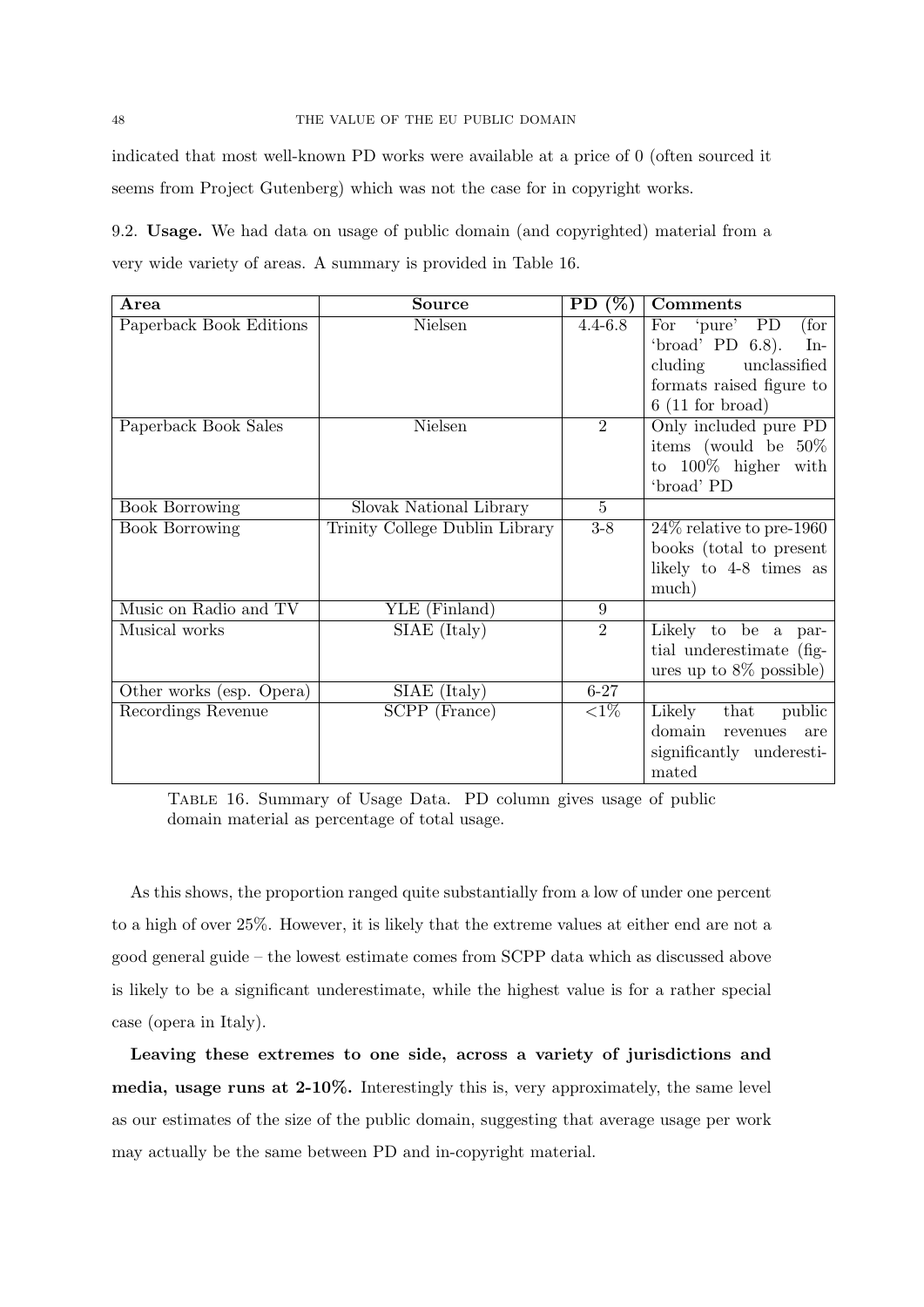9.3. Distribution of Sales Across Works. Here our preference would have been to estimate distributions for disaggregated data, especially by cohort/vintage – i.e. a set of works produced at approximately the same time – and by public domain status.

However, limitations of data has made this impossible though we did estimate: a) separate distributions for PD and in-copyright books in the UK (Nielsen data); b) the distribution for a given vintage (1950) of recordings in France (SCPP); c) the distribution for all extant recordings in the Netherlands (BUMA/STEMRA).

Simple examination of the various distribution indicated some significant variation with no obvious pattern emerging.<sup>67</sup> What was clear in all cases was that there was very significant variation in the usage of works with the bulk of works – copyright or PD – having little usage and a few being 'best-sellers'.

9.4. The Value of the Public Domain. Taken at face value, our results based on the Nielsen data – the only dataset on price-impact we have – suggest that, for books in the UK, public domain items are cheaper relative to in-copyright ones by around 5-15%. We must reiterate the concerns expressed previously that this 'average' figure could be a significant underestimate of the overall impact of the public domain on price. Nevertheless, proceeding on the basis of this figure, with total sales of PD paperbacks in our sample at £5.8m (1.2m units), this would generate a consumer gain of around £580k.

Of course, this is not the value of the public domain since that is solely the reduction in the deadweight loss (that being the gain in welfare to society). To calculate this requires an estimate of the *impact* of public domain on usage. This is something which it has not been possible to estimate given our available data. Instead, one option is to make an assumption about the elasticity of demand and use that to estimate the size of the deadweight loss triangle. Assuming an elasticity of 2-4 implies a deadweight loss of £58k-116k (1-2% of PD revenues).<sup>68</sup>

These figures are obviously small, reflecting the small price-effect which is, in turn largely a reflection of the fact that the bulk of a book's price are accounted for by production

 $67$ Only the distributions would be comparable – actual levels of usage would not be given the different activities being measured (retail sales, collecting society usage etc).

 $68$ These figures for the elasticity seem a reasonable range based on the existing literature, see e.g. on books Bittlingmayer (1992); Ringstad and Løyland (2006), on music, e.g. Peter J. Alexander Music Recording in James Brock, Ed. the Structure of American Industry (2005), p.127, Gasser et al. Content and Control: Assessing the Impact of Policy Choices on Potential Online Business Models in the Music and Film Industries.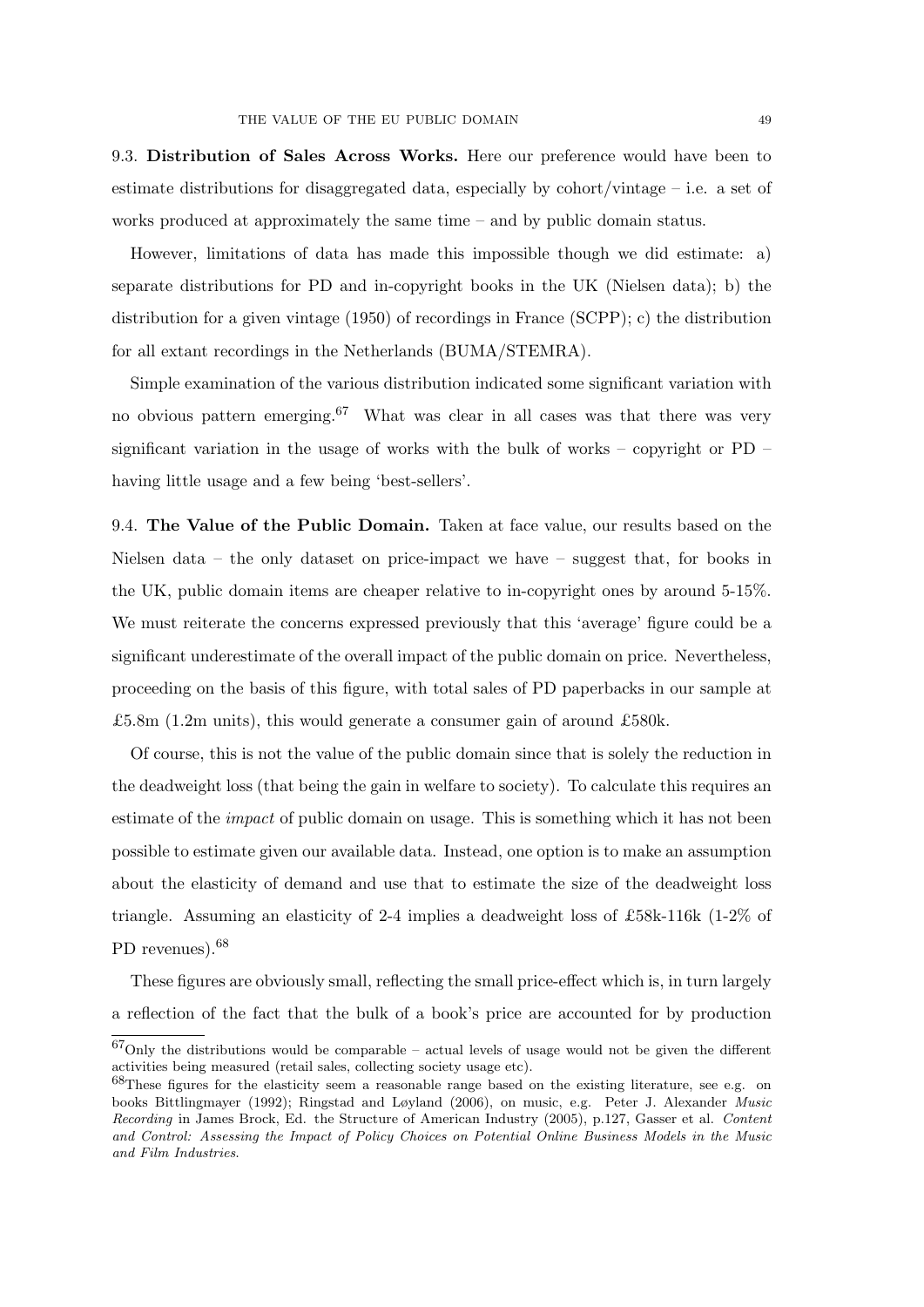and distribution costs – not the 'cost of copyright'.<sup>69</sup> We should also reiterate here that this kind of estimate is very sensitive to the incidence of price changes across works – for example if popular works see particularly large price reductions this simple approach will be an underestimate.

Being bold, we can attempt to extrapolate this figure to the full set of public domain works. Our results suggest a price-impact 5-15% (though, as noted above, this may be an underestimate). Taking a point estimate of 10% and combining it with a PD usage ratio of 10% and an elasticity of 2-4 this yields a public domain value equal to 1-2% of current PD revenues and 0.1-0.2% of total revenues (i.e. revenues for all cultural works both public domain and in copyright).

Again this may not seem like a large number. However, the reader must remember that 'value' is a surplus measure and relative to revenues is always likely to be relatively small because costs are substantial. This same logic would apply when estimating the 'value' of copyright. For example, with linear demand the surplus generated by a copyrighted work is equal to the 'value' of the public domain (itself being the deadweight loss).<sup>70</sup> In this case then the 'value of copyright' would also be 1-2% of current PD revenues and therefore 'small'. This just illustrates the large gap between 'value' (taken to be welfare) and revenues.<sup>71</sup>

Thus, in deciding whether this figure for the value of the public domain is large of not we really want to compare it with some other measure of surplus, the most obvious being the 'value of copyright' – this being the additional welfare generated by the existence of copyright compared to its absence (or compared to it being at some very low level – say one year in length). Unfortunately estimating this value is, if anything, even more fraught with difficulty than our endeavours here (how does the supply of creative work vary with anticipated profits?). We must therefore remain satisfied with the figures we have. For, imperfect and imprecise as they may be, they are the best we can currently obtain.

 $69$ This in turn is why any estimate of the 'value of copyright' certainly *cannot* be based on revenue figures and the like.

 $70$ The copyright acts as a monopoly and hence with linear demand the markup over cost will be such that the deadweight loss and consumer surplus triangles are the same. Assuming all the monopoly surplus goes to pay for the creator's efforts then surplus is just consumer surplus – if not the surplus will between one and three times the deadweight loss.

<sup>71</sup>And shows why revenue derived estimates of the 'value', be it of copyright or the public domain are of dubious validity.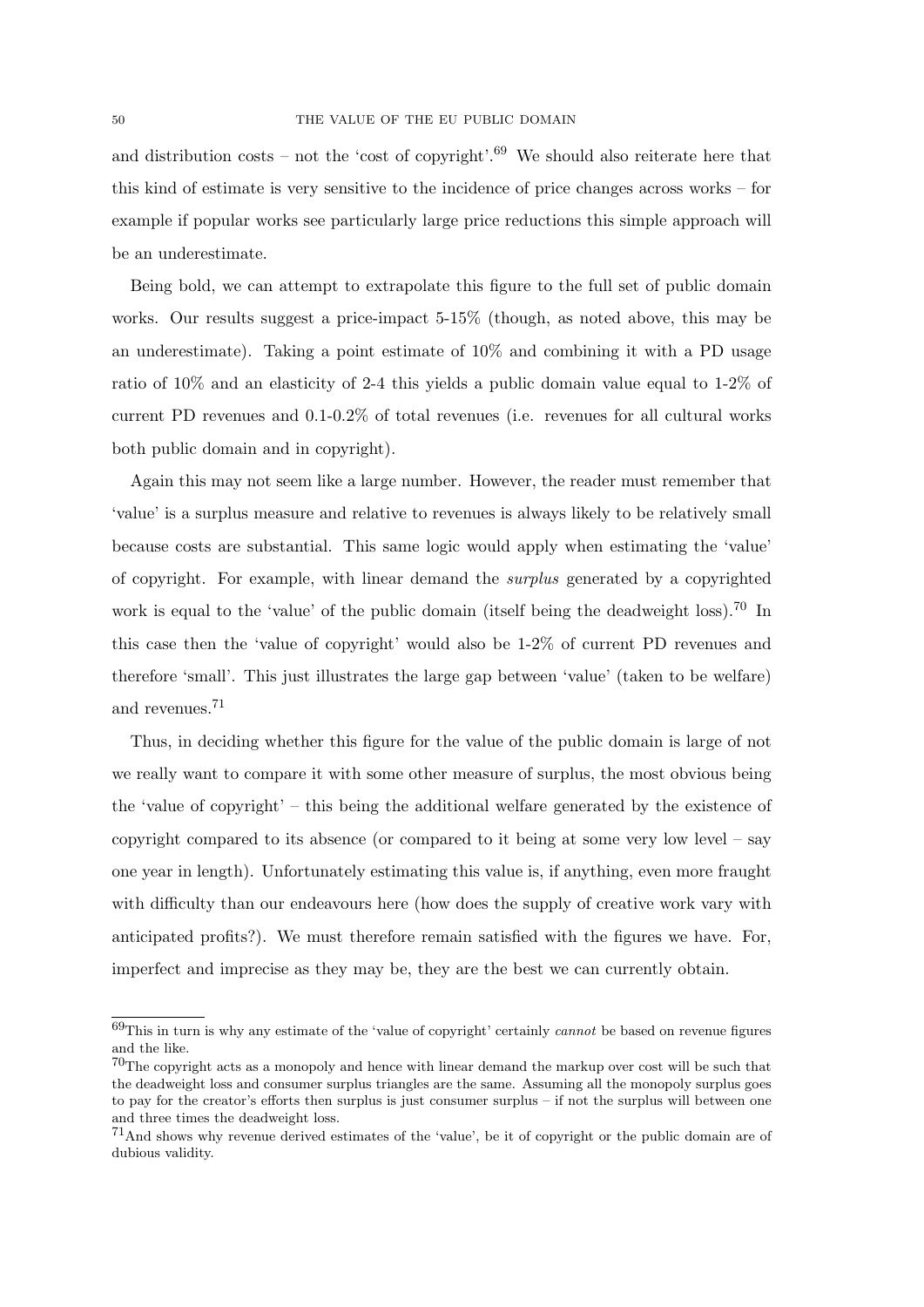# Appendix A. Determining Public Domain Status for Nielsen Data

A.1. Matching Against Open Library. We ran a matching algorithm<sup>72</sup> against the Open Library database via their web api.<sup>73</sup> This was a very slow process. First, because web apis are relatively slow and second because, perhaps due to overloading, the OL API would stop responding at some point and a manual reboot would be required (to try avoid overloading the API we'd already added a significant delay between requests – another reason the process was quite slow). Overall it took more around 10 days to run through the whole 64k item dataset. The results were as follows:

Total Items: 63917

Total PD: 2206.0

Percent PD: 3.450

#### Percent Matched: 58.847

As this shows matching was not that successful with only around 3/5 of items successfully matched. The reasons for this relatively poor match rate is likely due to two factors. First, in order to keep algorithm run-time within reasonable bounds, we had to limit the number of title matches to 10 in the first step of the algorithm. For many titles there were more than 10 matches and thus we may discarding the correct match when we truncate to the first 10 results. At the same time the lack of standardization in titles and author names<sup>74</sup> mean that matching between the two datasets based on these attributes can still fail even when the same item is present in both – and in making the algorithm 'fuzzier' to cope with this one inevitably degreeds performance both in terms of speed and false positives. Furthermore, and ironically, the Open Library data often suffered from the very problems as the original (Nielsen) dataset: authors were not consolidated and authorial death dates were largely absent.<sup>75</sup>

 $^{72}\text{See }\text{ `OLQuery}.\text{by}_\text{``work' }\text{method }\text{ in }\text{http://knowledgeforge.net}/\text{pdw/hg/file/tip}/\text{pdw/getdata/}$ openlibrary.py.

 $73$ We initially thought this would be straightforward – and fast – because we could match on ISBN which was present in both datasets. Unfortunately, Open Library is US oriented and it turned out that the 'same' book issued in the US and the UK will often receive different ISBNs with the result that matching on ISBN yielded very few matches.

<sup>74</sup>To give two very simple examples: titles in the Nielsen dataset had been normalized to move 'The' and 'A' to the end of the title (e.g. 'Christmas Carol, A') while the Open Library dataset did not. Similarly for names Nielsen had adopted Last, First but Open Library had adopted First Last.

<sup>&</sup>lt;sup>75</sup>This is perhaps not surprising as it appears the Open Library have scraped a substantial amount of their data from Amazon which has no reason to record this kind of information.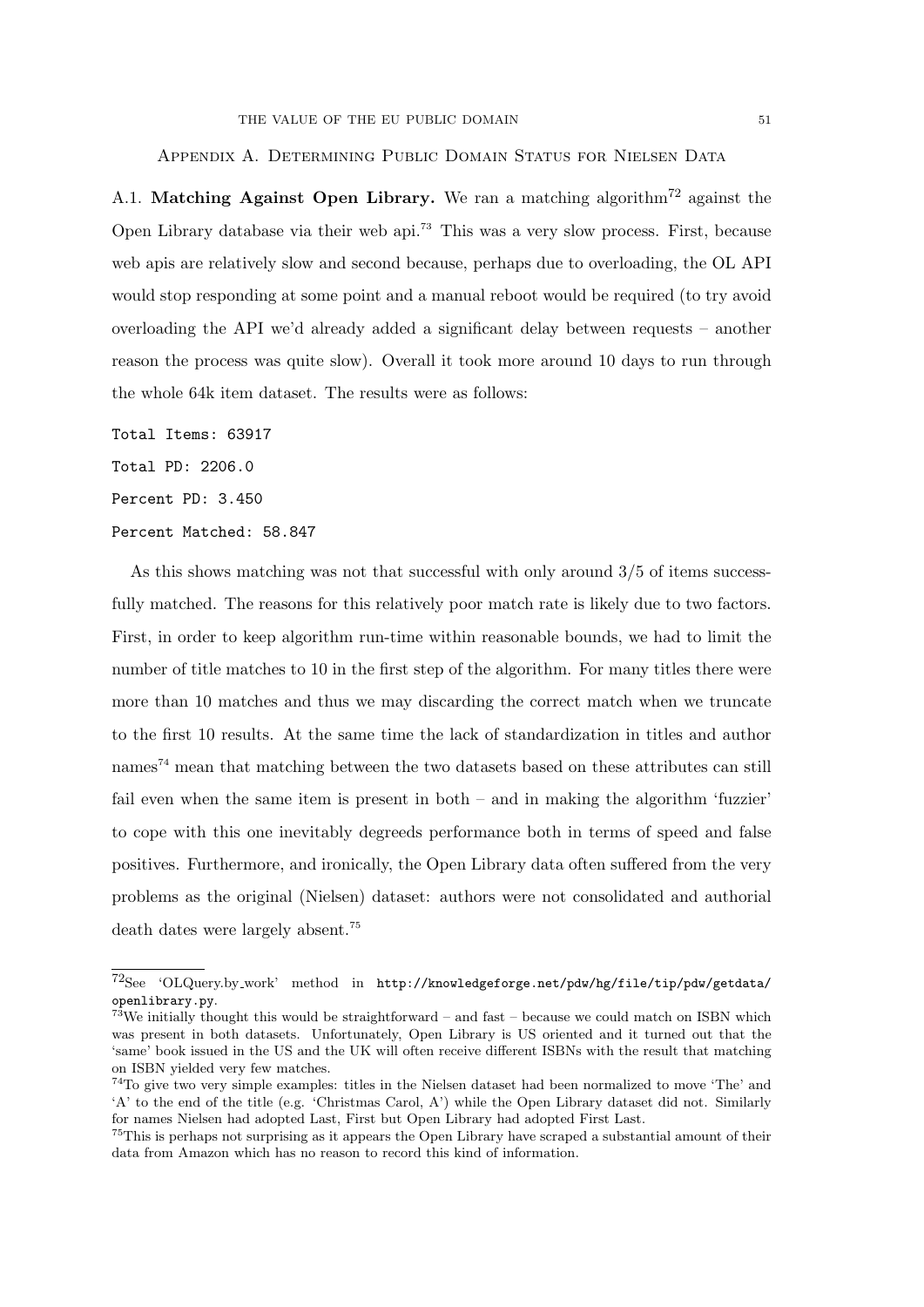Overall, approximately 3.5% of all items were identified as PD (that being 5.8% of those actually matched). The PD determination algorithm was a conservative one with an item labelled as PD only if all authors were positively identified as PD.

Thus, this figure is likely to be a lower bound (at least assuming the match process was reasonable – and allowing for the fact that some PD items included non-PD material such as commentaries). It was certainly clear from basic eyeballing that a substantial number of PD works were either not matched or not computed as PD (because of incorrect authors or missing death dates).

A.2. Matching Against NGCOBA. The New General Catalogue of Books and Authors (NGCOBA) is a database created by Philip Harper.<sup>76</sup> It is specifically oriented to determining PD and copyright status and therefore has excellent death date information. It is author oriented but also records work information (title with date of first publication). We ran the following algorithm using Philip Harper's NGCOBA database:<sup>77</sup>

- (1) Matched by title and authors.
	- If match: compute PD status strictly (all death dates known and all less than 1937)
	- Else: continue
- (2) Pick first author and find all (approx) matching authors (allow extra first names)
	- If no match: Not PD
	- Initialize PD score to 0
	- For each matched author alter score in following manner:
	- If author  $PD: +1$
	- If not PD:  $-3$
	- If unknown (no death date) -0.5
	- PD if score  $< 0$  (Else: Not PD)

This algorithm took a few hours to run (this could likely be improved with a some DB optimization). The results were:

# Total Items: 63917

 $^{76}\mathrm{It}$  is available online at  $\texttt{http://www.kingkong.demon.co.uk/ngcoba/ngcoba.html.}$ 

<sup>77</sup>To do this required downloading, parsing, normalizing and then loading the NGCOBA data into a database. This was a significant operation as the NGCOBA data format is a non-standardized and activities such as name and date normalization are a non-trivial endeavour.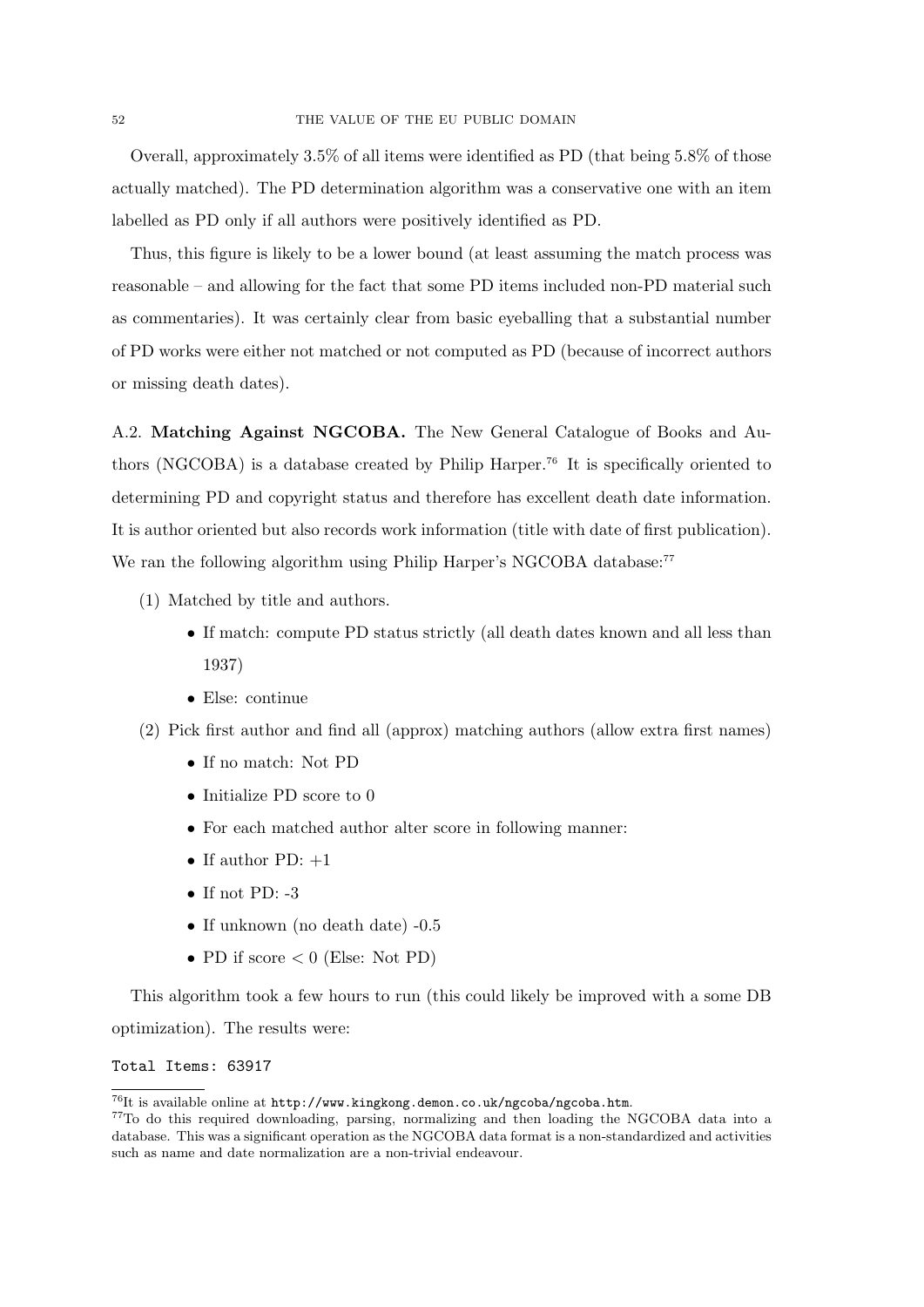Total PD: 6404.0

### Percent PD: 10.019

As can be seen the fraction PD here was substantially higher at around 10%.

A.3. Determination by Hand. Thanks to very generous assistance of Mr Harper we were also able to classify the entire dataset by hand (using the NGCOBA and our own knowledge). The results of this are shown in the main text.

### **REFERENCES**

- Bittlingmayer, G. (1992). The Elasticity of Demand for Books, Resale Price Maintenance and the Lerner Index. Journal of Institutional and Theoretical Economics, 148:588–588.
- Brooks, T. (2005). Survey of Reissues of US Recordings. Copublished by the Council on Library and Information Resources and the Library of Congress.
- Clerides, S. (2002). Book value: intertemporal pricing and quality discrimination in the US market for books. International Journal of Industrial Organization, 20(10):1385–1408.
- Gaffeo, E., Scorcu, A. E., and Vici, L. (2008). Demand distribution dynamics in creative industries: The market for books in Italy. Information Economics and Policy, 20(3):257– 268.
- Ghose, A., Smith, M., and Telang, R. (2004). Internet Exchanges for Used Books: An Empirical Analysis of Product Cannibalization and Welfare Impact.
- Heald, P. (2006). Copyright Ownership and Efficient Exploitation: An Empirical Study of American Works Before and After They Enter the Public Domain.
- Hendricks, K. and Sorensen, A. (2009). Information and the Skewness of Music Sales. Journal of Political Economy, 117(2):324–369.
- Hui, K.-L. and Png, I. P. L. (2002). On the Supply of Creative Work: Evidence from the Movies. American Economic Review, 92(2):217–220.
- Landes, W. and Posner, R. (1989). An Economic Analysis of Copyright Law. Journal of Legal Studies, 18(2):325–363.
- Le Guel, F. and Rochelandet, F. (2005). P2P Music-Sharing Networks: Why the Legal Fight Against Copiers May be Inefficient? Review of Economic Research on Copyright Issues, (2):69–82.
- Liebowitz, S. J. (2008). Is the Copyright Monopoly a Best-Selling Fiction?